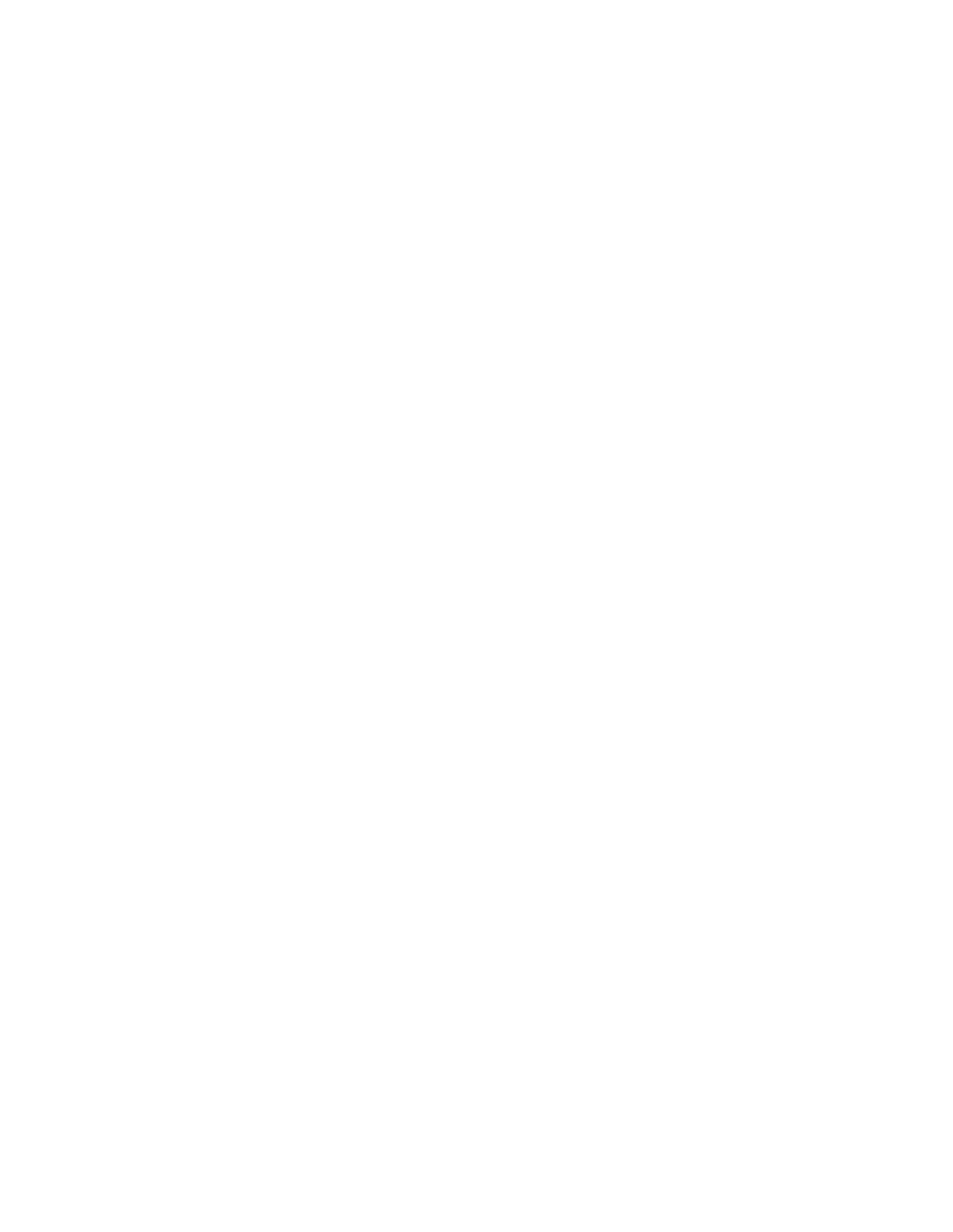**PROJECT MANUAL**

**CONTAINING**

# **FRONT END BIDDING DOCUMENTS**

**BIDDER'S PROPOSAL**

**AGREEMENT**

**AND SPECIFICATIONS**

**FOR**

**Baker County Transportation Facility Bus Wash Building**

**Prepared for:**

**BOARD OF COUNTY COMMISSIONERS Baker County, Florida**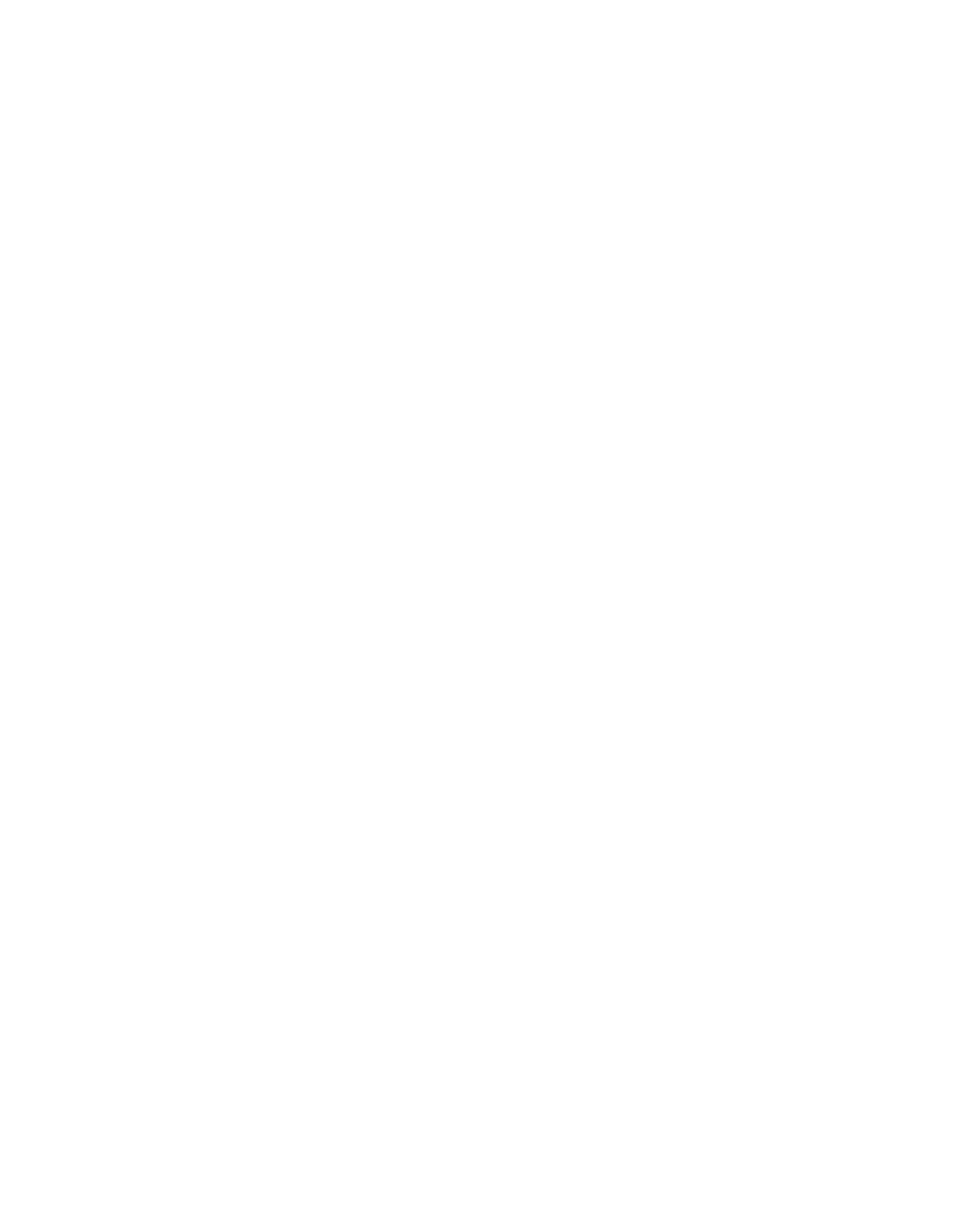# TABLE OF CONTENTS

# FRONT END BID DOCUMENTS

Notice to Bidders - Construction Section 00100 - Instruction to Bidders Official County Bid Form with Attachments: Attachment A – Affidavit Attachment B - List of Proposed Subcontractors Attachment C - Certificate as to Corporate Principal Attachment D - Florida Trench Safety Act Attachment E - Qualifications Statement Attachment F – License /Certification List Attachment G – Lobbying Certification Attachment H – Government-Wide Debarment and Suspension (Nonprocurement) Certification Bid Bond

# CONTRACT FORMS AND CONDITIONS

00500 - Standard Fixed Price Agreement Between Owner and Contractor 00600 - Public Construction Bond

00700 - Federal Requirements

#### PROJECT SPECIFICATIONS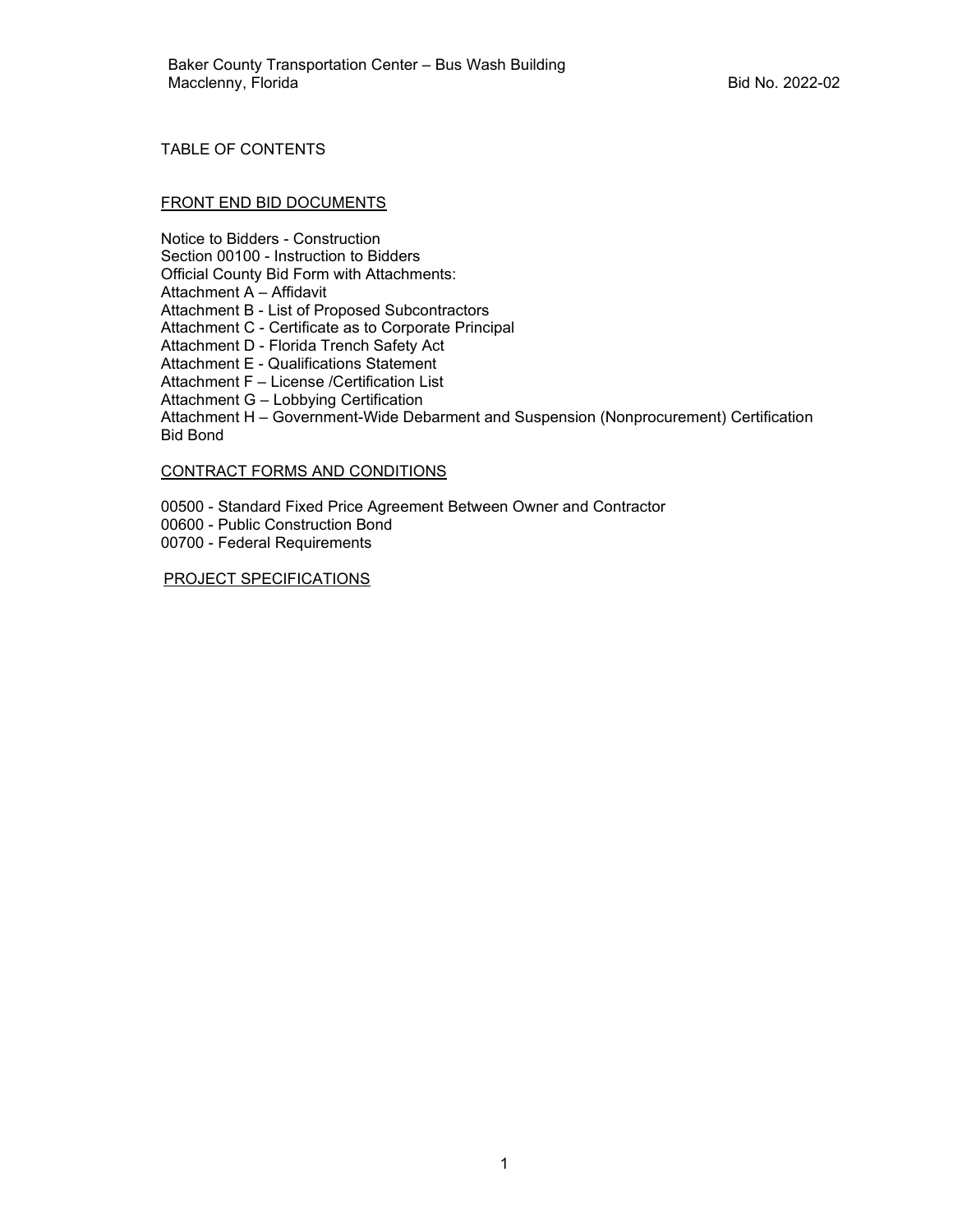# **FRONT END BID DOCUMENTS**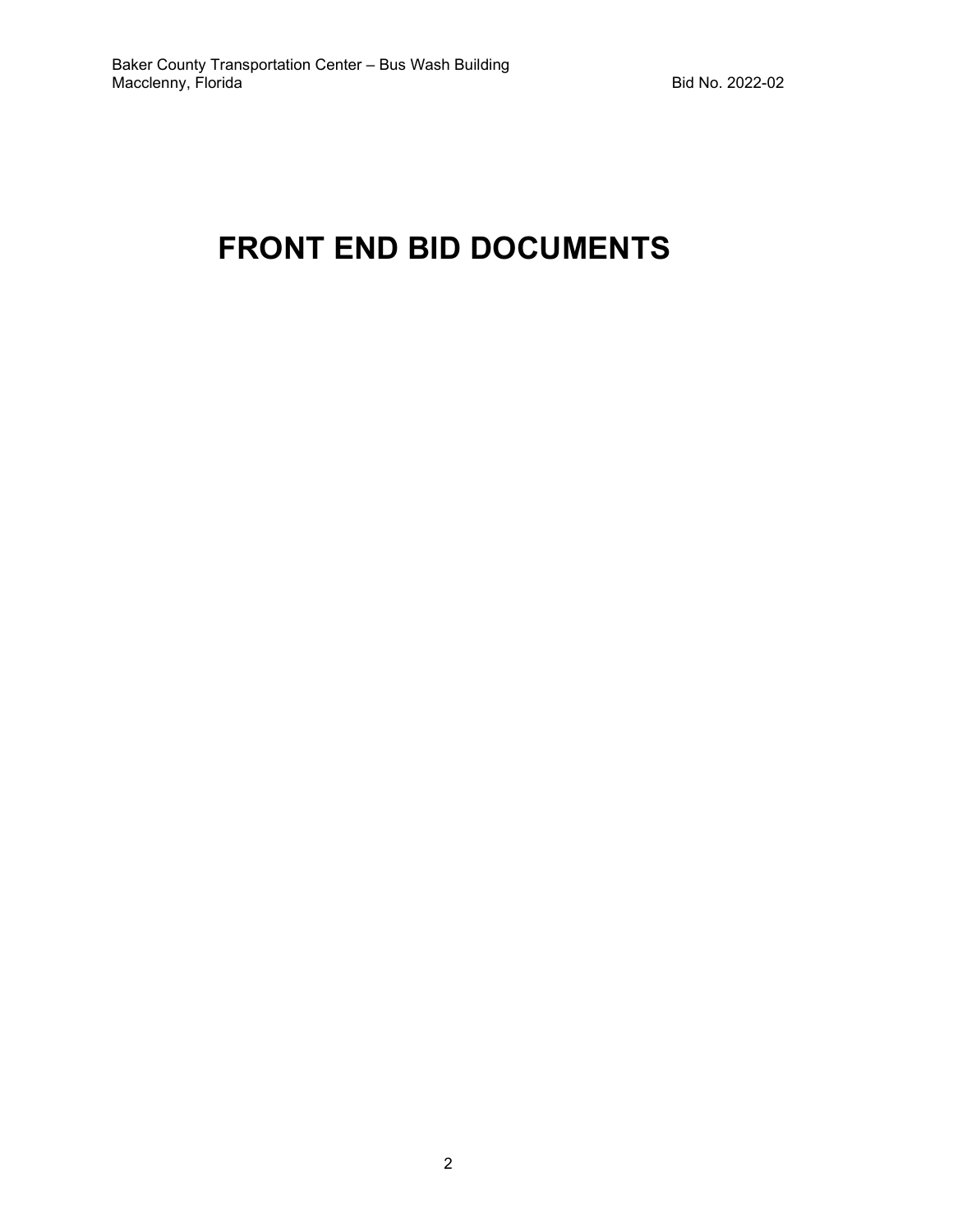# **NOTICE TO BIDDERS – CONSTRUCTION**

Notice is hereby given that sealed bids will be received until 2:00 P.M. on March 24, 2022 at Baker County Administration Office located at 55 North Third Street, Macclenny, FL 32063 for Bid No. 2022- 02 Construction Baker County Bus Wash. Bids will be opened promptly after the 2:00 P.M. deadline. Bids received in the Administration office after the 2:00 P.M. deadline will not be given consideration and shall be returned to the sender unopened.

### *Scope of Work:*

The Scope of Work consists of a new facility to be constructed as the Baker County Bus Wash and includes, but is not limited to, the following major features included as the Base Bid, and more fully described by the contract document drawings and project manual:

- 1. One-story building consisting of a Bus Wash and storage area consisting of masonry block and steel structure.
- 2. Associated onsite site work including selective demolition, tree removal, earthwork, bus and automobile parking areas, paving, and sidewalks, perimeter screen walls, retaining walls, retention areas, and utilities.
- 3. Associated offsite site work including paving and utility connection work occurring in the right-of-way.
- 4. Landscaping and irrigation.

*This project is being partially funded through the American Recovery and Reinvestment Act of 2009 (ARRA) and as such shall be subject to all Federal Requirements as provided in the Bid Documents. Disadvantaged Business Enterprise (DBE) participation is encouraged in the contracting of this work and reporting may be required by the successful bidder.* 

#### *Bidder Qualifications*

Prime Bidders must be fully licensed to do business in the State of Florida and must have successfully constructed, as a Prime Contractor or Subcontractor, at least two (2) projects of the type of construction proposed for the project and must have been in business as a Contractor for at least three (3) years. The Prime Bidder must have a current Certified General Contractors license at the time the bid is submitted." Bidders are required to complete and submit Attachment "E"– Qualifications Statement and Attachment "F"– License/Certification List as shown.

Subcontractors and other persons and organizations proposed by the Bidder and accepted by the Owner and the Architect must be used on the work for which they were proposed and accepted and shall not be changed except with the written approval of the Owner and Architect**.**

There will be a **Mandatory Pre-Bid** conference on March 10, 2022 at 10:00 a.m.. at the **Baker County Council on Aging Transportation Department located at 9264 Buck Starling Road, Macclenny, FL 32063.** 

All technical questions relative to this project must be submitted *in writing* to Sara Little or Lara Diettrich email at [sara.little@bakercountyfl.org](mailto:sara.little@bakercountyfl.org) **no later than 5:00 p.m. March 21, 2022.** 

Additionally, bid documents are available from the DemandStar.com, Inc. an[d www.bakercountyfl.org](http://www.bakercountyfl.org/) Check the agency's site for download availability and any applicable fees. Vendors registered with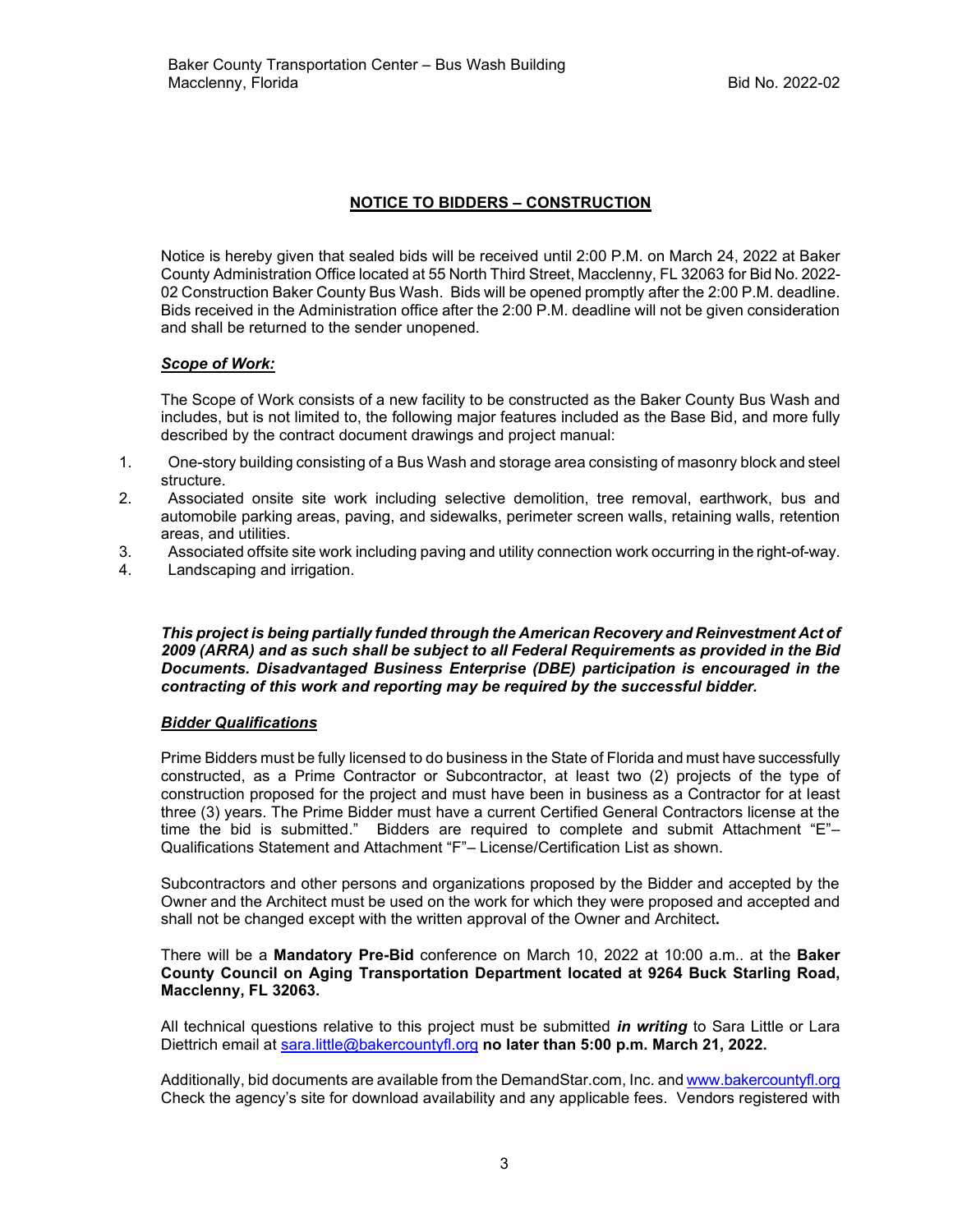DemandStar.com can download most packages at no cost from their web site – [www.demandstar.com.](http://www.demandstar.com/)

Baker County reserves the right to accept or reject any or all bids/proposals, waive minor formalities, and to award the bid/proposal that best serves the interests of Baker County. Baker County also reserves the right to award the base bids and any alternate bids in any combination that best suits the needs of the County.

This project is subject to the criteria and conditions of the American Recovery and Reinvestment Act of 2009. There will be federal reporting requirements, such as monthly reports on the number of jobs created and the number of jobs retained by the project for both the contractor and subcontractors, which the Contractor will have to satisfy. The exact nature and extent of the reporting requirements are unknown at this time. When the reporting requirements are known, the Contractor will be required to provide the information on a form provided by the Agency.

The Agency will withhold progress payments from the Contractor for failure to comply with the requirements of the American Recovery and Reinvestment Act of 2009 as outlined above. The Agency will withhold Project Acceptance and Final Payment from the Contractor for failure to comply with the requirements of the American Recovery and Reinvestment Act of 2009 as outlined above.

BOARD OF COUNTY COMMISSIONERS OF BAKER COUNTY, FLORIDA

BY:

Sara Little, County Manager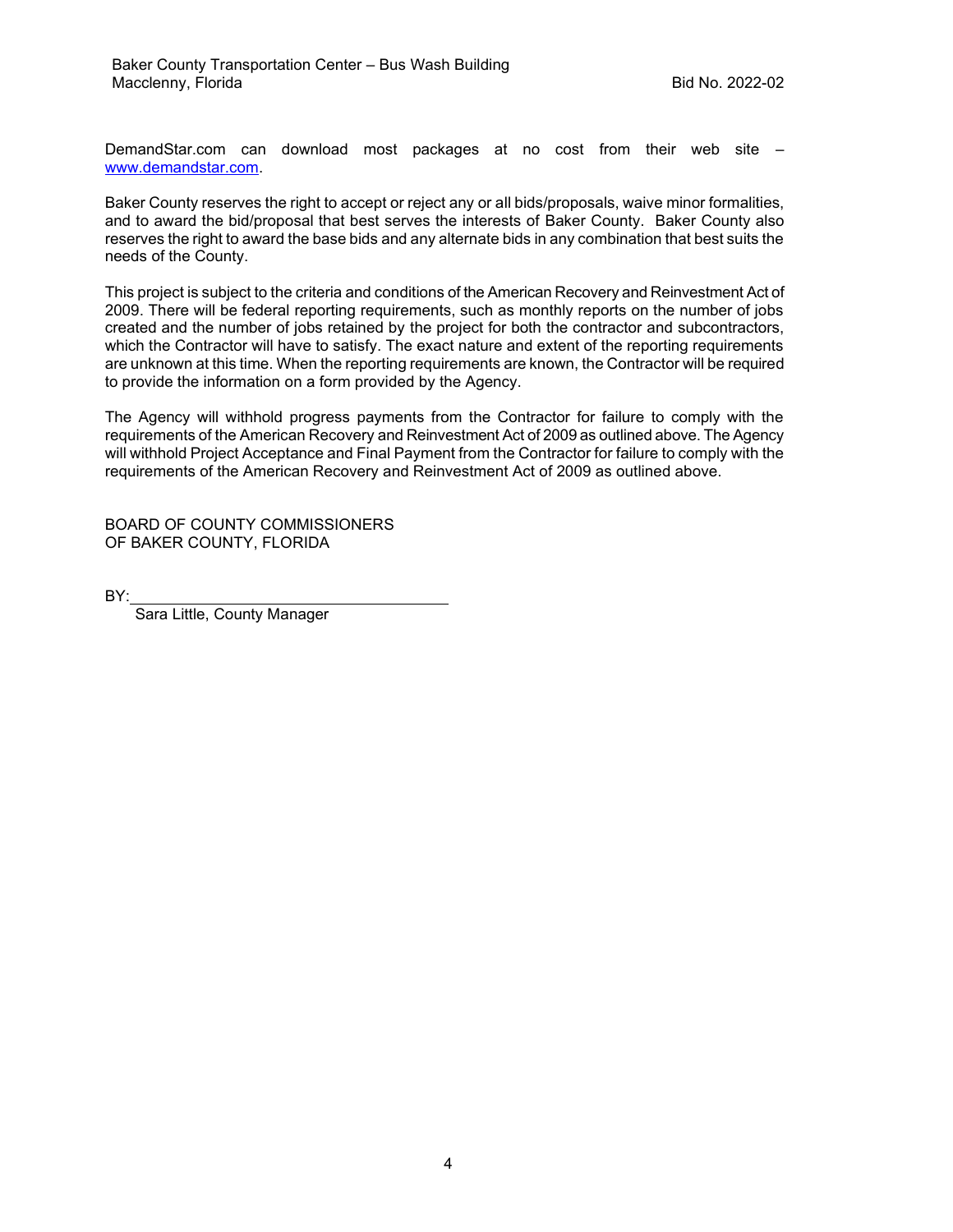# **SECTION 00100**

# **INSTRUCTION TO BIDDERS**

**OWNER:** The Board of County Commissioners of Baker County, Florida

**PROJECT:** BID NO.: 2022-02 Baker County Bus Wash

### **DEFINITIONS**

Bidding Documents include the Advertisement/Notice to Bidders, Instructions to Bidders, the Official Total Bid Form with attachments, other sample Bidding Contract Forms, Public Construction Bond Format, and the Contract Documents, as further identified in the Agreement, including any Addenda issued prior to receipt of Bids.

All definitions set forth in the General Conditions of the Contract for Construction or in other Contract Documents are applicable to the Bidding Documents.

Addenda are written or graphic instruments issued by the Project Director prior to the time and date for receiving Bids that modify or interpret the Bidding Documents by addition, deletion, clarification, or corrections.

Architect is an assignee of the Owner and is responsible for all field inspections (excluding code compliance) and assurance that the Contractor is conforming to the terms of the Contract. Code compliance is performed by the local building jurisdiction.

Base Bid is complete and properly signed proposal to do the work, or designated portion thereof, for the sums stipulated therein supported by data called for by the Bidding Documents.

A Unit Price is an amount stated in the Bid as a price per unit of measurement for materials or services as described in the contract documents.

A Bidder is one who submits a Bid as a prime contractor with the Owner for the work described in the proposed Contract Documents.

#### **BIDDER'S REPRESENTATION**

Each Bidder, by marking his Bid, represents that:

He has read and understands the Bidding and Contract Documents and his Bid is made in accordance herewith:

- A. He has visited the Site and has familiarized himself with the local conditions under which the Work is to be performed.
	- B. His Bid is based upon the materials, systems and equipment described in the Bidding Documents without exceptions.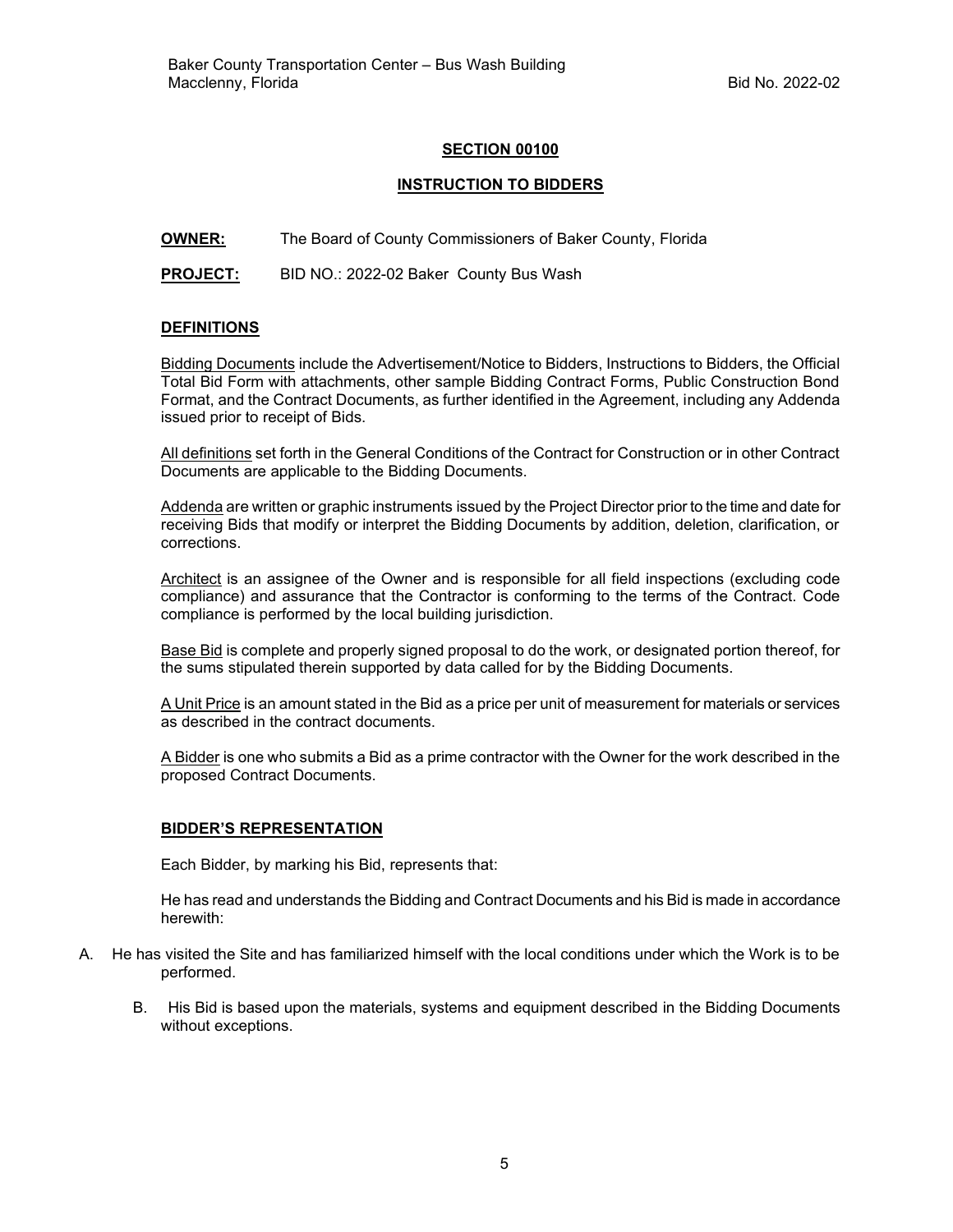# **BIDDING DOCUMENTS**

**Copies:** Bidders may obtain information from [www.bakercountyfl.org](http://www.bakercountyfl.org/) or [www.demandstar.com.](http://www.demandstar.com/) Complete sets of Bidding Documents shall be used in preparing Bids. Baker County shall not assume any responsibility for errors or misinterpretations resulting from the use of complete or incomplete sets of Bidding Documents.

The Owner or Architect, in making copies of the Bidding Documents available on the above terms, do so only for the purpose of obtaining bids on the Work and do not confer a license or grant for any other use.

### **INTERPRETATION OR CORRECTION OF BIDDING DOCUMENTS**

Bidders shall promptly notify the Architect of any ambiguity, inconsistency, or error which they may discover upon examination of the Bidding Documents or of the site and local conditions.

Bidders requiring clarification of interpretation of the Bidding Documents shall make a written request to the Architect, to reach him at least twelve (12) days prior to the date for receipt of Bids.

An interpretation, correction, or change of the bidding Documents will be made by Addendum. Interpretation, corrections, or changes of the Bidding Documents made in any other manner will not be binding, and Bidders shall not rely upon such interpretation, corrections, and change. No change will be made to the Bidding Documents by the Owner or his Representative **seven (7) days** prior to Bid receiving date, however, the Owner reserves the authority to decrease this time depending on the necessity of such change.

### **SUBSTITUTIONS**

The materials, products and equipment described in the Bidding Documents establish a standard of required function, dimension, appearance and quality to be met by any proposed substitution. No substitution will be considered unless written request for approval has been submitted by the Bidder and has been received by the Architect at least twelve (12) days prior to the date for receipt of Bids. Each such request shall include the name of the material or equipment for which it is to be substituted and a complete description of the proposed substitute, including drawings, cuts, performance and test data any other information necessary for an evaluation. A statement setting forth any changes in other materials, equipment or work that incorporation of the substitute would require, shall be included. The burden of proof of the merit of the proposed substitute is upon the proposer. The project director's approval or disapproval of a proposed substitution shall be final.

If the Architect approves any proposed substitution, such approval will be set forth in an Addenda. Bidders shall **not** rely upon approval made in any other manner.

#### **ADDENDA**

Addenda will be distributed to all who are known by the entity responsible for distribution of the complete set of Bidding Documents. Copies of Addenda will be made available for inspection wherever Bidding Documents are on file for that purpose.

Each Bidder shall ascertain prior to submitting his bid that he has received all Addenda issued, and he shall acknowledge their receipt in the space provided in the Bid Proposal Form.

#### **FORM AND STYLE OF BIDS**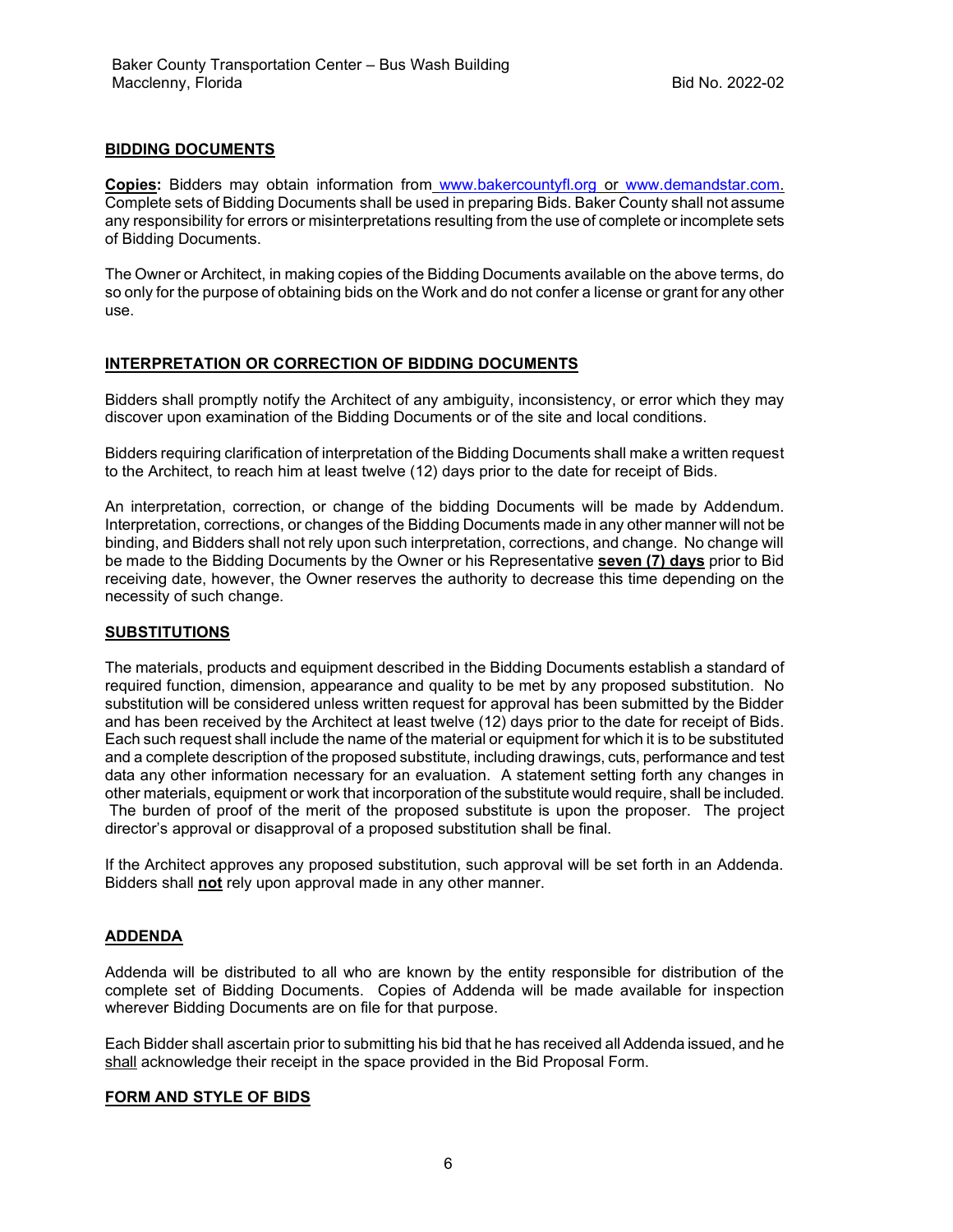Bids shall be submitted in TRIPLICATE on forms, provided in this manual. All blanks on the Bid Form shall be filled in by typewriter or manually in ink.

Bids must be placed in an envelope, sealed and placed in another envelope, plainly marked on the outside addressed to Sara Little, County Manager return address in top left hand corner and recite: "SEALED BID FOR THE CONSTRUCTION OF BAKER COUNTY BUS WASH.

Where so indicated by the makeup of the Bid Form, sums shall be expressed in both words and figures, and in the case of discrepancy between the two, the amount expressed in words shall govern.

Any interlineation, alteration or erasure must be initialed by the signer of the Bid, failure to do so may cause the Bidder's proposal to be considered non-responsive.

Bidder shall make no stipulation on the Bid Form nor qualify his Bid in any manner, to do so will classify the Bid as being non-responsive.

Each copy of the Bid Proposal shall include the company name, address, telephone number and legal name of Bidder and a statement whether Bidder is sole proprietor, a partnership, a corporation or any other legal entity. Each copy shall be signed by the person or persons legally authorized to bind the Bidder to a contract. A Bid by a corporation shall further give the state of incorporation and have the corporation seal affixed. A Bid submitted by an agent shall have a current Power of Attorney attached certifying agent's authority to bind the Bidder.

# **BID SECURITY**

Each Bid shall be accompanied by a Bid Security in the required Bid Bond form in the amount of 5% of amount bid, pledging that the Bidder will enter into a contract with the Owner on the terms stated in his Bid and will, if required, furnish bonds as described hereunder covering the faithful performance of the Contract and the payment of all obligations arising thereunder. Should the Bidder refuse to enter into such Contract or fail to furnish such bonds to the Owner, if required, the amount of the Bid Security shall be forfeited, not as penalty, but as liquidated damages.

A Bid Security may be in the form of a Bid Bond or certified cashiers check made payable to the Board of County Commissioners of Baker County.

If a Bid Bond is submitted, it shall be written in the form of the attached sample, with an acceptable surety, and the Attorney-in-Fact who executes the bond on behalf of the surety shall affix to the bond a certified and current copy of his Power of Attorney. Acceptable surety companies are defined in "A Instruction to Bidders". The Surety Company shall be licensed to do business in the State of Florida and shall be listed by the U.S. Treasury Department.

The Owner shall have the right to retain the Bid Security of Bidders until either: (a) the Contract is executed and bonds, if required, have been furnished, or (b) the specified time has elapsed so that Bids may be withdrawn, or (c) all Bids have been rejected.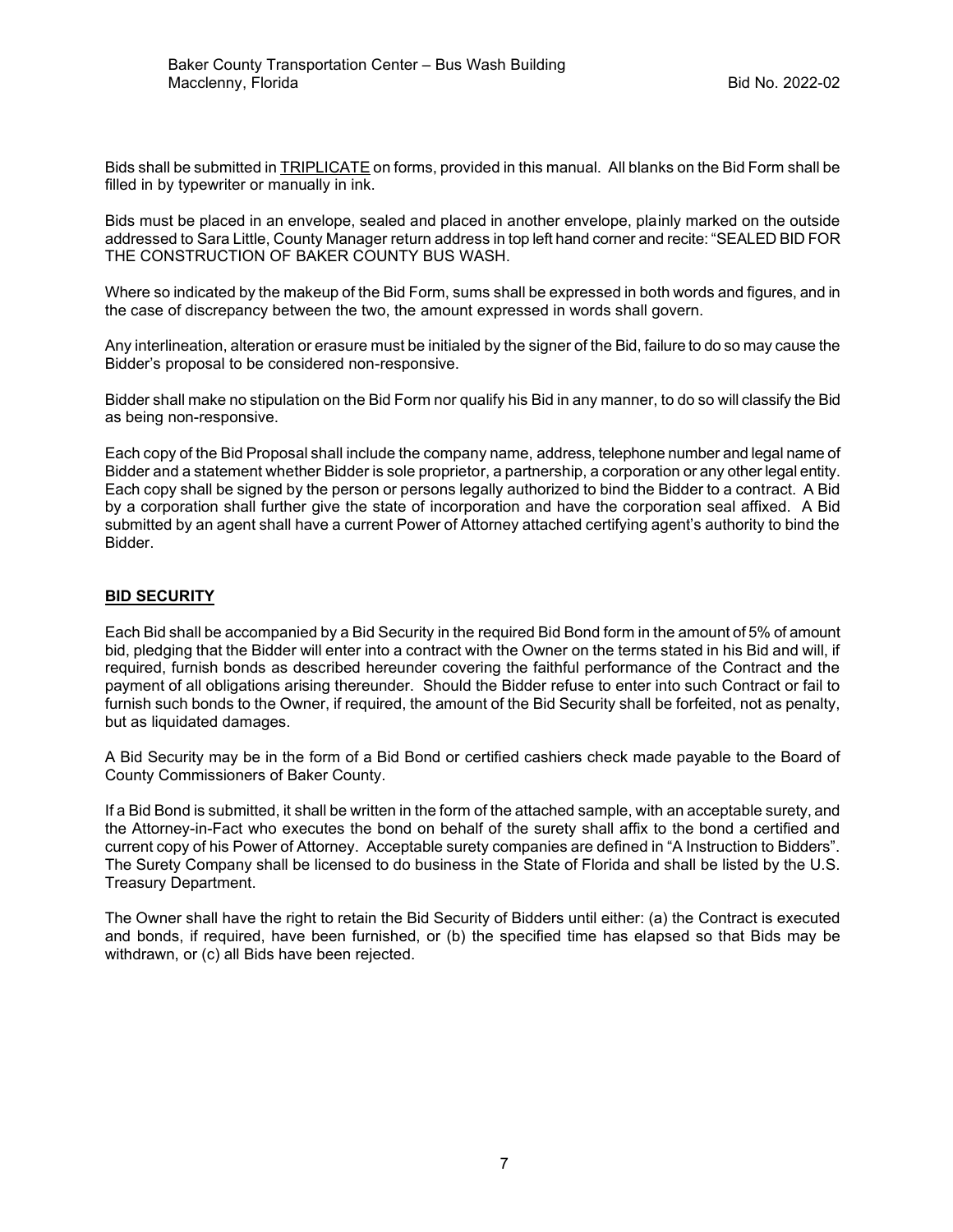# **BID BOND INSTRUCTIONS**

The bidder shall prepare and submit one (1) original and two 2) copies of the required Bid Bond.

Type or print Bidder's and Surety's names in the same language as in the Advertisement, or Invitation to Bid.

The Corporate seal must be affixed. Type or print the name of the Surety on the line provided and affix it's corporate seal.

Attach a copy of Surety agent's Power of Attorney, unless the Power of Attorney has been recorded in Baker County. If it has been recorded, give the record book and page. If not recorded, the copy of the Power of Attorney must have an original signature of the Secretary or Assistant Secretary of Surety certifying the copy. The Surety's corporate seal must be affixed.

# **SUBMISSION OF BIDS**

All copies of the Bid, and any other documents required to be submitted with the Bid shall be enclosed in a sealed opaque envelope.

The envelope shall be addressed as required in the "Instruction to Bidders", and shall be identified with the Project name, the Bidder's name, and return address, and portion of the project or category of work for which the Bid is submitted.

The envelope containing the above Bid Documents shall be enclosed in an outer envelope and identified in a similar manner.

Bids shall be deposited at the designated location prior to the time and date for receipt of Bids indicated in the Advertisement/Notice to Bidders, or any time extension thereof made by Addendum. Bids received after the time and date for receipt of Bids will be returned unopened.

Bidder shall assume full responsibility for timely delivery at location designated for receipts of Bids. Bids received after the designated time will be returned unopened by the Purchasing Office.

Oral, telephonic, or telegraphic Bids are invalid and will not receive consideration.

#### **MODIFICATION OR WITHDRAWAL OF BID**

A Bid may not be modified, withdrawn or canceled by the Bidder during the stipulated time period following the time and date designated for the receipt of Bids, and Bidder so agrees in submitting his Bid.

Prior to time and date designated for receipt of Bids, a Bid submitted early may be modified or withdrawn only by notice to the party receiving Bids at the place and prior to the time designated for receipt of Bids.

Such notice shall be in writing over the signature of the Bidder or be by telegram. If by telephone, written confirmation over the signature of Bidder must be mailed and postmarked on or before the date and time set for receipt of Bids; it shall be so worded as not to reveal the amount of the original Bid.

Withdrawn Bids may be resubmitted up to the time designated for the receipt of Bids provided that they are then fully in conformance with these Instructions to Bidders.

Bid Security shall be in the amount of 5 percent (5%) of the Bid as modified or resubmitted.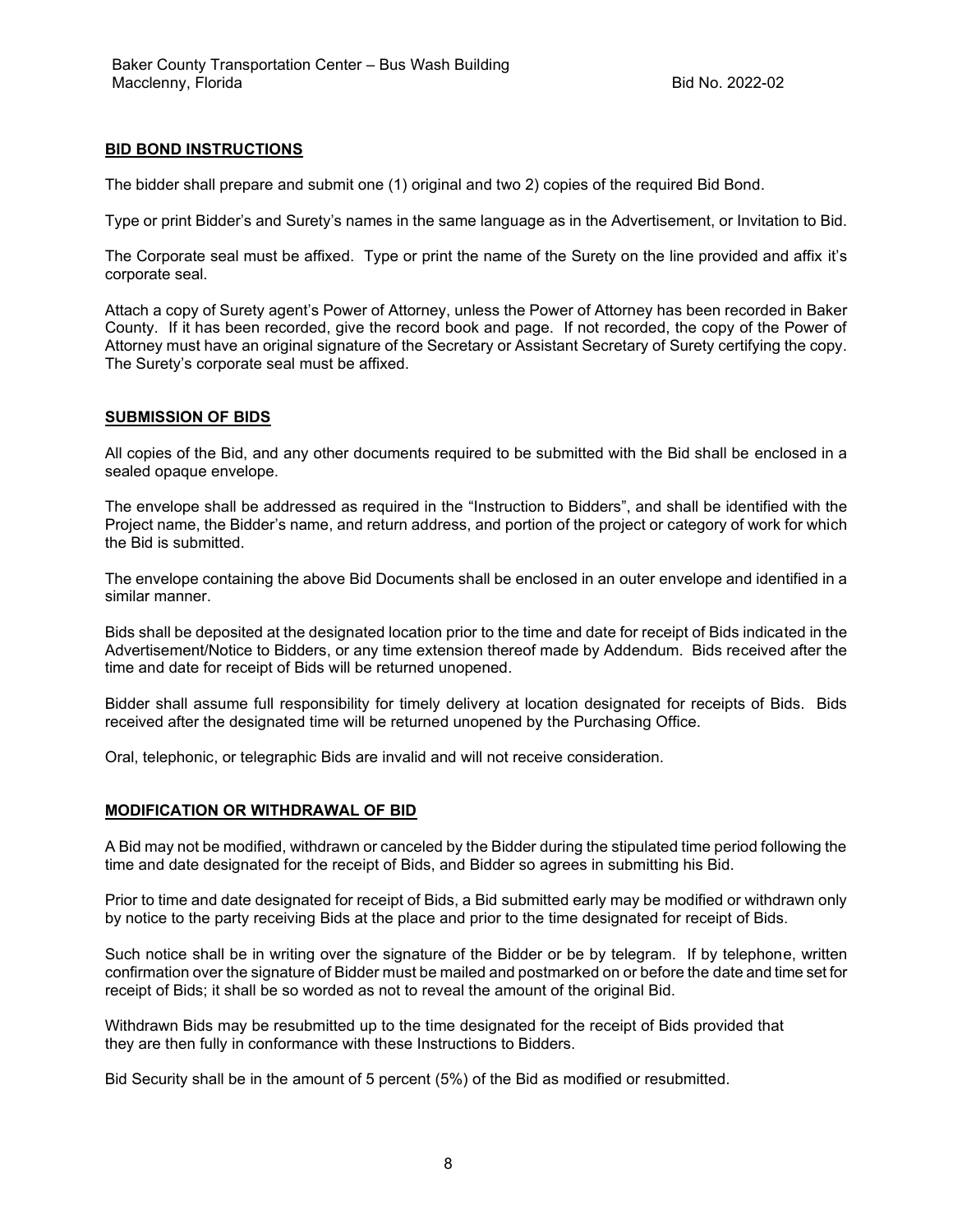# **CONSIDERATION OF BIDS**

**Opening of Bids:** Unless stated otherwise in an Addenda to the Advertisement/Notice to Bidders, the properly identified Bids received on time will be opened publicly as specified in the Advertisement and a tabulation of the bid amounts of the Base Bids and major Alternates, if any, will be made available to Bidders. The Bid Tabulation will be posted on the Purchasing Department bulletin board for 72 hours.

Any bidder affected adversely by an intended decision with respect to the award of any bid, shall file with the Purchasing Department for Baker County, a written notice of intent to file a protest not later than seventy-two (72) hours (excluding Saturdays, Sundays, and legal holidays), after the posting of the bid tabulation. Protest procedures may be obtained in the Purchasing Department. Any Bid protests must be filed prior to expiration of the time period and followed up in writing with in five (5) calendar days.

**Rejection of Bids:** The Owner reserves the right to reject any or all Bids and in particular to reject a Bid not accompanied by any required Bid Security or data required by the Bidding Documents or a Bid in any way incomplete or irregular.

**Acceptance of Bid (Award):** The Owner shall have the right to reject any or all Bids or waive any minor formality or irregularity in any Bid received.

The Owner shall have the right to accept alternates in any order or combination and to determine the low Bidder on the basis of the sum of the Base Bid and/or the Alternates accepted if alternate bids are requested in the Official County Bid Form.

It is the intent of the Owner to award a contract to the lowest responsible Bidder provided the Bid has been submitted in accordance with the requirements of the Bidding Documents, if judged to reasonable, and does not exceed the funds budgeted for the Project.

If the Contract is awarded, it will be awarded within sixty (60) days from the date of the Bid opening, or as designated in the Bid Documents.

#### **QUALIFICATION OF CONTRACTORS**

The Prime Bidder must be fully licensed to do business in the State of Florida and must have a current Certified General Contractors license at the time the bid is submitted. Bidders must have successfully constructed, as a prime contractor or subcontractor, at least two projects of the type construction proposed for this project, and must have been in business as a contractor for at least three years. All prime bidders are required to complete and submit Attachment "E" – Qualifications Statement AND Attachment "F" – License/Certification List as shown.

Bidders to whom award of a contract is under consideration shall submit to the Architect, upon his request, a properly executed Contractor's Qualification Statement of A1A Document A305, unless such a statement has been previously required and submitted as a prerequisite to the issuance of Bidding Documents.

#### **LIST OF SUBCONTRACTORS** - **(Required 7 days after bid date, and only by the apparent low bidder)**

Each Bidder shall submit to Owner a list of Subcontractors and major materials suppliers to be used if awarded the contract. A copy of the form, Attachment "B", is provided in the Bidding Documents. If no Subcontractors are required, so state there on.

Upon request by the Architect, the successful Bidder shall within seven (7) days thereafter, submit all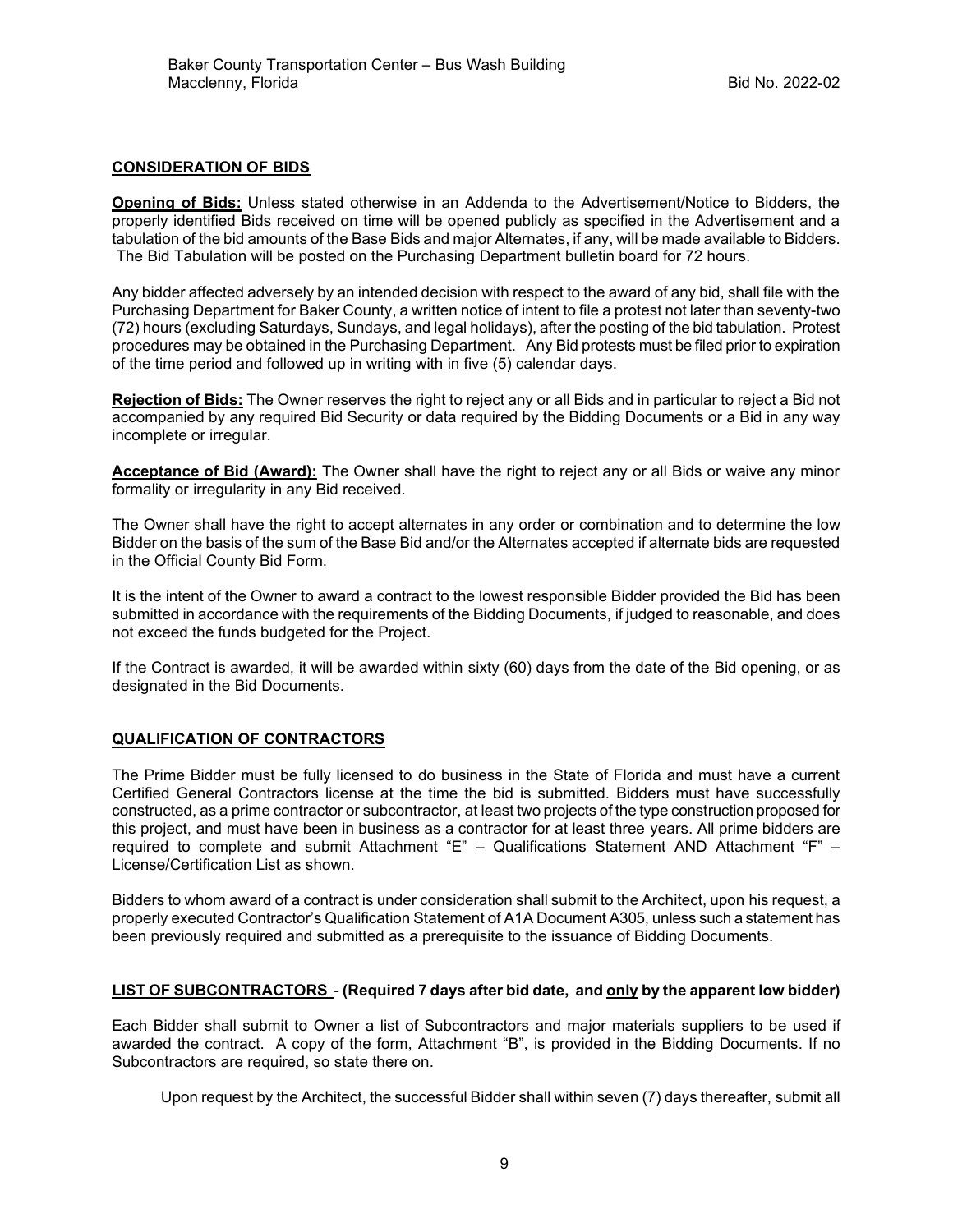data required to establish to the satisfaction of the Architect and Owner, the reliability and responsibility of the proposed Subcontractors to furnish and perform the work described in the Sections of the Specifications pertaining to such proposed Subcontractor's respective trades.

Prior to the award of the Contract, the Architect will notify the Bidder in writing if either the Owner or the Architect, after due investigation, has reasonable and substantial objection to any person or organization proposed as a Subcontractor. The Bidder then may, at his option, withdraw his Bid without forfeiture of Bid Security or submit an acceptable substitute at no increase in Bid price. If the Bidder fails to submit an acceptable substitute within seven (7) days of the original notification, the Owner then may, at his option, disqualify the Bidder, at no cost to the Owner.

The Owner reserves the right to disqualify any Contractor, Subcontractor, Vendor, or material supplier due to previously documented project problems, either with performance or quality.

Subcontractors and other persons and organizations proposed by the Bidder and accepted by the Owner and the Architect, must be used on the work for which they were proposed and accepted and shall not be changed except with the written approval of the Owner and Architect.

### **PUBLIC CONSTRUCTION BOND**

**Required Bonds:** The Bidder shall furnish the required bond, in the form provided herein, covering the faithful performance of the Contract and the payment of all obligations arising thereunder in full amount of the Contract, with such acceptable sureties, secured through the Bidder's usual sources as may be agreeable to the parties.

#### **SURETY BOND**

**Acceptable Surety Companies:** To be responsible to the Owner as Surety on Bonds, Surety shall comply with the following provisions:

Surety must be licensed to do business in Florida.

Surety must have been in business and have a record of successful continuous operations for at least three years.

Surety shall not have exposed itself to any loss on any one risk in an amount exceeding twenty percent of its surplus to policyholders.

Surety must have fulfilled all of its obligations on all other bonds given to the Owner.

Surety must have good underwriting, economic management, adequate reserves for undisclosed liabilities, net resources for unusual stock and sound investment.

**Time of Delivery and Form of Bonds:** The Public Construction Bond form will be forwarded to the Bidder with his copy of the fully executed contract. **The Public Construction Bond must be recorded after the contract is signed by all parties.** The bidder will have 3 days from receipt of fully executed contract to have the Public Construction Bond recorded. The bidder shall have the Public Construction Bond recorded in the County Clerk's Recording Office, Baker County, Florida. After the book and page number have been assigned to the bond by the recording person, the Bidder is to obtain from the recording person a certified copy of the recorded bond, and deliver the certified copy to the Owner's Contract Administrator. No work can commence until the required bond and Insurance Certificates have been delivered to the Owner. Upon receipt of the certified copy of the recorded bond, the Owner may issue a Notice to Proceed.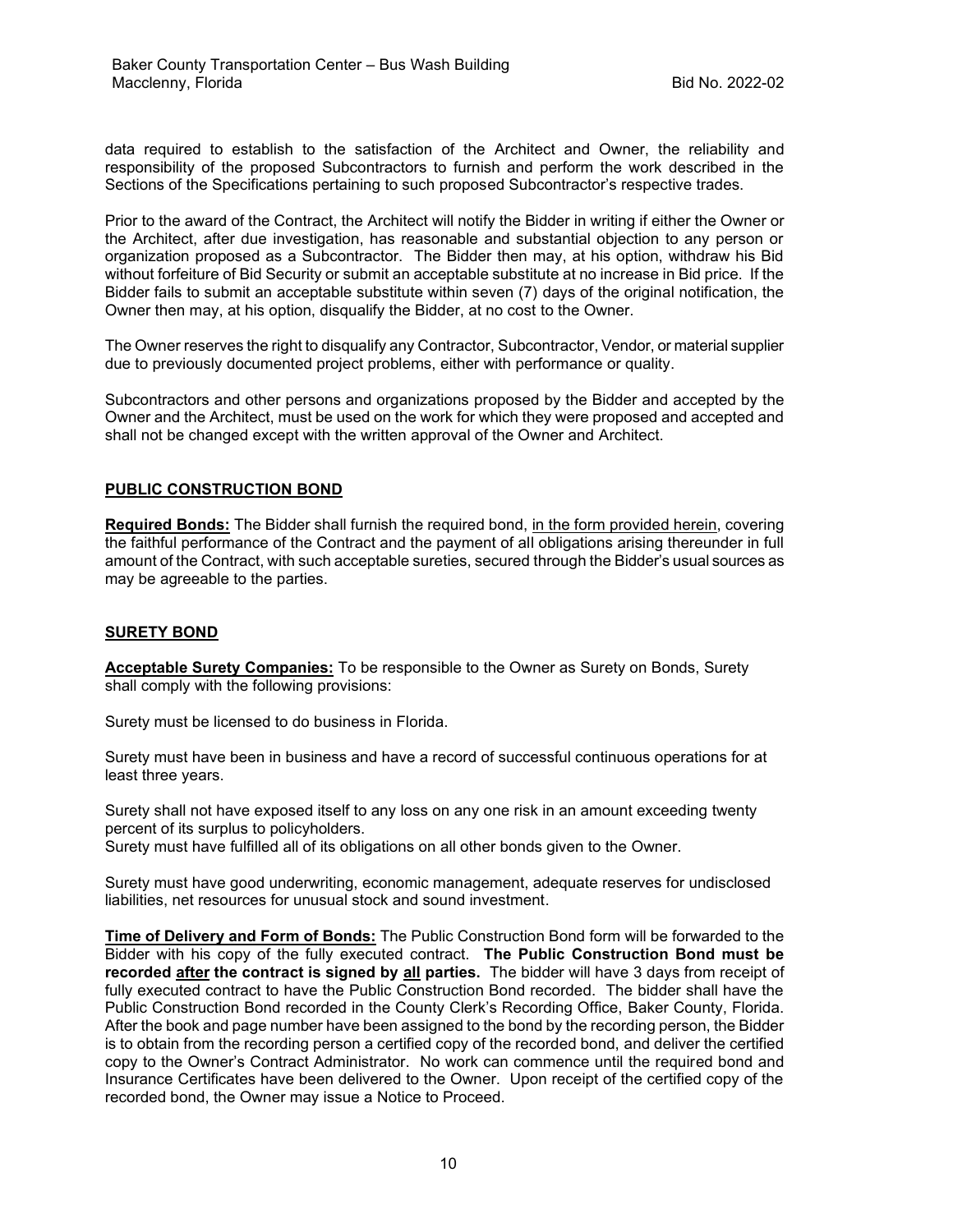Unless specified in the Bidding Documents, the bonds shall be written in the form of those bound in this Project Manual.

The Bidder shall require the Attorney-in-Fact who executes the required bonds on behalf of the Surety to affix thereto a certified and current copy of his Power of Attorney authorizing his firm to act as agent for the Surety in issuing the bonds.

# **FORM OF AGREEMENT BETWEEN OWNER AND CONTRACTOR**

**Form to be Used:** Unless otherwise provided in the Bidding Documents, the Agreement for Work will be written on the Baker County Standard Fixed Price Agreement between Owner and Contractor where the basis of payment is a Stipulated Sum.

### **CONTRACT TIME - LIQUIDATED DAMAGES**

The following will be made a part of the Contract:

The Contractor shall have ten (10) days to return Contract originals from the time the Contractor receives a "Notice of Award". Baker County will return a "fully executed" Contract to the Contractor no later than seven (7) days after the return of the executed Contract originals (but no later than seventeen (17) days from the Notice of Award).

The Contractor will furnish a recorded original of the Public Construction Bond three (3) business days after receipt of the fully executed Contract (the Public Construction Bond must be recorded after the Contract is fully executed by all parties including the County Clerk). Upon receipt of the recorded Public Construction Bond, the County will issue a Notice to Proceed. If the Contractor fails to meet any of the dates and timeframes set forth in this section, or fails to execute the Contract, or to provide a Public Construction Bond, the County may elect at it's option to consider the Contractor non-responsive and Contract with the next best Bidder.

"The work to be performed per under this Agreement shall be commenced within **ten (10) days** of the date of the Notice to Proceed, in writing. Construction of shall be substantially complete within two-hundred seventy (270) consecutive calendar days from the date of the Notice to Proceed. Final completion shall be fifteen (15)] consecutive calendar days after substantial completion".

#### **Conditions under which Liquidated Damages are Imposed:**

Should the Contractor or, in case of his default, the Surety fail to complete the work within the time stipulated in the contract, or within such extra time as may have been granted by the Owner, the Contractor or, in case of his default, the Surety shall pay to the Owner, not as a penalty but as liquidated damages, the amount so due as determined by the following schedule: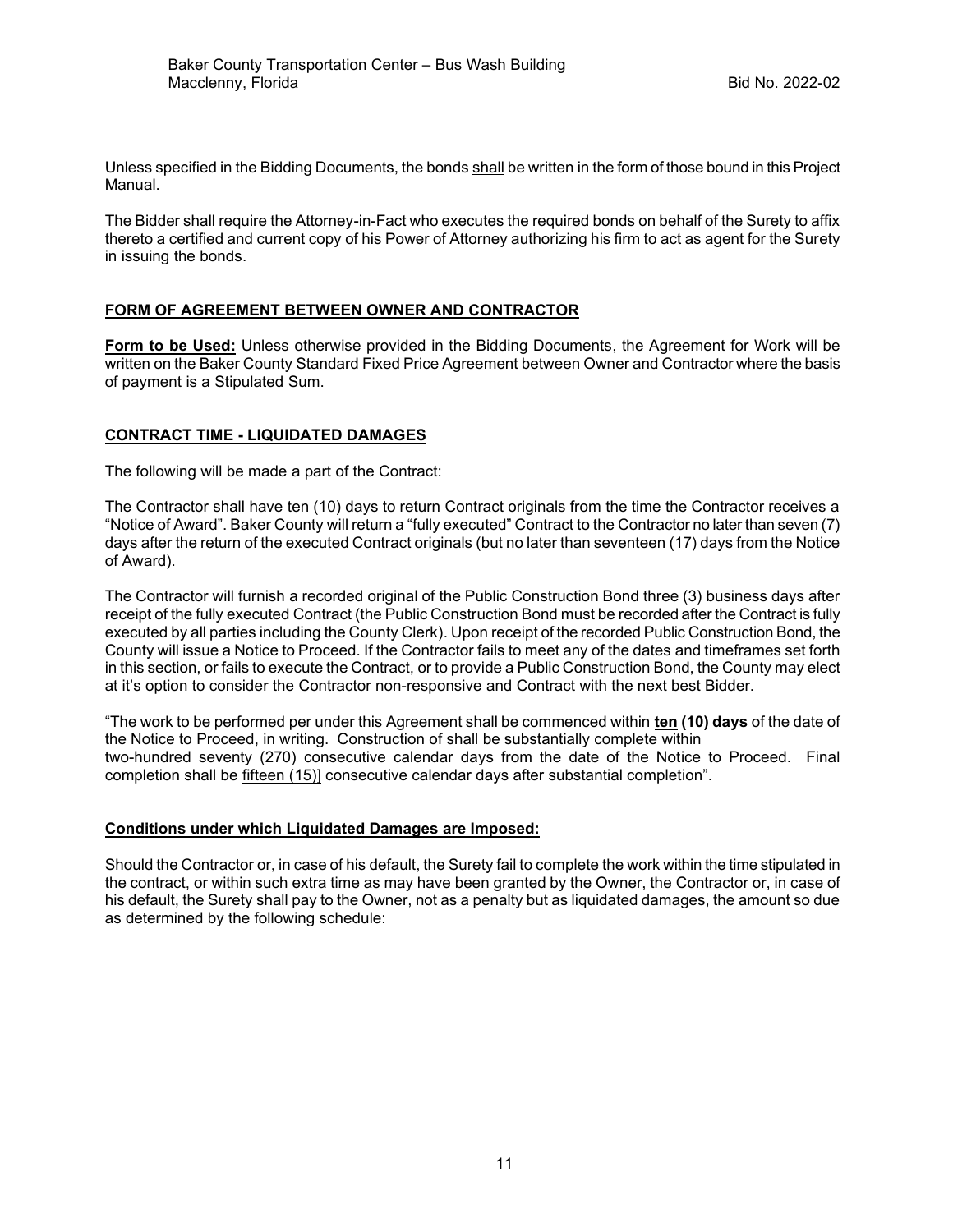| <b>Original Contract Amount</b>             | Daily Charge Per Calendar Day |
|---------------------------------------------|-------------------------------|
| \$50,000 and under                          | \$674.00                      |
| Over \$50,000 but less than \$250,000       | \$544.00                      |
| \$250,000 or more but less than \$500,000   | \$634.00                      |
| \$500,000 or more but less than \$2,500,000 | \$1,288.00                    |
| \$2,500,000 but less than \$5,000,000       | \$2,470.00                    |
| \$5,000,000 but less than \$10,000,000      | \$3,730.00                    |
| \$10,000,000 but less than \$15,000,000     | \$5,240.00                    |
| \$15,000,000 but less than \$20,000,000     | \$6,078.00                    |
| \$20,000,000 and over                       | \$8,624,00                    |
| 0.00027 of any amount over \$20 Million     |                               |

### **INSURANCE**

Liability Insurance, Workmen's Compensation, and Vehicle Coverage will be required to be retained in force during the Contract Period (See Article XIIII in Standard Fixed Price Agreement Between Owner & Contractor). An original insurance certificate, naming the Baker County Board of County Commissioners as additionally insured will be provided by the Contractor, prior to issuing "Notice to Proceed."

# **TAXES**

Project is subject to Federal Excise and Florida Sales Taxes, which must be included in Bidder's proposal.

# **FLORIDA TRENCH SAFETY ACT**

Bidders shall complete Bid Form Attachment D, Certificate of Compliance with Florida Trench Safety Act, in accordance with the requirements of Chapter 553, Florida Statutes. If trenching is not required for this project, state so thereon. Contractor shall be responsible for compliance with all trenching shoring safety requirements.

#### **END OF SECTION 00100**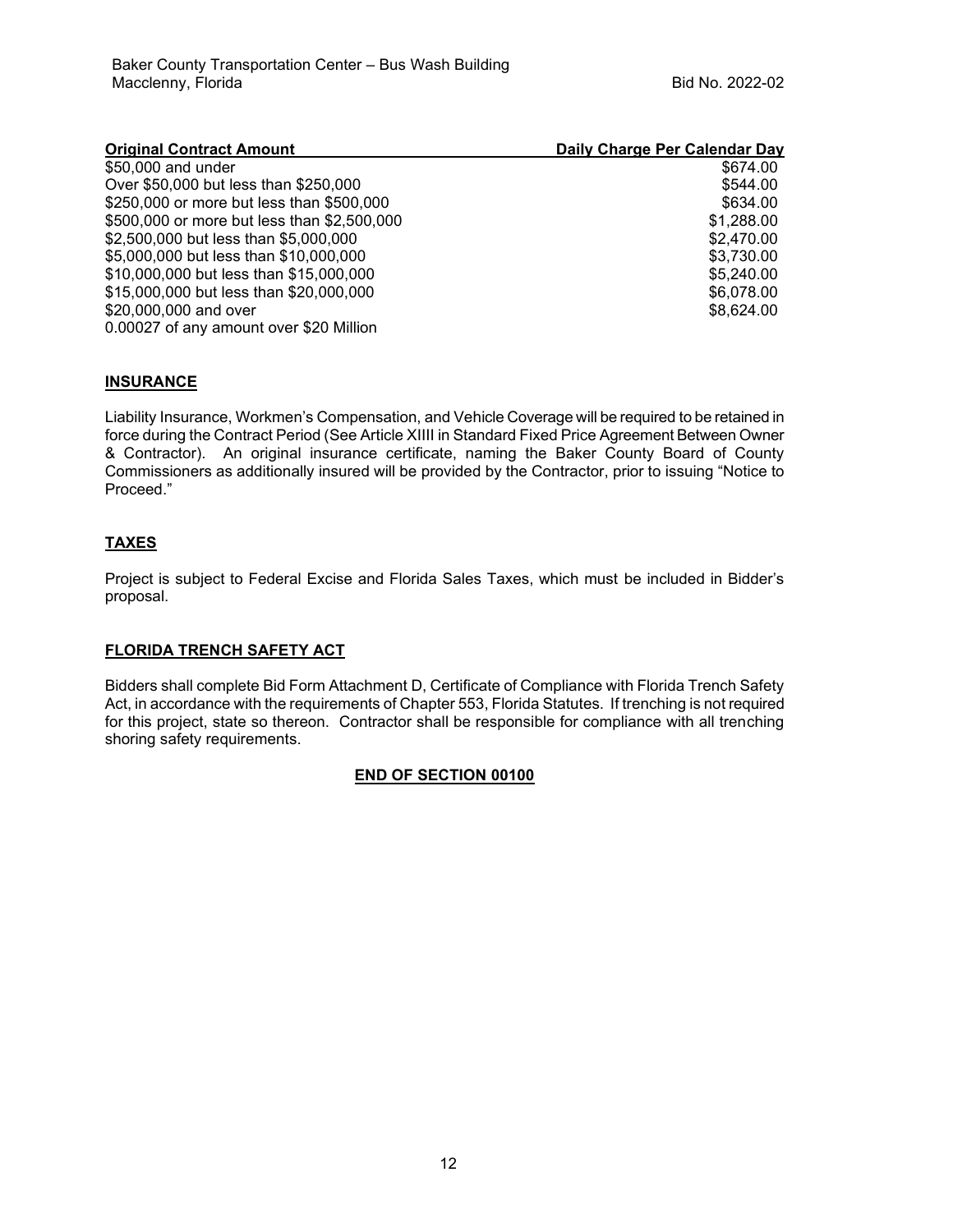#### **BID NO.: 2022-02 OFFICIAL COUNTY BID FORM BAKER COUNTY, FLORIDA LUMP SUM BID PROPOSAL**

# **PROJECT**: Baker County Bus Wash

**TO:** THE BOARD OF COUNTY COMMISSIONERS OF BAKER COUNTY, FLORIDA

DATE SUBMITTED:

# **BID PROPOSAL OF**

Company Name **Address** Address **Telephone No.** Address **Telephone No.** 2014

Gentlemen: Having become familiar with site conditions of the project, and having carefully examined the Bidding requirements, including the Advertisement, Instructions to Bidders, and Contract Documents, including the General Conditions, Supplementary Conditions, Specifications, and Drawings entitled Baker County Bus Wash , in Baker County, Florida, prepared by Baker County Construction Services Department, the undersigned proposes to furnish all materials, labor and equipment, supervision and all other requirements necessary to comply with the Contract Documents for the following base bid and alternates quoted in this Bid Proposal summarized as follows:

# **BASE BID:**

FOR: Construction of Baker County Bus Wash, per plans and specifications.

 $$^{\circ}$ 

Total Lump Sum Price (Numerical)

(Amount written or typed in words)

# **ALTERNATE NO. 1 BID:**

FOR: Alternate No. 1, Bus Wash Building and Equipment, per plans and specifications.

\$

Total Lump Sum Price (Numerical)

(Amount written or typed in words)

# **ALTERNATE NO. 2 BID:**

FOR: Alternate No. 2, Generator, per plans and specifications.

\$

Total Lump Sum Price (Numerical)

(Amount written or typed in words)

/100 Dollars

/100 Dollars

/100 Dollars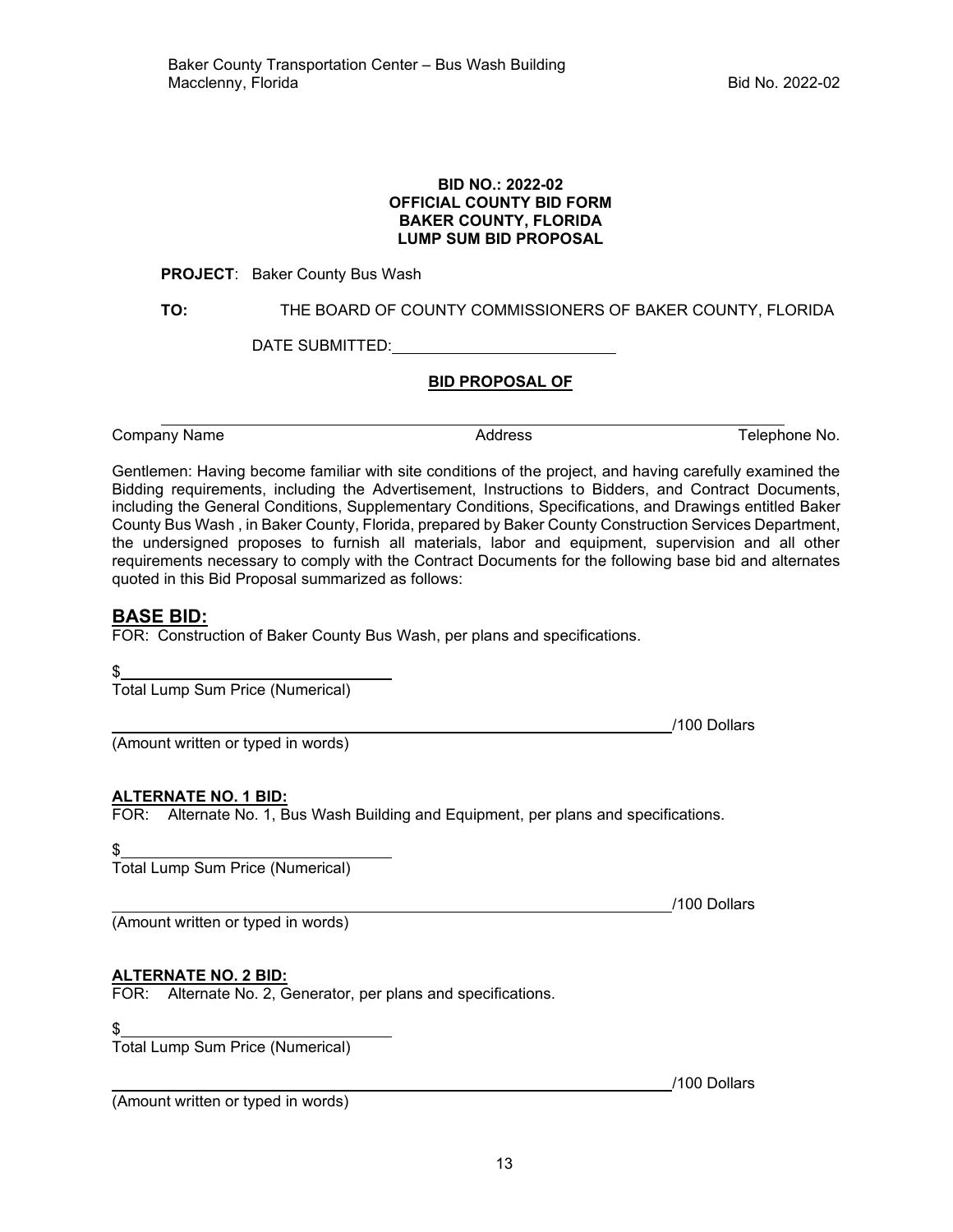#### **ALTERNATE NO. 3 BID:**

FOR: Alternate No. 3, Fuel Tank Capacity Increase, per plans and specifications.

\$

Total Lump Sum Price (Numerical)

(Amount written or typed in words)

Bidder will enter written (in words) and numerically by the Lump Sum Price in the space provided above. In the event of a conflict, the written Lump Sum Price shall be considered as the Bidder's correct bid.

/100 Dollars

Time of Substantial Completion to be two-hundred seventy (270) consecutive calendar days from receipt of Notice to Proceed from Owner.

Note: The listing order of bid items reflects a construction sequence in general terms for bidding purposes only and is not a specific construction schedule. Bid No.: 09-105

During the preparation of the Bid, the following addenda, if any, were received:

No.: \_\_\_\_\_\_\_\_\_\_\_Date Received:

No.: Cate Received:

No.: \_\_\_\_\_\_\_\_\_\_\_Date Received:

We, the undersigned, hereby declare that no person or persons, firm or corporation, other than the undersigned are interested, in this proposal, as principals, and that this proposal is made without collusion with any person, firm or corporation, and we have carefully and to our satisfaction examined the Project Specifications and form of Contract and Public Construction Bonds, together with the Plans.

We have made a full examination of the location of the proposed work and the sources of supply of materials, and we hereby agree to furnish all necessary labor, and equipment and materials, fully understanding that any quantities shown therewith are approximate only, and that we will fully complete all requirements therein as prepared by Architect, within the same time limit specified in the Contract Documents for the following total sum price as indicated above.

If the Undersigned is notified of the acceptance of this Bid Proposal by the Board within sixty (60) calendar days for the time set for the opening of Bids, the Undersigned further agrees, to execute a contract for the above work within ten (10) days after notice that his Bid has been accepted for the above stated compensation in the form of a Contract presented by the Owner.

The Undersigned agrees, if awarded the Contract, to Substantially Complete all work within twohundred seventy (270) consecutive calendar days after receipt of NOTICE TO PROCEED. Undersigned further agrees that from the compensation otherwise to be paid, the Owner may retain the liquidated damages as provided in the Contract, which sum is agreed upon as the proper measure of liquidated damages which the Owner will sustain each day by the failure of the Undersigned to complete the work in the time stipulated, and this sum is not to be construed as penalty.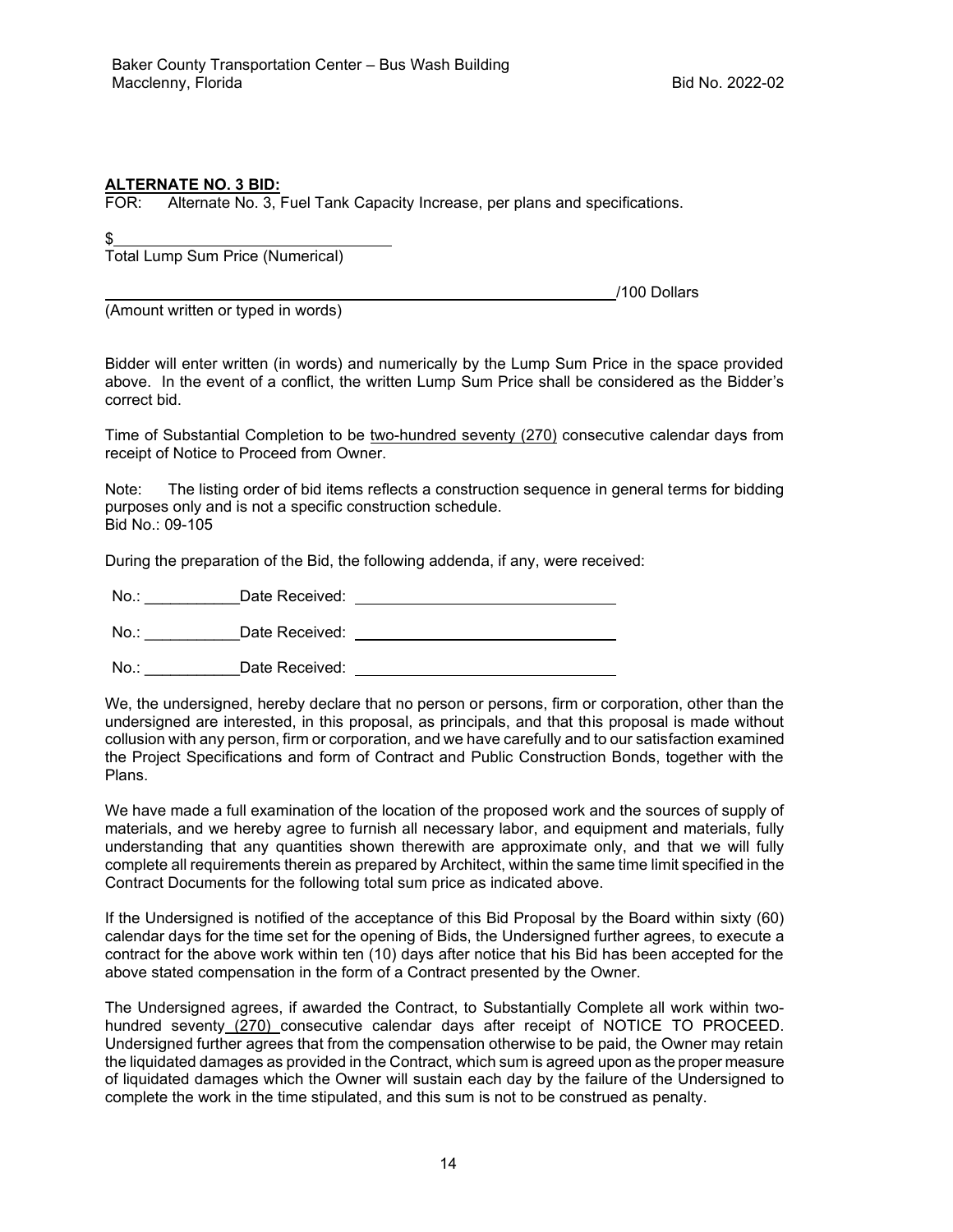The Undersigned further agrees that security in the form of a Bid Bond, certified or cashier's check in the amount of not less than five percent (5%) total Bid Price, payable to the Owner, accompanies this Bid; that the amount is not to be construed as a penalty, but as liquidated damages which said Owner will sustain by failure of the Undersigned to execute and deliver the Contract and Bond within ten (10) days of the written notification of the Award of the Contract to him; thereupon, the security shall become the property of the Owner, but if this Bid is not accepted within sixty (60) days of the time set for the submission of Bids, or if the Undersigned delivers the executed Contract and Public Construction Bond upon receipt, the Security shall be returned to the Bidder within seven (7) working days.

| CORPORATE/COMPANY                                                                                                                                                                                                                                                                                                                                                         |         |
|---------------------------------------------------------------------------------------------------------------------------------------------------------------------------------------------------------------------------------------------------------------------------------------------------------------------------------------------------------------------------|---------|
| Company Name: (Seal)                                                                                                                                                                                                                                                                                                                                                      |         |
| (Name typed or printed)                                                                                                                                                                                                                                                                                                                                                   |         |
|                                                                                                                                                                                                                                                                                                                                                                           |         |
| (Name typed or printed)                                                                                                                                                                                                                                                                                                                                                   |         |
|                                                                                                                                                                                                                                                                                                                                                                           |         |
| Telephone No.: () Fax No.: ( 2020)                                                                                                                                                                                                                                                                                                                                        |         |
|                                                                                                                                                                                                                                                                                                                                                                           |         |
|                                                                                                                                                                                                                                                                                                                                                                           |         |
| <b>INDIVIDUAL</b>                                                                                                                                                                                                                                                                                                                                                         |         |
| (Name typed or printed)<br>(Signature)                                                                                                                                                                                                                                                                                                                                    | (Title) |
| Address: Address: Address: Address: Address: Address: Address: Address: Address: Address: Address: A                                                                                                                                                                                                                                                                      |         |
| Telephone No.: ( ) and the set of the set of the set of the set of the set of the set of the set of the set of the set of the set of the set of the set of the set of the set of the set of the set of the set of the set of t                                                                                                                                            |         |
|                                                                                                                                                                                                                                                                                                                                                                           |         |
|                                                                                                                                                                                                                                                                                                                                                                           |         |
| Attachments: "A" - Affidavit<br>"B" - List of Proposed Subcontractors<br>"C" - Certificate as to Corporate Principal<br>"D" - Certificate of Compliance with Florida Trench Safety Act<br>"E" - Federal Requirements<br>"F" - License/Certification List<br>"G" - Lobbying Certification<br>"H" - Government-Wide Debarment and Suspension (Nonprocurement) Certification |         |

Attachments "A", "C", "D", "E", "F", "G", "H", and Bid Bond must be completed and attached to the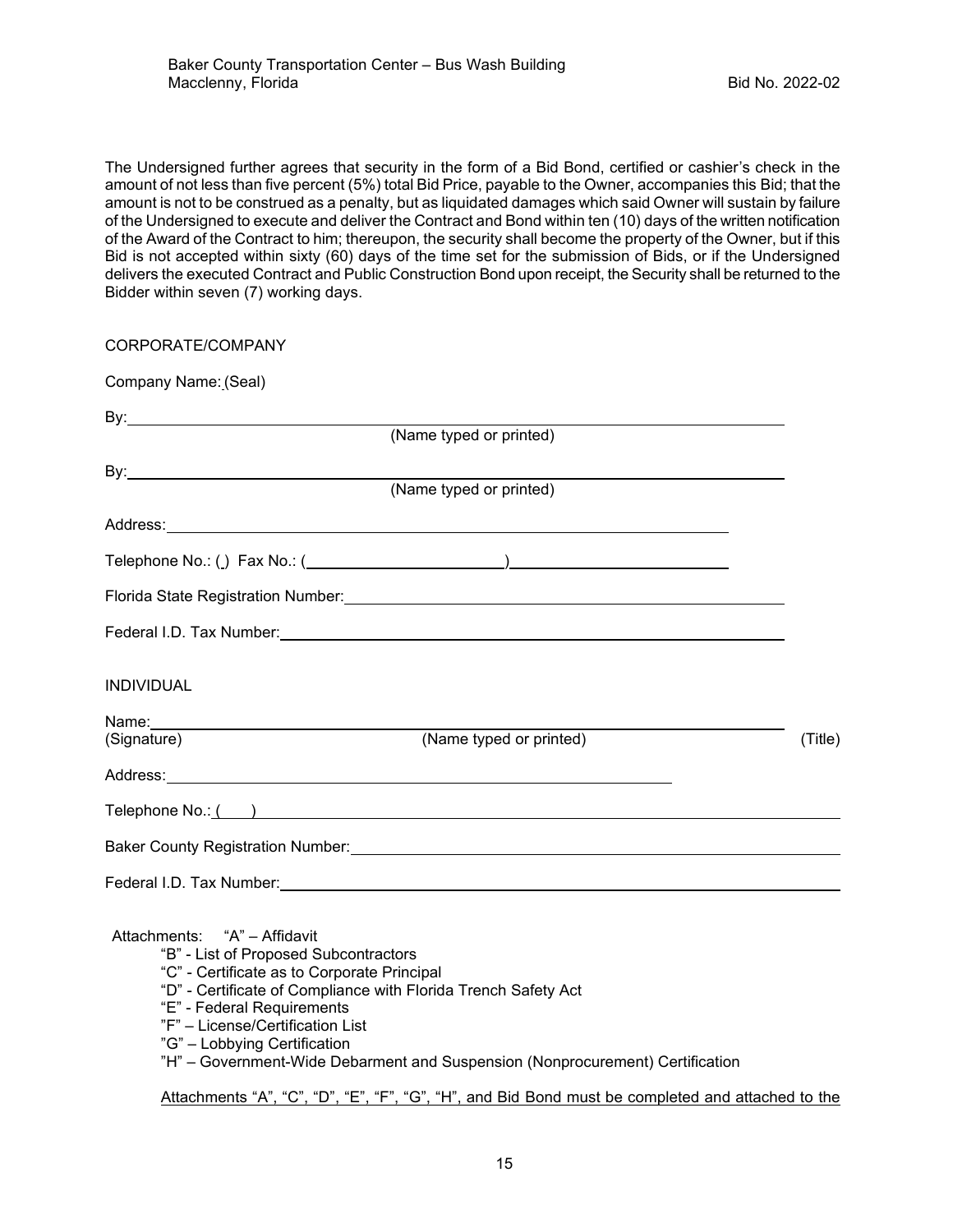Official County Bid Form. Also required is a fully acknowledged (signed) signature page from each addenda issued for this bid.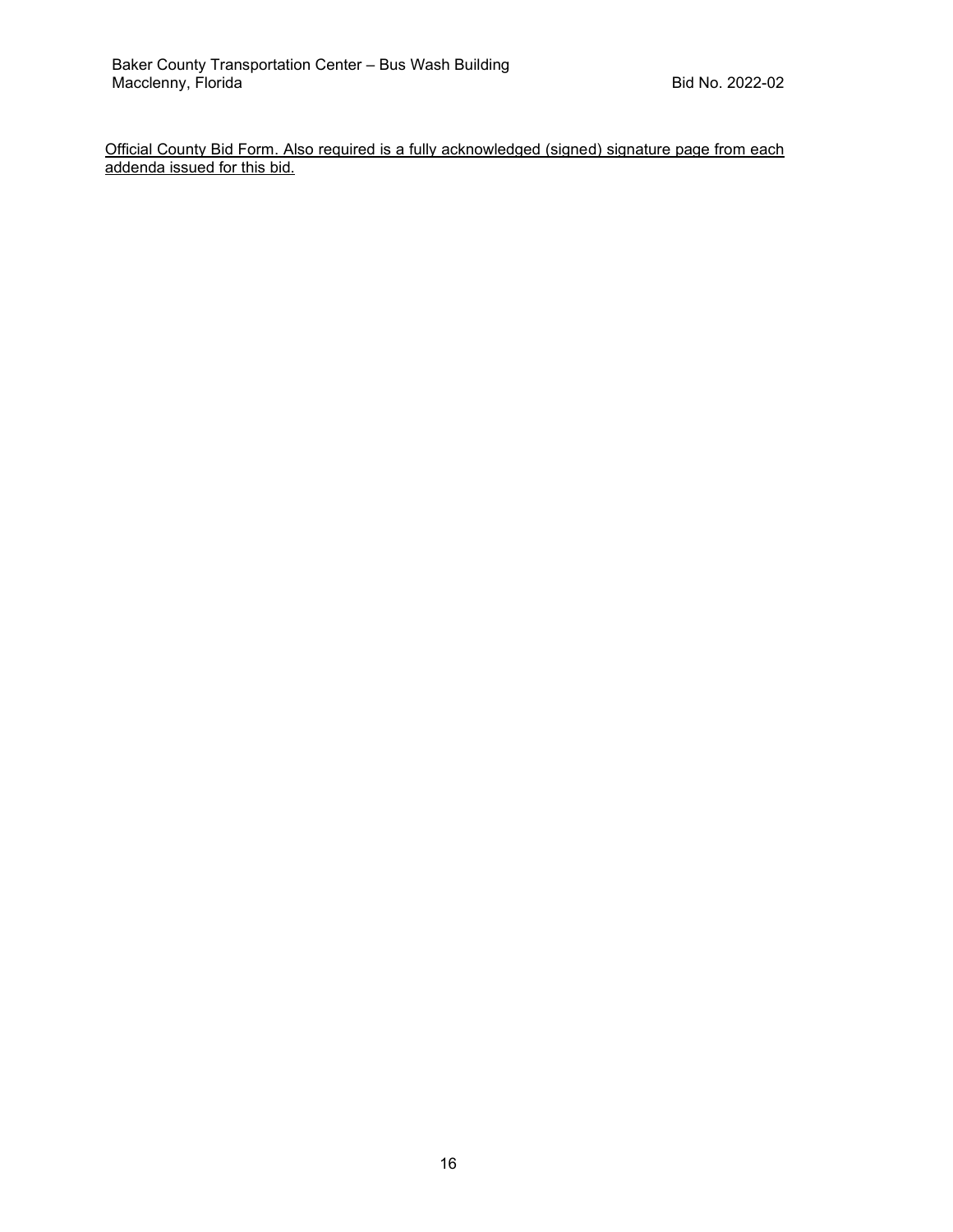# **ATTACHMENT A**

# **BAKER COUNTY, BOARD OF COUNTY COMMISSIONERS AFFIDAVIT**

 TO: BAKER COUNTY, BOARD OF COUNTY COMMISSIONERS, BAKER COUNTY, FLORIDA.

At the time the proposal is submitted, the Bidder shall attach to his Bid a sworn statement.

This sworn statement shall be an affidavit in the following form, executed by an officer of the firm, association, or corporation submitting the proposal, and shall be sworn to before a person who is authorized by law to administer oaths.

STATE OF FLORIDA, COUNTY OF

Before me, the Undersigned authority, personally appeared who being duly sworn, deposes and says he is (Title) of the firm of Bidder submitting the attached proposal for the services covered by the bid documents for Bid # 2022-02, Construction of Baker County Bus Wash , in Baker

County, Florida.

The affiant further states that no more that one proposal for the above-referenced project will be submitted from the individual, his firm or corporation under the same or different name, and that such Bidder has no financial interest in the firm of another bidder for the same work. That he, his firm, association or corporation has neither directly, nor indirectly, entered into any agreement, participated in any collusion, or otherwise taken any action in restraint of free competitive bidding in connection with this firm's Bid on the above-described project. Furthermore, neither the firm nor any of its officers are barred from participating in public contract lettings in the State of Florida or any other state.

|         | Sworn and subscribed to me this | dav |
|---------|---------------------------------|-----|
| Bidder) |                                 |     |
|         |                                 |     |

By: Notary Public:

Signature

(Title)

Printed My commission Expires:

BIDDER ON ALL COUNTY PROJECTS MUST EXECUTE AND ATTACH THIS AFFADAVIT TO EACH BID.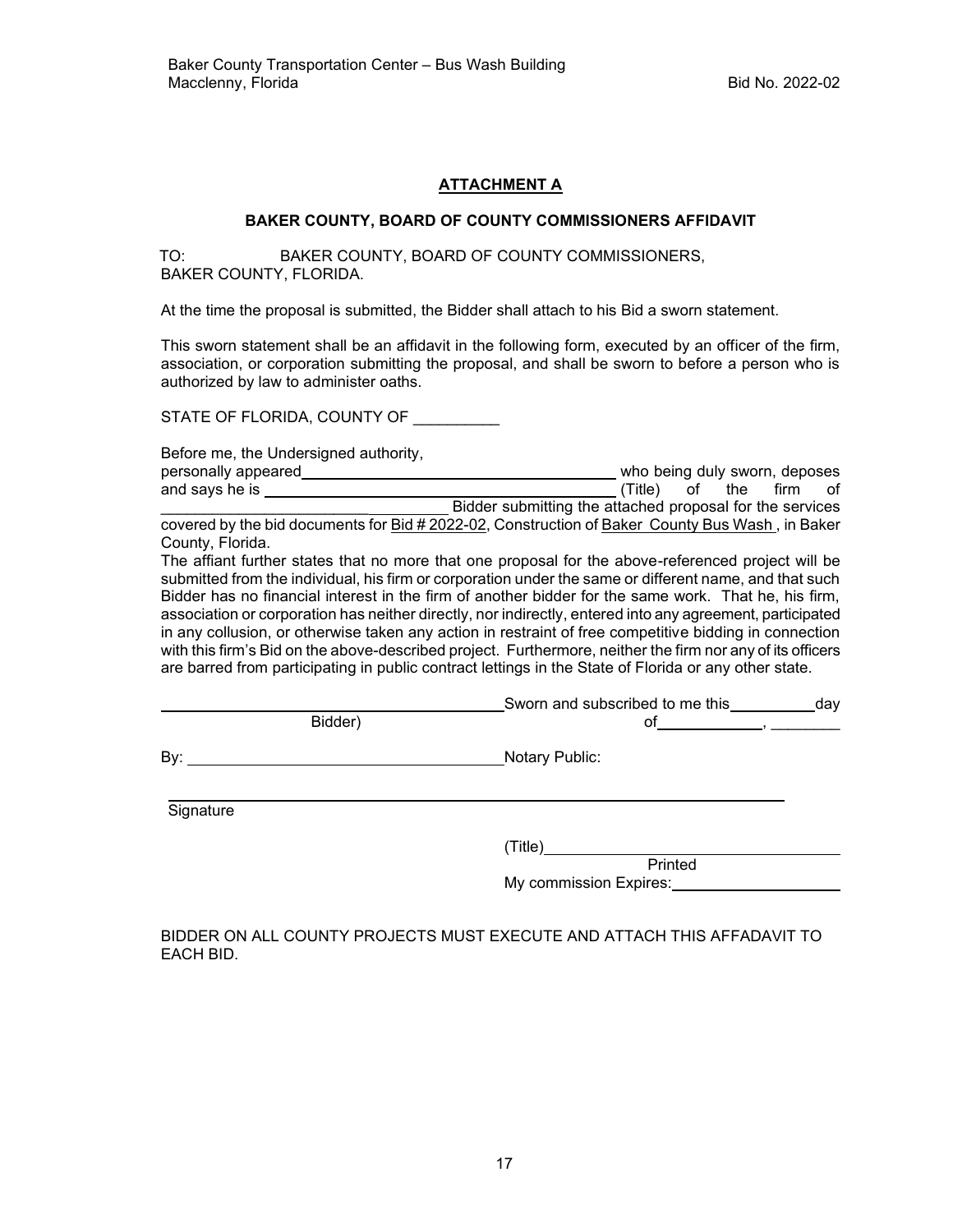# **ONLY REQUIRED BY SUCCESSFUL BIDDER 7 DAYS AFTER NOTICE OF AWARD**

#### **ATTACHMENT B LIST OF PROPOSED SUBCONTRACTORS**

All subcontractors are subject to approval of Owner. The following are subcontractors proposed to be used in connection with this work:

**DIVISION OF WORK NAME AND ADDRESS OF SUBCONTRACTORS**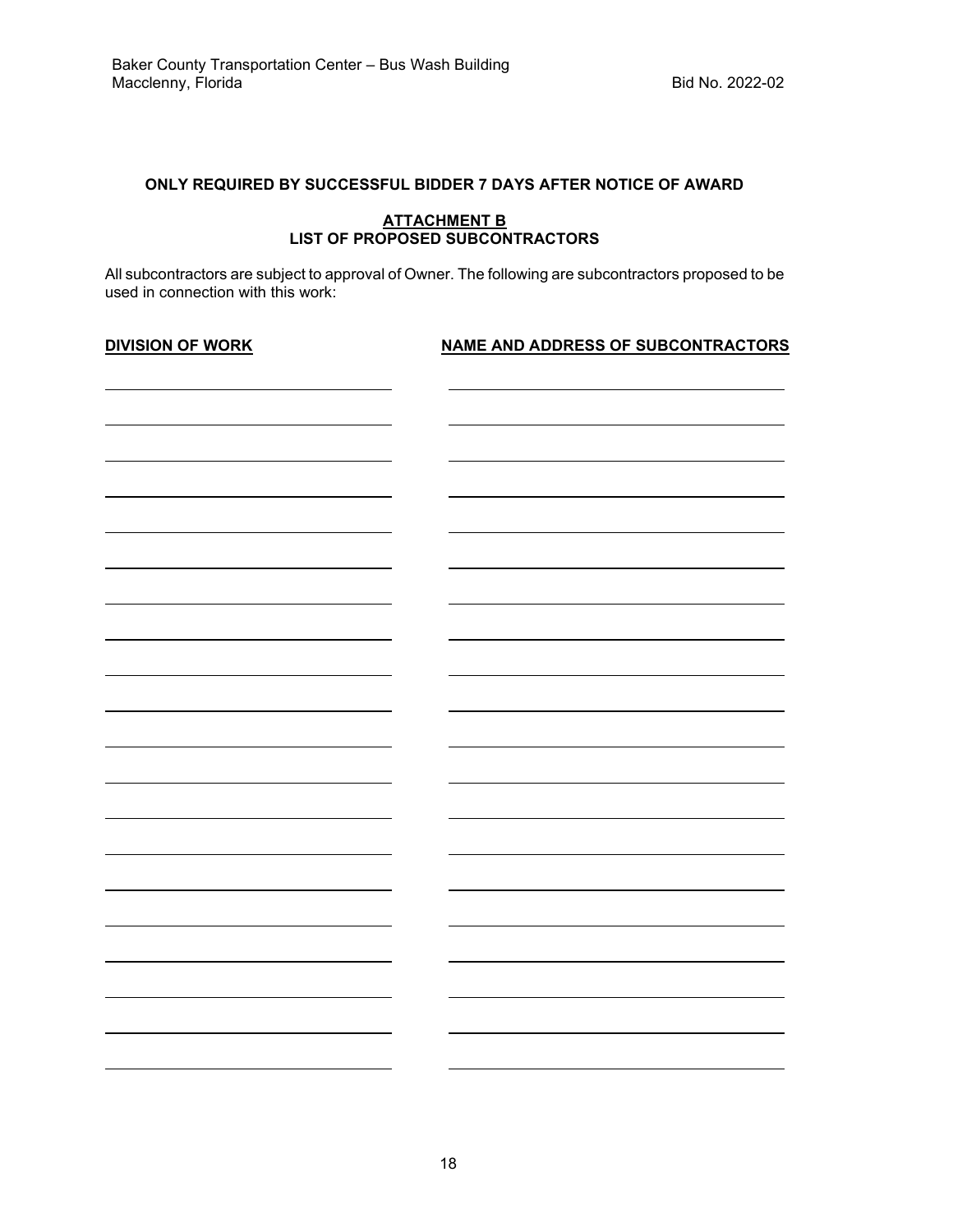# **ATTACHMENT C CERTIFICATES AS TO CORPORATE PRINCIPAL**

| the attached bond;                                                                                                     |                                                                                                                                                                            |
|------------------------------------------------------------------------------------------------------------------------|----------------------------------------------------------------------------------------------------------------------------------------------------------------------------|
|                                                                                                                        | of said Corporation; that I know his signature, and his signature<br>hereto is genuine; and that said bond was duly signed, sealed, and attested for and in behalf of said |
| Corporation by authority of it's governing body.                                                                       |                                                                                                                                                                            |
|                                                                                                                        |                                                                                                                                                                            |
| Secretary<br>Corporate Seal                                                                                            |                                                                                                                                                                            |
| (STATE OF FLORIDA<br>COUNTY OF <b>EXAMPLE STATE</b>                                                                    |                                                                                                                                                                            |
|                                                                                                                        | Before me, a Notary Public duly commissioned, qualified and acting, personally appeared<br>to me well known, who being by me first duly sworn upon                         |
| authorized by ______________to (oregoing bond on behalf of the surety named therein in favor of Baker County, Florida. | to execute the                                                                                                                                                             |
|                                                                                                                        |                                                                                                                                                                            |
| Subscribed and sworn to me this ________ day of _________________________________                                      | A.D.                                                                                                                                                                       |

#### NOTARY PUBLIC State of Florida-at-large

My Commission Expires:

(Attach Power of Attorney to original Bid Bond and Financial Statement of Surety Company)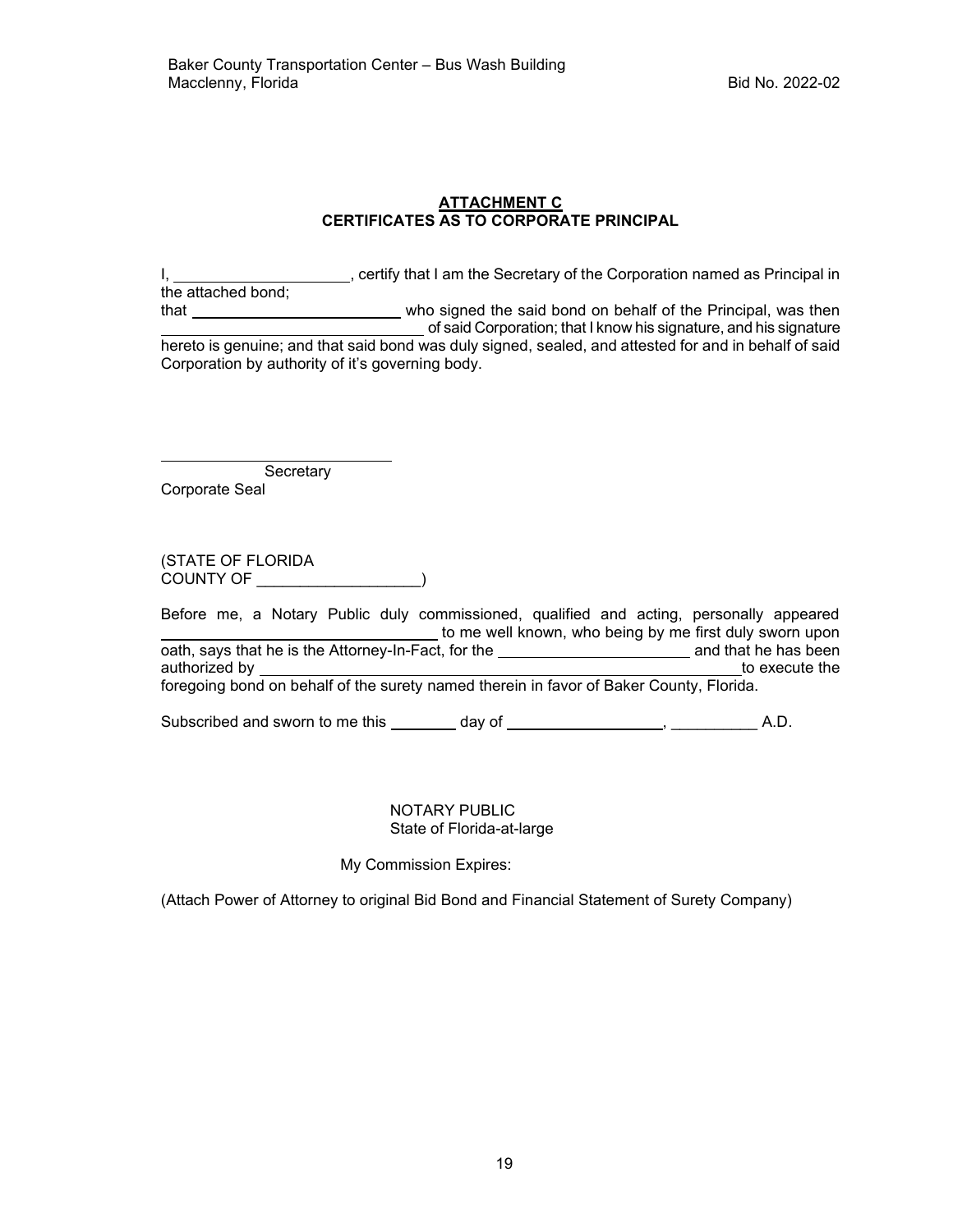# **ATTACHMENT D**

# **CERTIFICATE OF COMPLIANCE WITH FLORIDA TRENCH SAFETY ACT**

Bidder acknowledges that he is solely responsible for complying with the Florida Trench Safety Act (ACT) and Occupational Safety and Health Administrations excavation safety standard 29 CFR 1926.650 (Subpart P as amended) and Baker County Trenching and Excavation Safety Program. (In the event of a conflict between the two the more stringent requirement/policy shall apply) Bidder further acknowledges that included in the various items of the proposal and in the Total Bid Price are costs for complying with the Florida Trench Safety Act (90-96, Laws of Florida) effective October 1, 1990 and the Occupational Safety and Health Administrations excavation safety standard.

By:

i<br>L

 $\mathcal{L}$ 

Bidder Date

Authorized Signature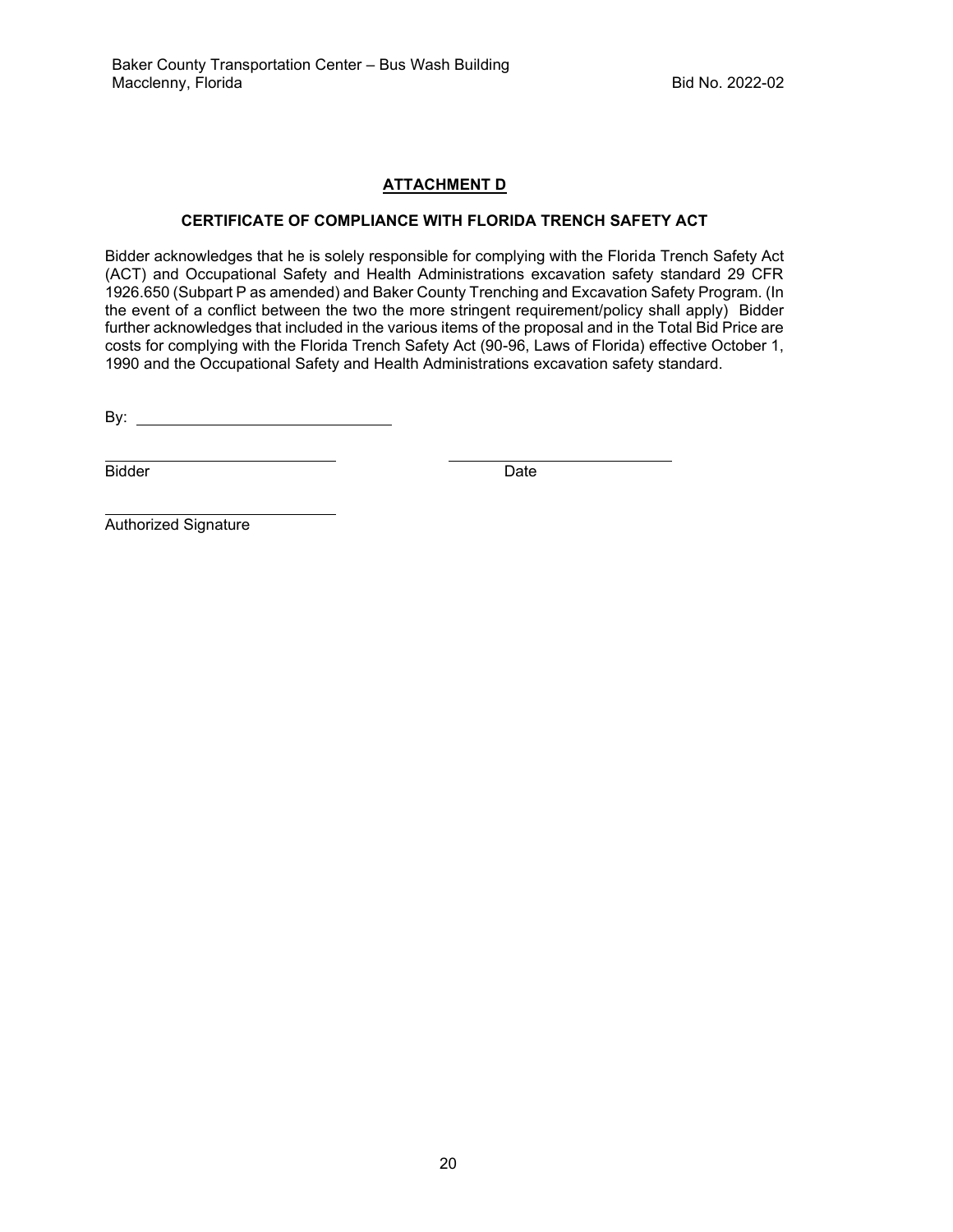# **ATTACHMENT "E"**

# **QUALIFICATIONS STATEMENT**

Prime Bidders must be fully licensed to do business in the State of Florida and must have successfully constructed, as a Prime Contractor or Subcontractor, at least two (2) projects of the type of construction proposed project and must have been in business as a Contractor for at least three (3) years. The Prime Bidder must have a current Certified General Contractors license at the time the bid is submitted."

\_\_\_\_\_\_\_\_\_\_\_\_\_\_\_\_\_\_\_\_\_\_\_\_\_\_\_\_\_\_\_\_\_\_\_\_\_\_\_\_\_ Company Name

By: \_\_\_\_\_\_\_\_\_\_\_\_\_\_\_\_\_\_\_\_\_\_\_\_\_\_\_\_\_\_\_\_\_\_\_\_\_ Authorized Company Representative (Print Name & Title)

Authorized Company Representative (Signature)

\_\_\_\_\_\_\_\_\_\_\_\_\_\_\_\_\_\_\_\_\_\_\_\_\_\_\_\_\_\_\_\_\_\_\_\_\_\_

Date: \_\_\_\_\_\_\_\_\_\_\_\_\_\_\_\_\_\_\_\_\_\_\_\_\_\_\_\_\_\_\_\_\_\_\_\_\_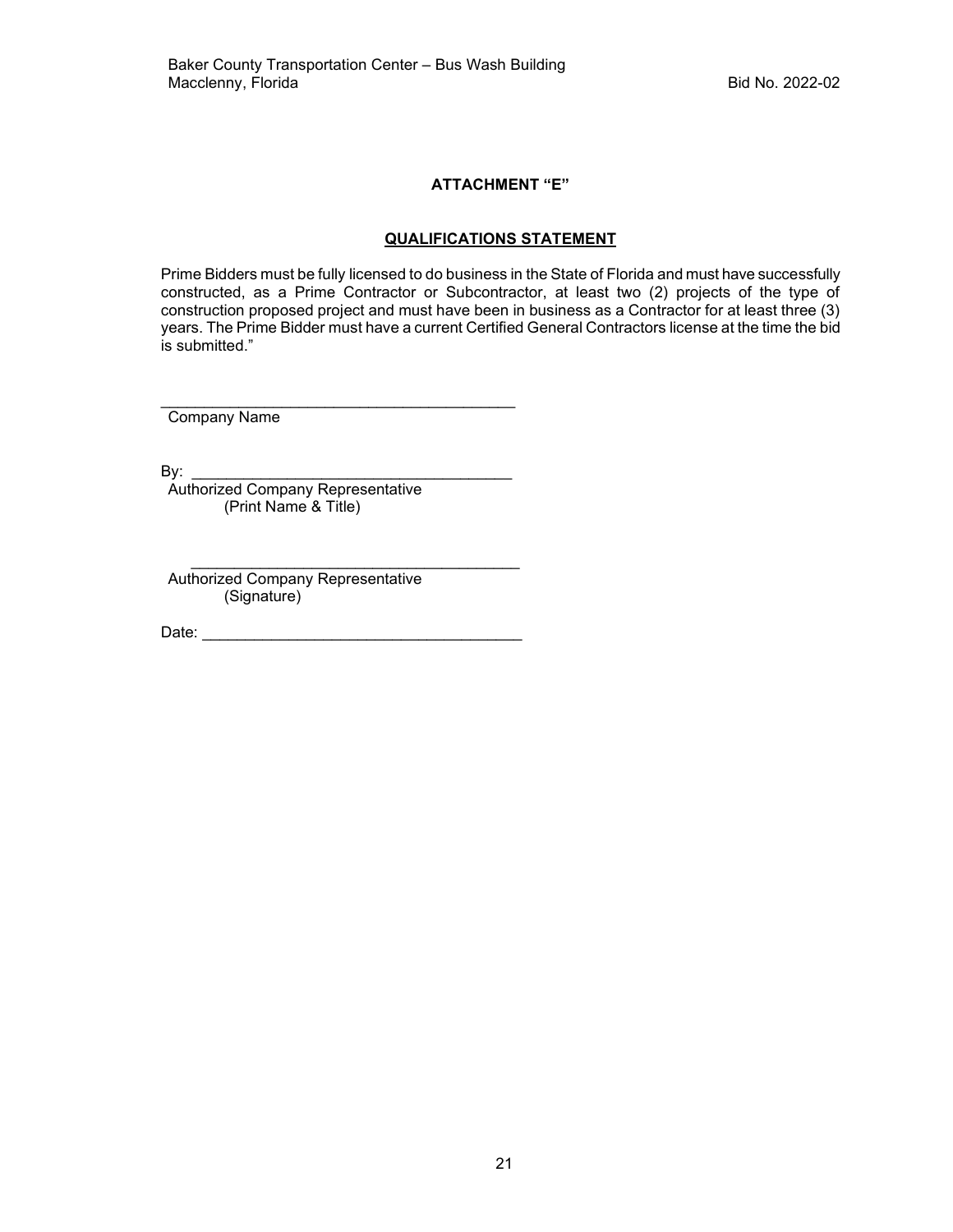# **ATTACHMENT "F"**

### *License/Certification List*

In the space below, the Bidder shall list all current licenses/certifications held.

# *The bidder shall attach a copy of all current licenses and certifications listed below to this form.*

| License Name | License # | <b>Issuing Agency</b> | <b>Expiration Date</b> |
|--------------|-----------|-----------------------|------------------------|
|              |           |                       |                        |
|              |           |                       |                        |
|              |           |                       |                        |
|              |           |                       |                        |
|              |           |                       |                        |
|              |           |                       |                        |
|              |           |                       |                        |
|              |           |                       |                        |
|              |           |                       |                        |
|              |           |                       |                        |
|              |           |                       |                        |
|              |           |                       |                        |
|              |           |                       |                        |
|              |           |                       |                        |
|              |           |                       |                        |
|              |           |                       |                        |
|              |           |                       |                        |
|              |           |                       |                        |
|              |           |                       |                        |
|              |           |                       |                        |
|              |           |                       |                        |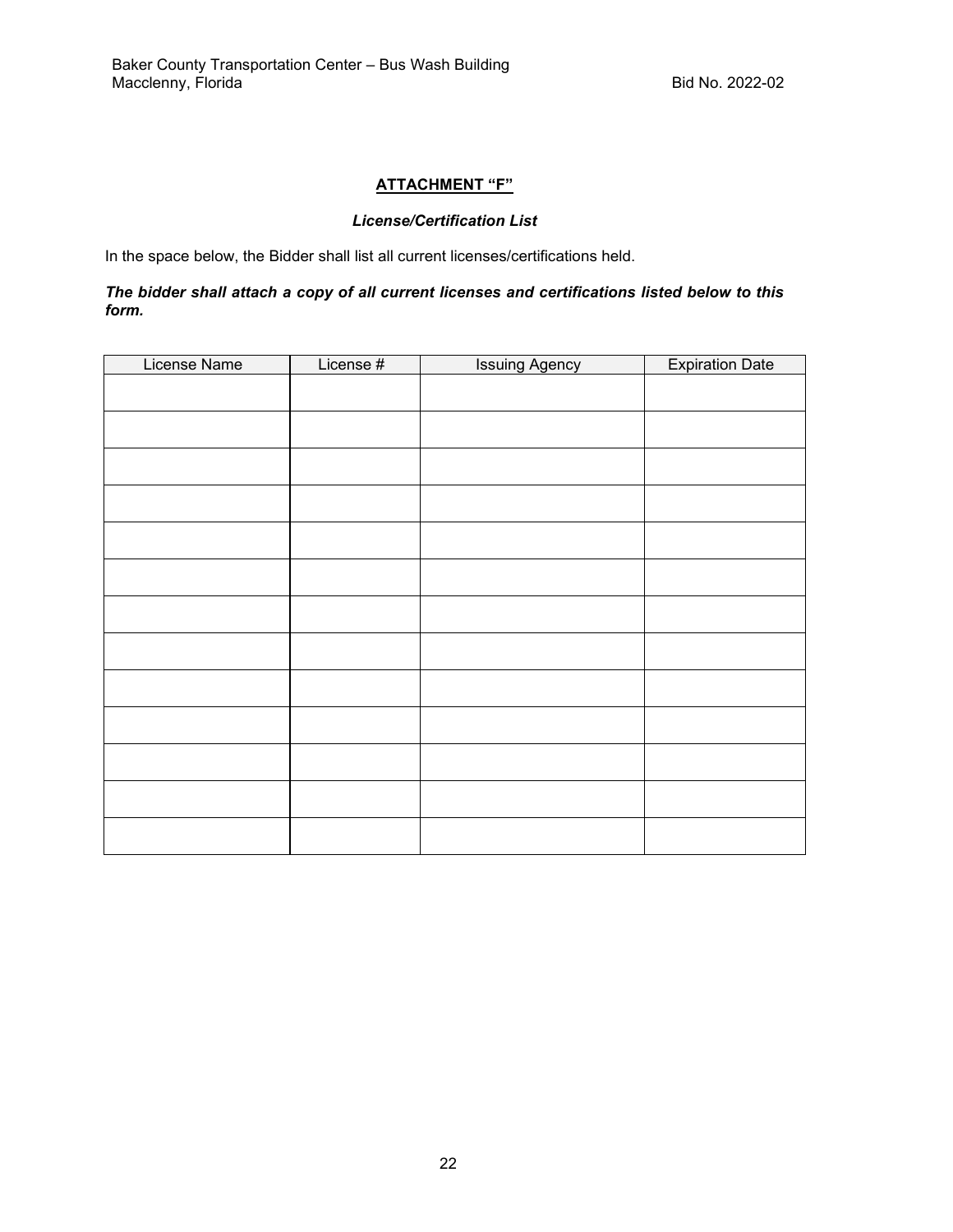# **ATTACHMENT "G"**

**LOBBYING 31 U.S.C. 135249 CFR Part 1949 CFR Part 20**

The undersigned **[CONTRACTOR]** certifies, to the best of his or her knowledge and belief, that:

(1) No Federal appropriated funds have been paid or will be paid, by or on behalf of the undersigned, to any person for influencing or attempting to influence an officer or employee of an agency, a member of congress, an officer or employee of congress, or an employee of a member of congress in connection with the awarding of any Federal contract, the making of any Federal grant, the making of any Federal loan, the entering into of any cooperative agreement, and the extension, continuation, renewal, amendment, or modification of any Federal contract, grant, loan, or cooperative agreement.

(2) If any funds other than Federal appropriated funds have been paid or will be paid to any person for making lobbying contacts to an officer or employee of any agency, a member of congress, an officer or employee of congress, or an employee of a member of congress in connection with this Federal contract, grant, loan, or cooperative agreement, the undersigned shall complete and submit Standard Form--LLL, "Disclosure Form to Report Lobbying," in accordance with its instructions [as amended by "Government wide Guidance for New Restrictions on Lobbying," 61 Fed. Reg. 1413 (1/19/96). Note: Language in Paragraph (2) herein has been modified in accordance with Section 10 of the Lobbying Disclosure Act of 1995 (P.L. 104-65, to be codified at 2 U.S.C. 1601, *et seq*.)]

(3) The undersigned shall require that the language of this certification be included in the award documents for all subawards at all tiers (including subcontracts, subgrants, and contracts under grants, loans, and cooperative agreements) and that all subrecipients shall certify and disclose accordingly.

This certification is a material representation of fact upon which reliance was placed when this transaction was made or entered into. Submission of this certification is a prerequisite for making or entering into this transaction imposed by 31, U.S.C. § 1352 (as amended by the Lobbying Disclosure Act of 1995). Any person who fails to file the required certification shall be subject to a civil penalty of not less than \$10,000 and not more than \$100,000 for each such failure.

[Note: Pursuant to 31 U.S.C. § 1352(c)(1)-(2)(A), any person who makes a prohibited expenditure or fails to file or amend a required certification or disclosure form shall be subject to a civil penalty of not less than \$10,000 and not more than \$100,000 for each such expenditure or failure.]

The **CONTRACTOR** certifies or affirms the truthfulness and accuracy of each statement of its certification and disclosure, if any. In addition, the **CONTRACTOR** understands and agrees that the provisions of 31 U.S.C. A 3801, *et seq., apply* to this certification and disclosure, if any

Signature of Contractor's Authorized Official Name and Title of Contractor's Authorized Official Date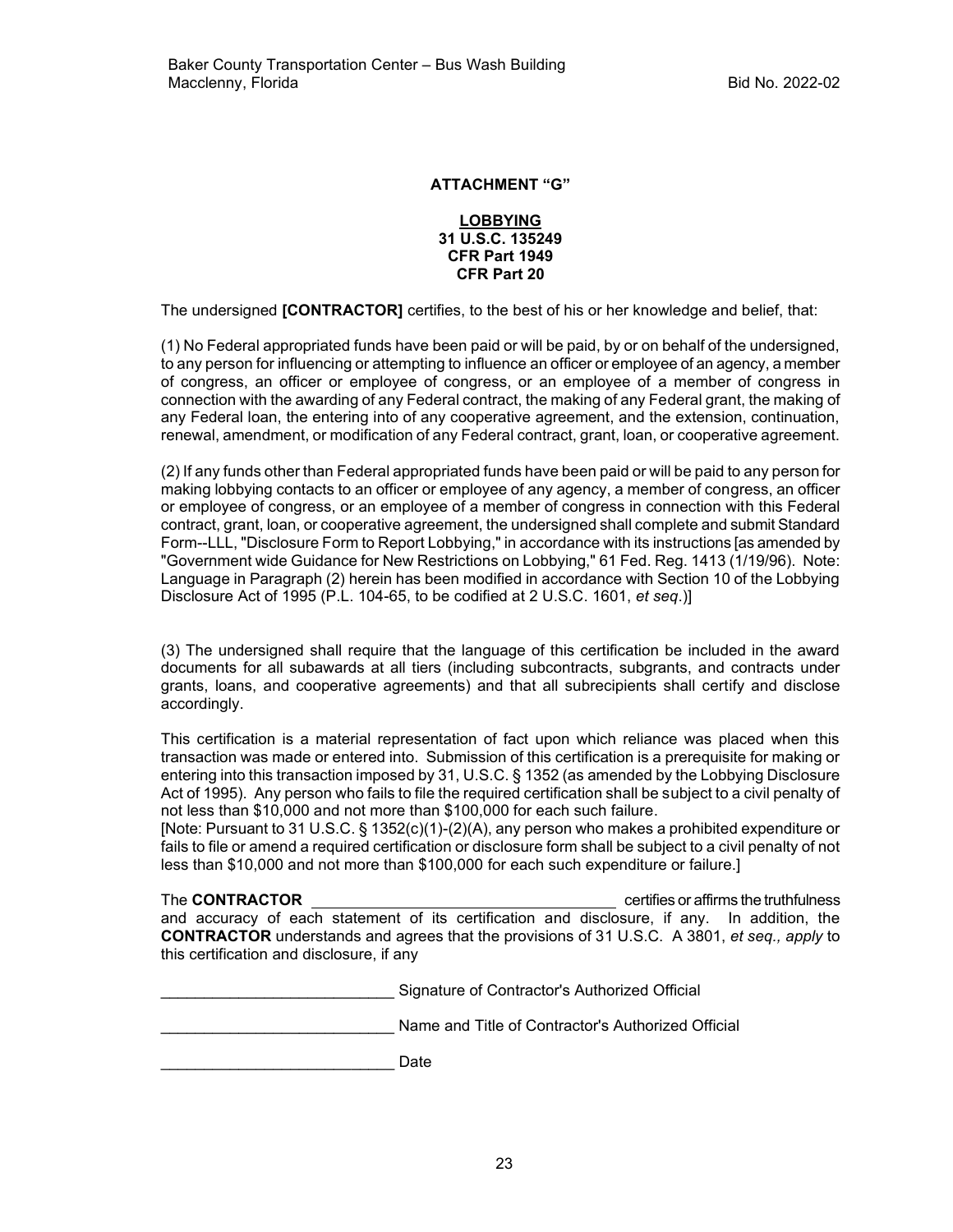# **ATTACHMENT "H"**

#### **GOVERNMENT-WIDE DEBARMENT AND SUSPENSION (NONPROCUREMENT) 49 CFR Part 29 Executive Order 12549**

#### **Applicability to Contracts**

Executive Order 12549, as implemented by 49 CFR Part 29, prohibits FTA recipients and subrecipients from contracting for goods and services from organizations that have been suspended or debarred from receiving Federally-assisted contracts. As part of their applications each year, recipients are required to submit a certification to the effect that they will not enter into contracts over \$100,000 with suspended or debarred contractors and that they will require their contractors (and their subcontractors) to make the same certification to them.

#### **Flow Down**

**CONTRACTOR's** are required to pass this requirement on to subcontractors seeking subcontracts over \$100,000. Thus, the terms "lower tier covered participant" and "lower tier covered transaction" include both contractors and subcontractors and contracts and subcontracts over \$100,000.

The Primary Participant (applicant for an FTA grant or cooperative agreement, or Potential Contractor for a major third party contract), certifies to the best of its knowledge and belief, that it and its principals:

1. Are not presently debarred, suspended, proposed for debarment, declared ineligible, or voluntarily excluded from covered transactions by any Federal department or agency,

2. Have not within a three-year period preceding this proposal been convicted of or had a civil judgment rendered against them for commission of fraud or a criminal offense in connection with obtaining, attempting to obtain, or performing a public (Federal, State or local) transaction or contract under a public transaction,- violation of Federal or state antitrust statutes or commission of embezzlement, theft, forgery, bribery, falsification or destruction of records, making false statements, or receiving stolen property;

3. Are not presently indicted for or otherwise criminally or civilly charged by a governmental entity (Federal, State, or local) with commission of any of the offenses enumerated in paragraph (2) of this certification; and

4. Have not within a three-year period preceding this application/proposal had one or more public transactions (Federal, State or local) terminated for cause or default. (If the primary participant (applicant for an FTA grant, or cooperative agreement, or potential third party contractor) is unable to certify to any of the statements in this certification, the participant shall attach an explanation to this certification.)

THE PRIMARY PARTICIPANT (APPLICATION FOR AN FTA GRANT OR COOPERATIVE AGREEMENT, OR POTENTIAL CONTRACTOR FOR A MAJOR THIRD PARTY COTRACT),

CERTIFIES OR AFFIRMS THE TRUTHFULNESS AND ACCURACY OF THE CONTENTS OF THE STATEMENTS SUBMITTED ON OR WITH THIS CERTIFICATION AND UNDERSTANDS THE PROVISIONS APPLICABLE THERETO.

 $\mathcal{L}_\text{max}$  , and the set of the set of the set of the set of the set of the set of the set of the set of the set of the set of the set of the set of the set of the set of the set of the set of the set of the set of the

Signature of Contractor's Authorized Official Date

 $\mathcal{L}_\text{max}$  , and the set of the set of the set of the set of the set of the set of the set of the set of the set of the set of the set of the set of the set of the set of the set of the set of the set of the set of the

 $\mathcal{L}_\text{max}$  , and the set of the set of the set of the set of the set of the set of the set of the set of the set of the set of the set of the set of the set of the set of the set of the set of the set of the set of the Typed Name and Title of Contractor's Authorized Official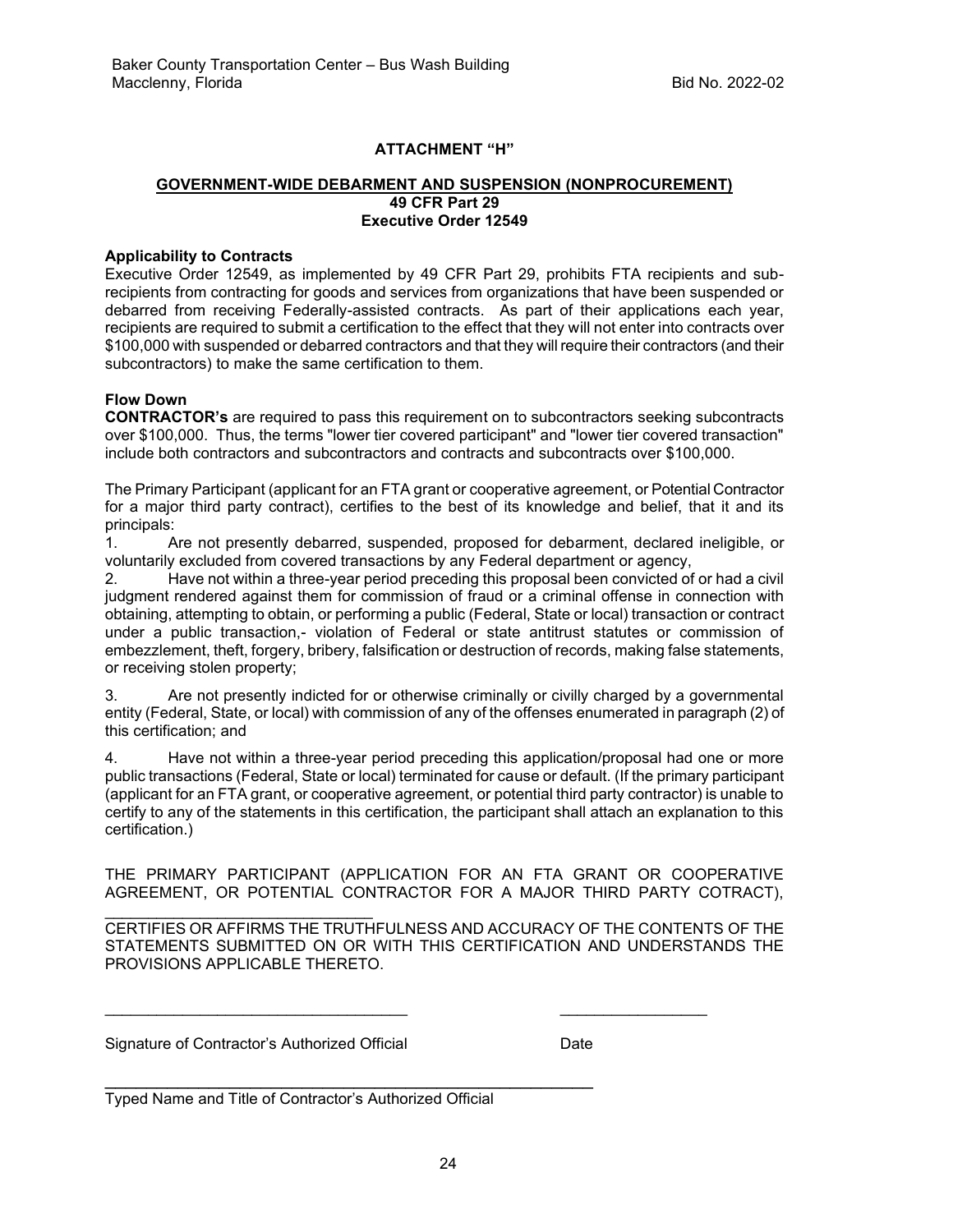# **BID BOND**

STATE OF FLORIDA COUNTY OF

KNOW ALL MEN BY THESE PRESENT,

that **contract to the set of the set of the set of the set of the set of the set of the set of the set of the s** 

as Surety, are held and firmly bound unto Baker

County, Florida, in the penal sum of **Example 2018** 2019 12:00 Nollars Dollars  $(\$$   $\qquad$  ) lawful money of the United States, we bind ourselves, our heirs, executors, administrators, and successors, jointly and severally, firmly by these presents.

THE CONDITION OF THIS OBLIGATIONS IS SUCH, that whereas the Principal has submitted the accompanying Bid, dated , 2009.

> For Construction of Baker County Transit System Baker County, Florida

NOW THEREFORE,

- (a) If the Principal shall not withdraw said Bid within sixty (60) days after Bid Award date, and shall within ten (10) days after prescribed forms are presented to him for signature, enter into a written Contract with the County in accordance with the Bid as accepted, and give Bond with good and sufficient Surety or Sureties, as may be required, for the faithful performance and proper fulfillment of such Contract, then the above obligations shall be void and of no effect, otherwise to remain in full force and virtue.
- (b) In the event of the withdrawal of said Bid within the period specified, or the failure to enter into such Contract and give such Bond within the time specified, if the Principal shall pay the County the difference between the amount specified, in said Bid and the amount for which the County may procure the required Work and supplies, if the latter amount be in excess of the former, then the above obligations shall be void and of no effect, otherwise to remain in full force and virtue.

IN WITNESS WHEREOF, the above bounded parties have executed this instrument under their several seals, this the control of the day of the A.D., the several seals, the several seals, the several seals name and corporate seal of each corporate party being hereto affixed and these presents duly signed by its undersigned representative, pursuant to authority of it's governing body.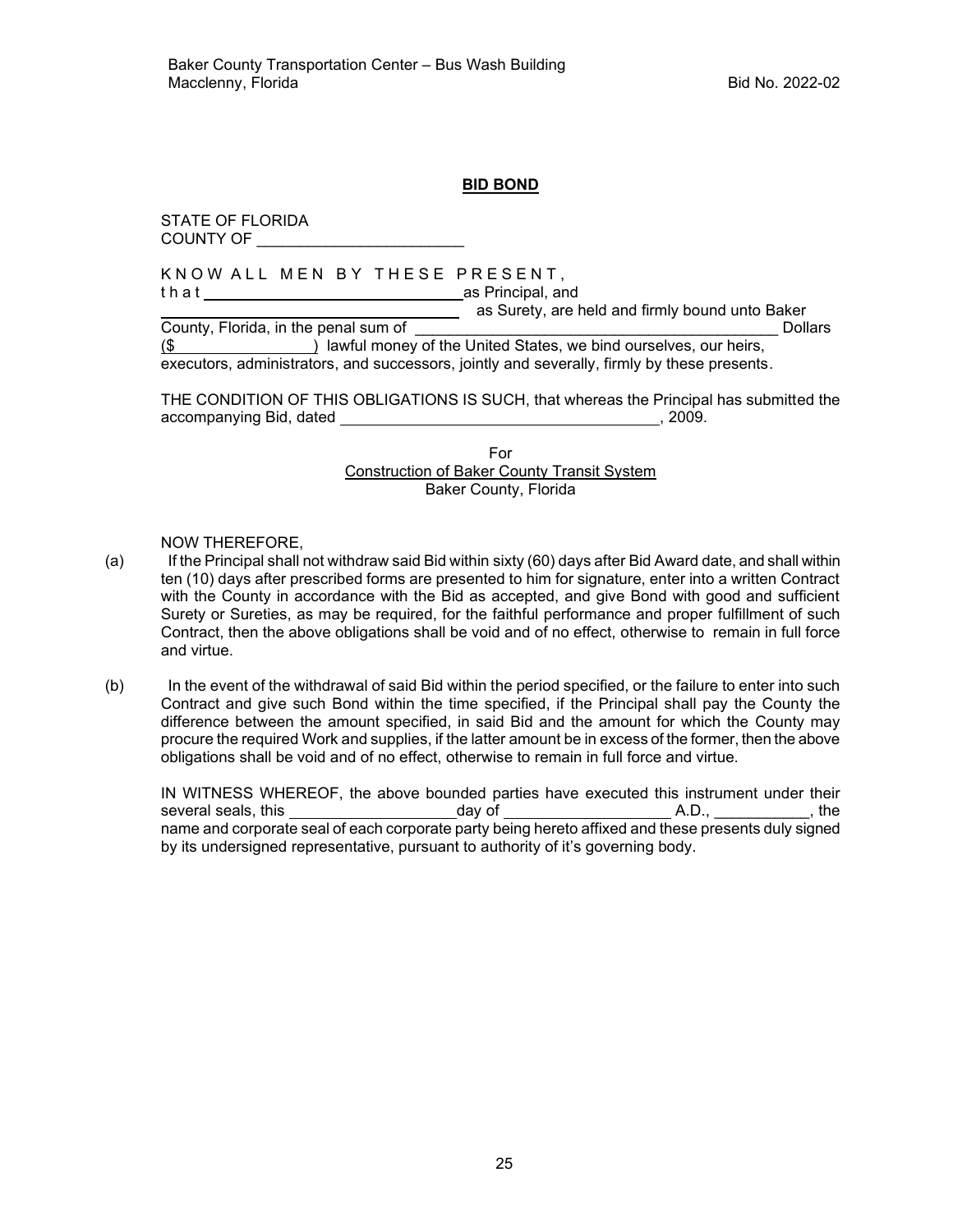#### WITNESSES:

(If Sole Ownership or Partnership two (2) Witnesses required). (If Corporation, Secretary only will attest and affix seal).

WITNESSES: PRINCIPAL:

 $\overline{a}$ 

 $\overline{a}$ 

NAME OF FIRM:

SIGNATURE OF AUTHORIZED

OFFICER (AFFIX SEAL)

**TITLE** 

BUSINESS ADDRESS

CITY STATE

 $\overline{a}$ 

WITNESS: SURETY:

CORPORATE SURETY

ATTORNEY-IN-FACT (AFFIX SEAL)

BUSINESS ADDRESS

CITY STATE

NAME OF LOCAL INSURANCE AGENCY

**END OF SECTION**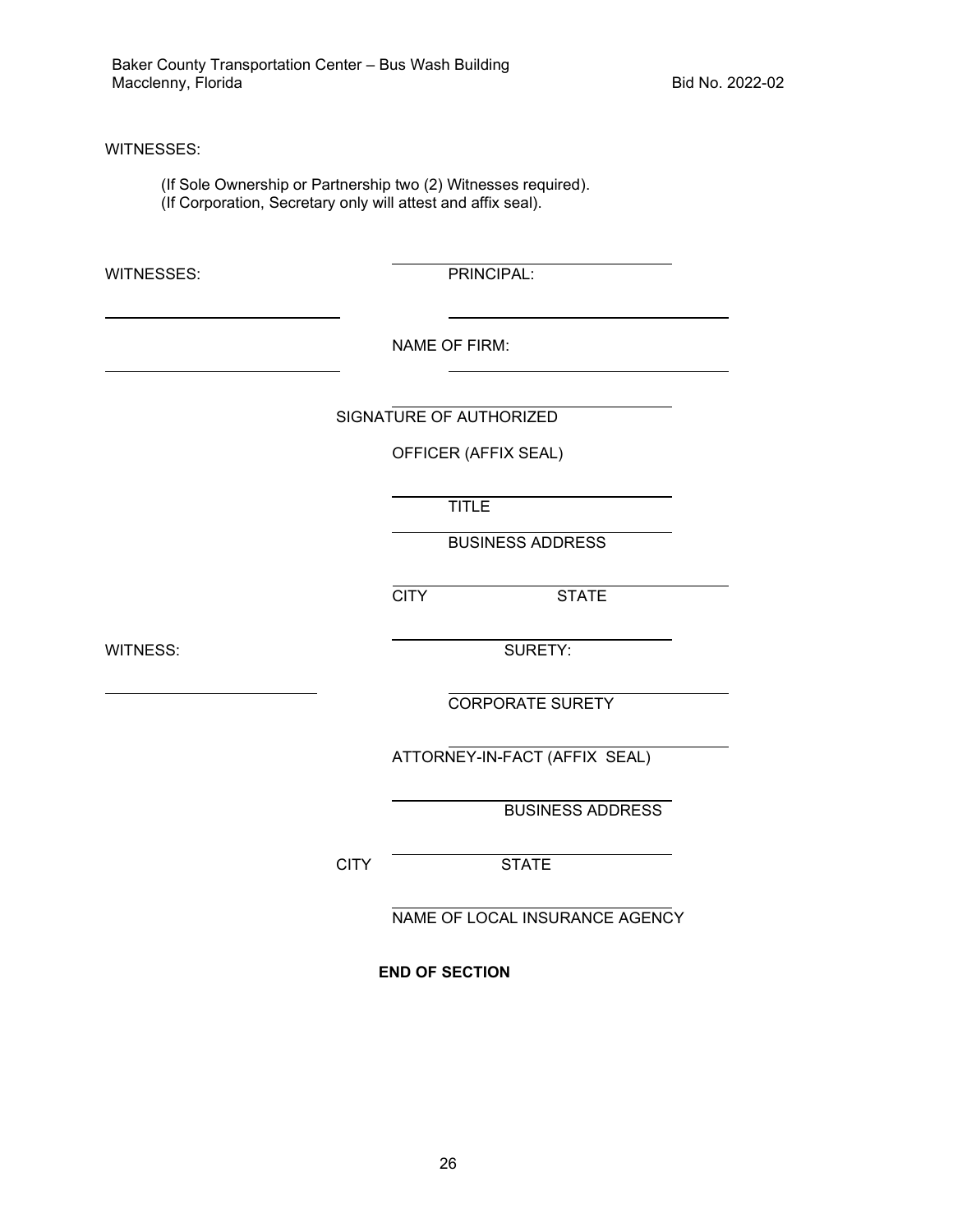# **CONTRACT FORM AND CONDITIONS**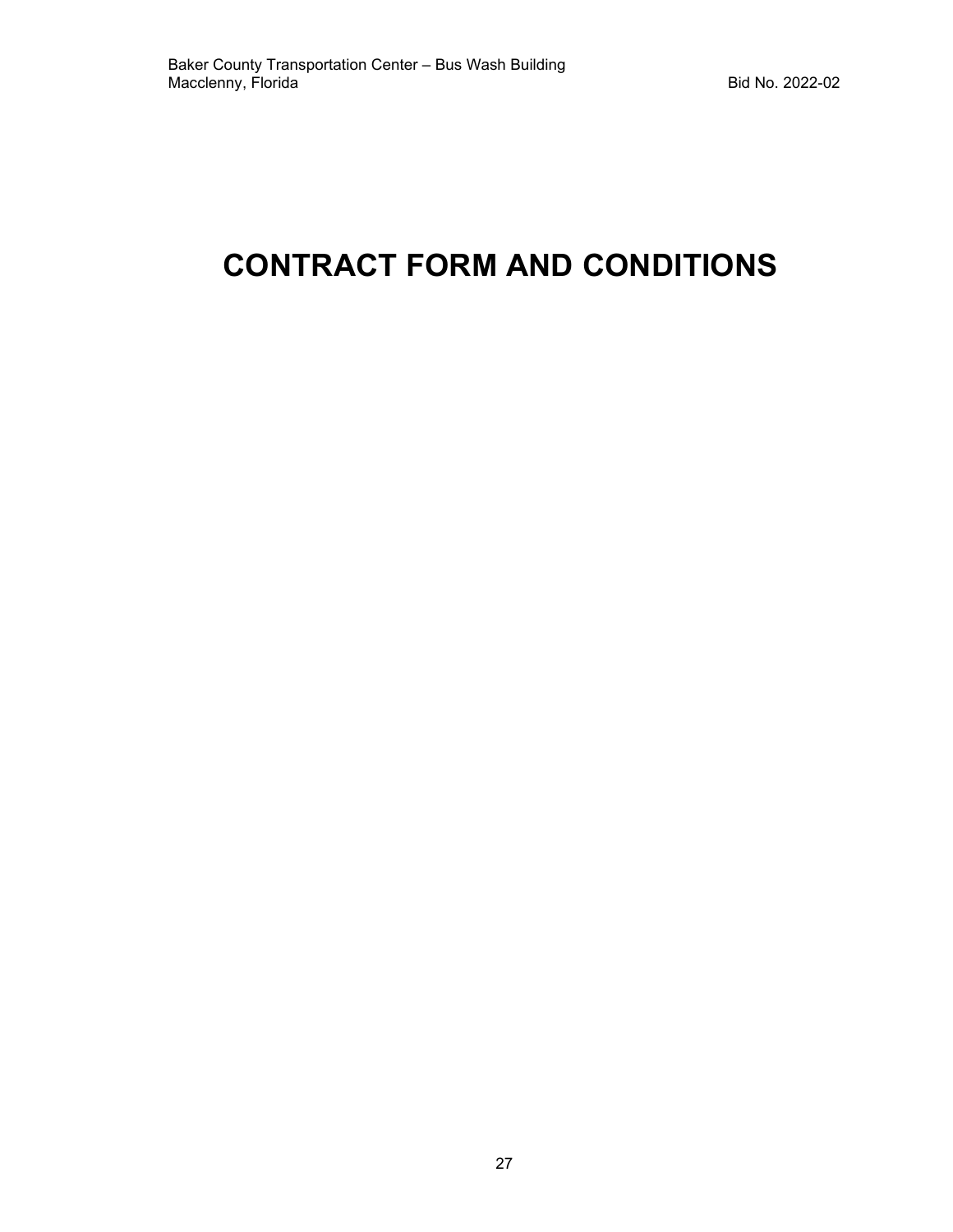# **SECTION 00500**

# **STANDARD FIXED PRICE AGREEMENT BETWEEN OWNER AND CONTRACTOR**

These contract documents should be used only after consultation with counsel. The documents are not intended as legal advice appropriate to any specific situation, nor do they purport to address all issues which may arise between the contracting parties. The documents should be amended or supplemented where appropriate in order to address contractual concerns.

This Agreement is made  $\qquad \qquad$  by and between **BAKER COUNTY BOARD OF COUNTY COMMISSIONERS, 55 NORTH THIRD STREET, MACCLENNY, FL 32063**, (hereinafter referred to as the "Owner") and

 (hereinafter referred to as the "Contractor") under seal for construction of (hereinafter referred to as the "Project"), the Owner and the Contractor hereby agreeing as follows:

#### **ARTICLE I THE CONTRACT AND THE CONTRACT DOCUMENTS**

### **1.1 The Contract**

1.1.1 The Contract between the Owner and the Contractor, of which this Agreement is a part, consists of the Contract Documents. It shall be effective on the date this Agreement is executed by the last party to execute it.

# **1.2 The Contract Documents**

1.2.1 The Contract Documents consist of this Agreement, the Bid Documents and Bid Forms, Specifications, all Change Orders and Field Orders issued hereafter and executed by the parties and the architects, any other amendments hereto executed by the parties hereafter, together with the following (if any):

> Here list any additional Contract Documents such addenda, special conditions, supplemental conditions, etc.)

> Documents not enumerated in this Paragraph 1.2.1 are not Contract Documents and do not form part of this Contract.

# **1.3 Entire Agreement**

1.3.1 This Contract, together with the Contractor's Public Construction Bond for the Project, constitute the entire and exclusive agreement between the Owner and the Contractor with reference to the Project. Specifically, but without limitation, this Contract supersedes any bid documents not listed among the Contract Documents described above and all prior written or oral communications, representations and negotiations, if any, between the Owner and Contractor.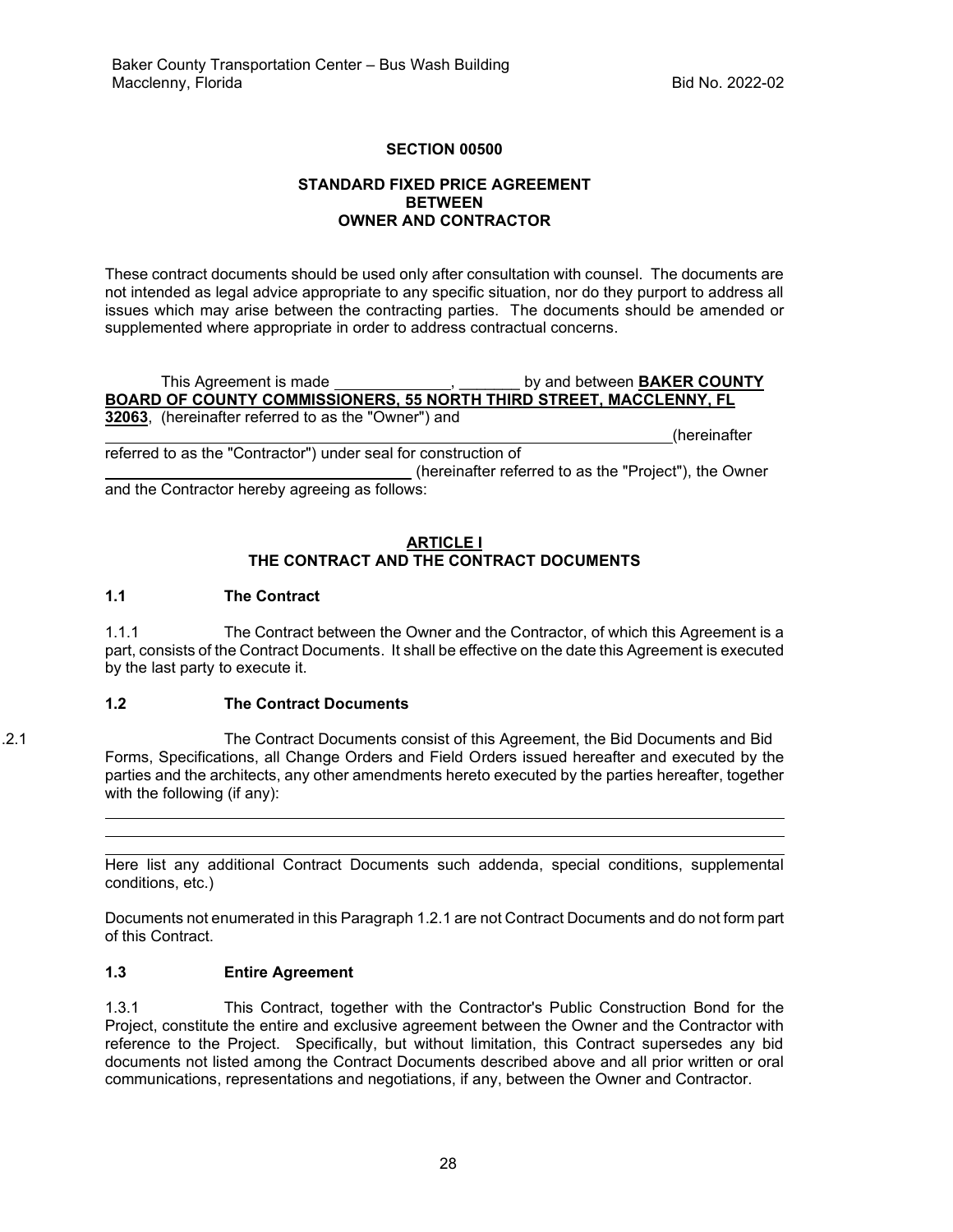# **1.4 No Privity with Others**

1.4.1 Nothing contained in this Contract shall create, or be interpreted to create, privity or any other contractual agreement between the Owner and any person or entity other than the Contractor.

# **1.5 Intent and Interpretation**

1.5.1 The intent of this Contract is to require complete, correct and timely execution of the Work. Any work that may be required, implied or inferred by the Contract Documents, or any one or more of them, as necessary to produce the intended result shall be provided by the Contractor for the Contract Price.

1.5.2 This Contract is intended to be an integral whole and shall be interpreted as internally consistent. What is required by any one Contract Document shall be considered as required by the Contract.

1.5.3 When a word, term, or phrase is used in this Contract, it shall be interpreted or construed, first, as defined herein; second, if not defined, according to its generally accepted meaning in the construction industry; and third, if there is no generally accepted meaning in the construction industry, according to its common and customary usage.

1.5.4 The words "include", "includes", or "including", as used in this Contract, shall be deemed to be followed by the phrase, "without limitation".

1.5.5 The specification herein of any act, failure, refusal, omission, event, occurrence or condition as constituting a material breach of this Contract shall not imply that any other, non-specified act, failure, refusal, omission, event, occurrence or condition shall be deemed not to constitute a material breach of this Contract.

1.5.6 Words or terms used as nouns in this Contract shall be inclusive of their singular and plural forms, unless the context of their usage clearly requires a contrary meaning.

1.5.7 The Contractor shall have a continuing duty to read, carefully study, and compare each of the Contract Documents, the Shop Drawings and the Product Data, and shall give written notice to the Architect and the Owner of any inconsistency, ambiguity, error or omission which the Contractor may discover with respect to these documents before proceeding with the affected Work. The issuance, or the express or implied approval by the Owner or the Architect of the Contract Documents, Shop Drawings, or Product Data shall not relieve the Contractor of the continuing duties imposed hereby, nor shall any such approval be evidence of the Contractor's compliance with this Contract. The Owner has requested the Architect to only prepare documents for the Project, including the Drawings and Specifications for the Project, which are accurate, adequate, consistent, coordinated and sufficient for construction. HOWEVER, THE OWNER MAKES NO REPRESENTATION OR WARRANTY OF ANY NATURE WHATSOEVER TO The CONTRACTOR CONCERNING SUCH DOCUMENTS. By the execution hereof, the Contractor acknowledges and represents that it has received, reviewed and carefully examined such documents, has found them to be complete, accurate, adequate, consistent, coordinated and sufficient for construction, and that the Contractor has not, does not, and will not rely upon any representation or warranties by the Owner concerning such documents as no such representation or warranties have been or are hereby made.

1.5.8 As between numbers and scaled measurements on the Drawings and in the Design, the numbers shall govern; as between larger scale and smaller scale drawings, the larger scale shall govern.

1.5.9 Neither the organization of any of the Contract Documents into divisions, sections, paragraphs, articles, (or other categories), nor the organization or arrangement of the Design, shall control the Contractor in dividing the Work or in establishing the extent or Scope of the Work to be performed by Subcontractors.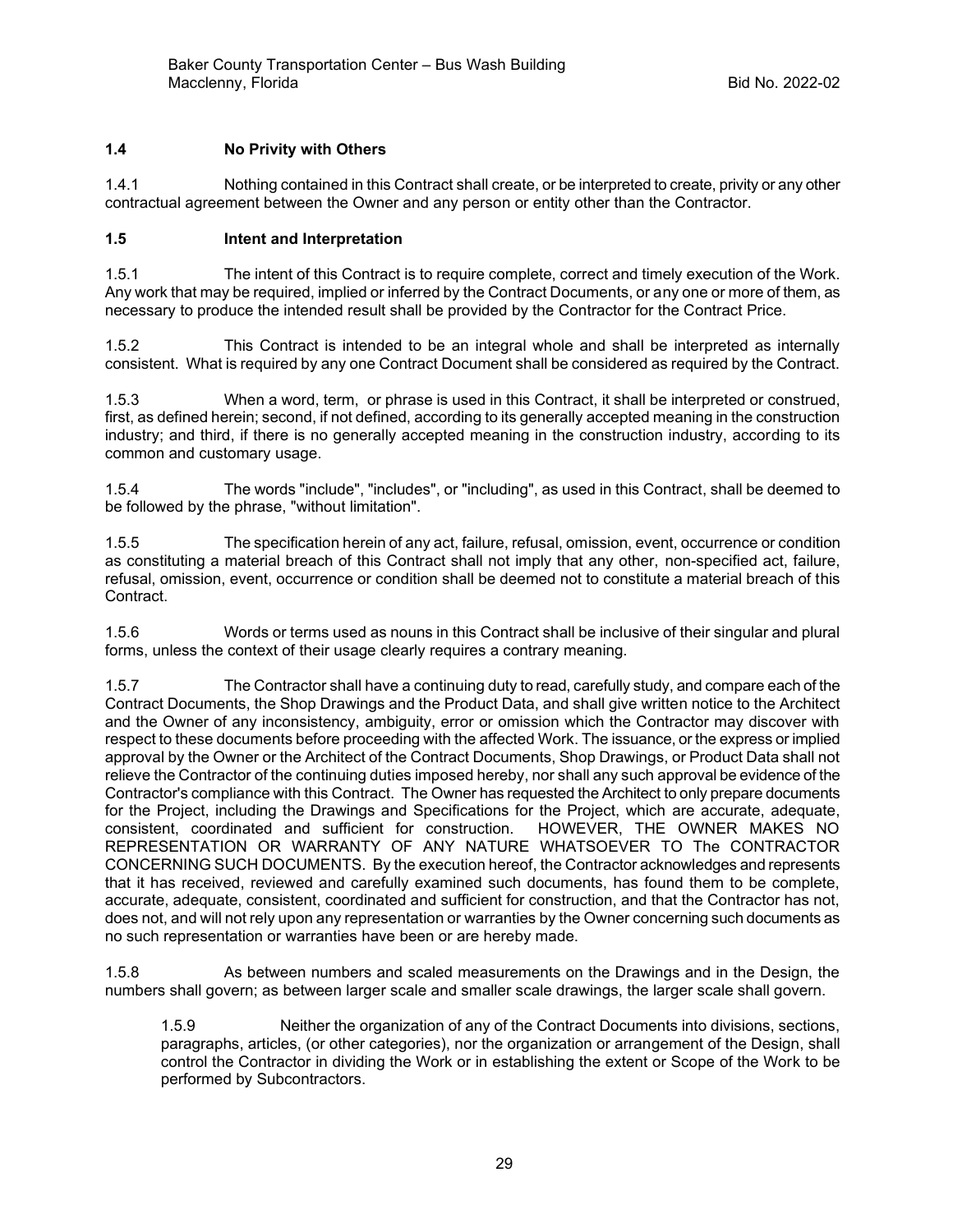# **1.6 Ownership of Contract Documents**

1.6.1 The Contract Documents, and each of them, shall remain the property of the Owner. The Contractor shall have the right to keep one record set of the Contract Documents upon completion of the Project; provided, however, that in no event shall Contractor use, or permit to be used, any or all of such Contract Documents on other projects without Owner's prior written authorization.

# **ARTICLE II THE WORK**

**2.1** The Contractor shall perform all of the Work required, implied or reasonably inferable from, this Contract. The term "Work" shall mean whatever is done by or required of the Contractor to perform and complete and complete its duties under this Contract, including the following: construction of the whole or a designated part of the Project in the manner set forth in the Contract Documents; furnishing of any required surety bonds and insurance; and the provision or furnishing of labor, supervision, services, materials, supplies, equipment, fixtures, appliances, facilities, tools, transportation, storage, power, permits and licenses required of the Contractor, fuel, heat, light, cooling and all other utilities as required by this Contract. The Work to be performed by the Contractor is generally described as follows:

and shall include furnishing the Owner with "as built" drawings for the description of work which County desires "as-builts". As-built drawings shall comply with all requirements of permitting agencies, and all Baker County Development Review requirements. As-builts shall be delivered prior to Substantial Completion Certificate and shall be in both paper and electronic format.

#### **ARTICLE III CONTRACT TIME**

# **3.1 Time and Liquidated Damages**

3.1.0 The Contractor shall have ten (10) days to return Contract originals from the time the Contractor receives a "Notice of Award". Baker County will return a "fully executed" Contract to the Contractor no later than seven (7) days after the return of the executed Contract originals (but no later than seventeen (17) days from the Notice of Award).

The Contractor will furnish a recorded original of the Public Construction Bond three (3) business days after the receipt of the fully executed Contract (the Public Construction Bond must be recorded after the Contract is fully executed by all parties including the County Clerk). Upon receipt of the recorded Public Construction Bond, the County will issue a Notice to Proceed. If the Contractor fails to meet any of the dates and timeframes set forth in this section, or fails to execute the Contract, or to provide a Public Construction Bond, the County may elect at it's option to consider the Contractor nonresponsive and Contract with the next best Bidder

3.1.1 The Contractor shall commence the Work within ten (10) days of Notice to Proceed in writing and shall achieve Substantial Completion of the Work no later than ( ) consecutive calendar days from the date on which the **Notice to Proceed is issued. The time and days from the date on which the Notice to Proceed is issued**, through the date set forth for Substantial Completion, shall constitute the "Contract Time."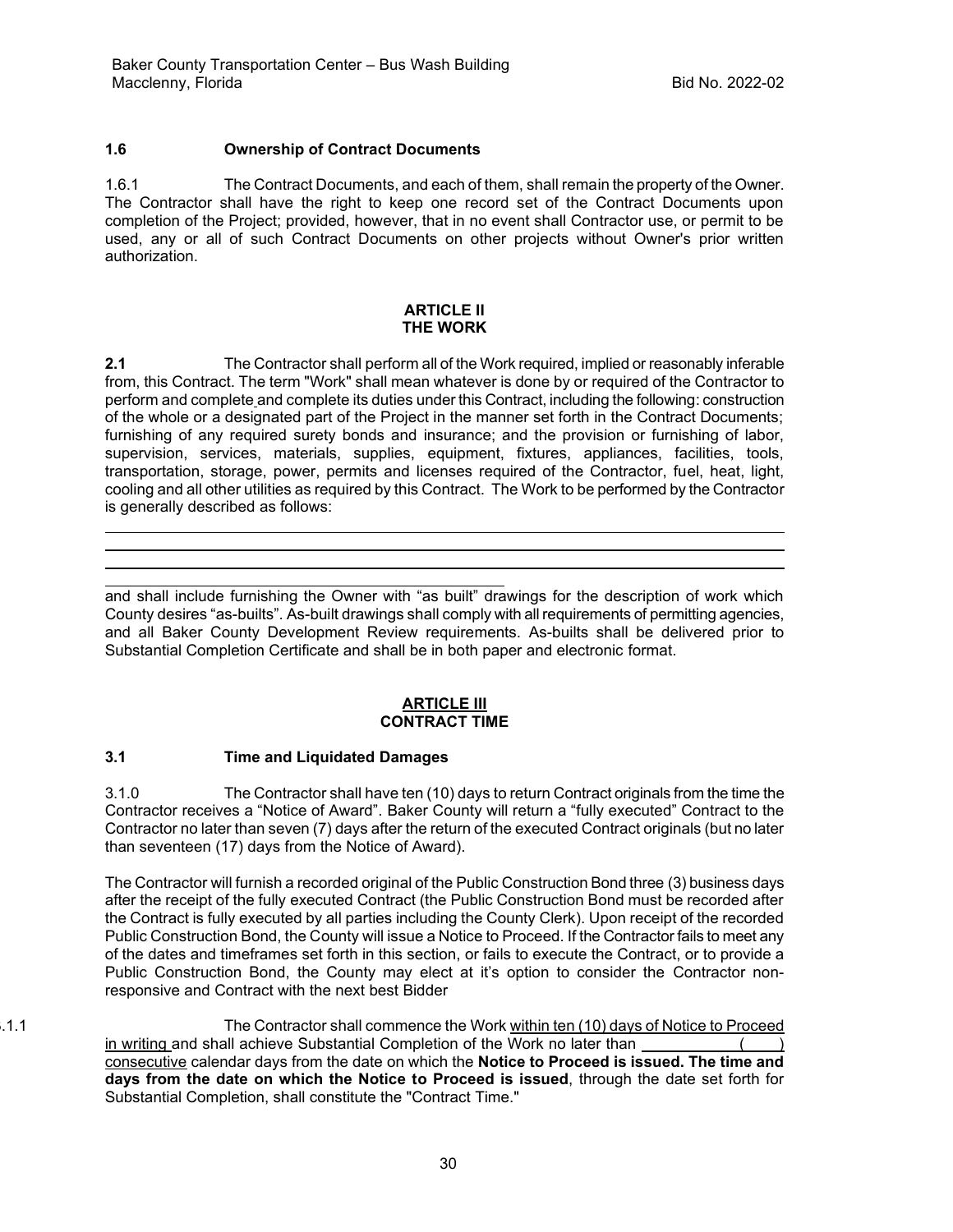3.1.2 The Contractor shall pay the Owner the sum of  $\frac{1}{2}$  per day for each and every calendar day of unexcused delay in achieving Substantial Completion beyond the date set forth herein for Substantial Completion of the Work. Any sums due and payable hereunder by the Contractor shall be payable, not as a penalty, but as liquidated damages representing an estimate of delay damages likely to be sustained by the Owner, estimated at or before the time of executing this Contract. When the Owner reasonably believes that Substantial Completion will be inexcusable delayed, the Owner shall be entitled but not required, to withhold from any amounts otherwise due the Contractor an amount then believed by the Owner to be adequate to recover liquidated damages applicable to such delays. If and when the Contractor overcomes the delay in achieving Substantial Completion, or any part thereof, for which the Owner has withheld payment, the Owner shall promptly release to the Contractor those funds withheld, but no longer applicable, as liquidated damages.

# **3.2 Substantial Completion**

3.2.1 "Substantial Completion" shall mean that stage in the progression of the Work when the Work is sufficiently complete in accordance with this Contract that the Owner can enjoy beneficial use or occupancy of the Work and can utilize the work for its intended purpose.

### **3.3 Time is of the Essence**

3.3.1 All limitations of time set forth in the Contract Documents are of the essence of this Contract.

3.3.2 **Contract Start Date** - The date this Contract is made and shall be effective shall be the last date of execution of the Contract by any of the parties to the Contract. Execution of parties and dates thereof shall appear on page of this Contract.

# **ARTICLE IV CONTRACT PRICE**

#### **4.1 The Contract Price**

4.1.1 The Owner shall pay, and the Contractor shall accept, as full and complete payment for all of the Work required herein, the fixed sum of

(\$ ). The sum set forth in this Paragraph 4.1 shall constitute the Contract Price which shall not be modified except by Change Order as provided in this Contract.

### **ARTICLE V PAYMENT OF THE CONTRACT PRICE**

#### **5.1 Schedule of Values**

5.1.1 Within **ten (10)** calendar days of the effective date hereof, the Contractor shall submit to the Owner and to the Architect a Schedule of Values allocating the Contract Price to the various portions of the Work. The Contractor's Schedule of Values shall be prepared in such form, with such detail, and supported by such data as the Architect or the Owner may require to substantiate its accuracy. The Contractor shall not imbalance its Schedule of Values nor artificially inflate any element thereof. The violation of this provision by the Contractor shall constitute a material breach of this Contract. The Schedule of Values shall be used only as a basis for the Contractor's Applications for Payment and shall only constitute such basis after it has been agreed upon in writing by the Architect and the Owner. The Owner may terminate this Contract without liability of any kind if the Schedule of Values is not agreed upon within **twenty-five (25)** calendar days of the effective date hereof.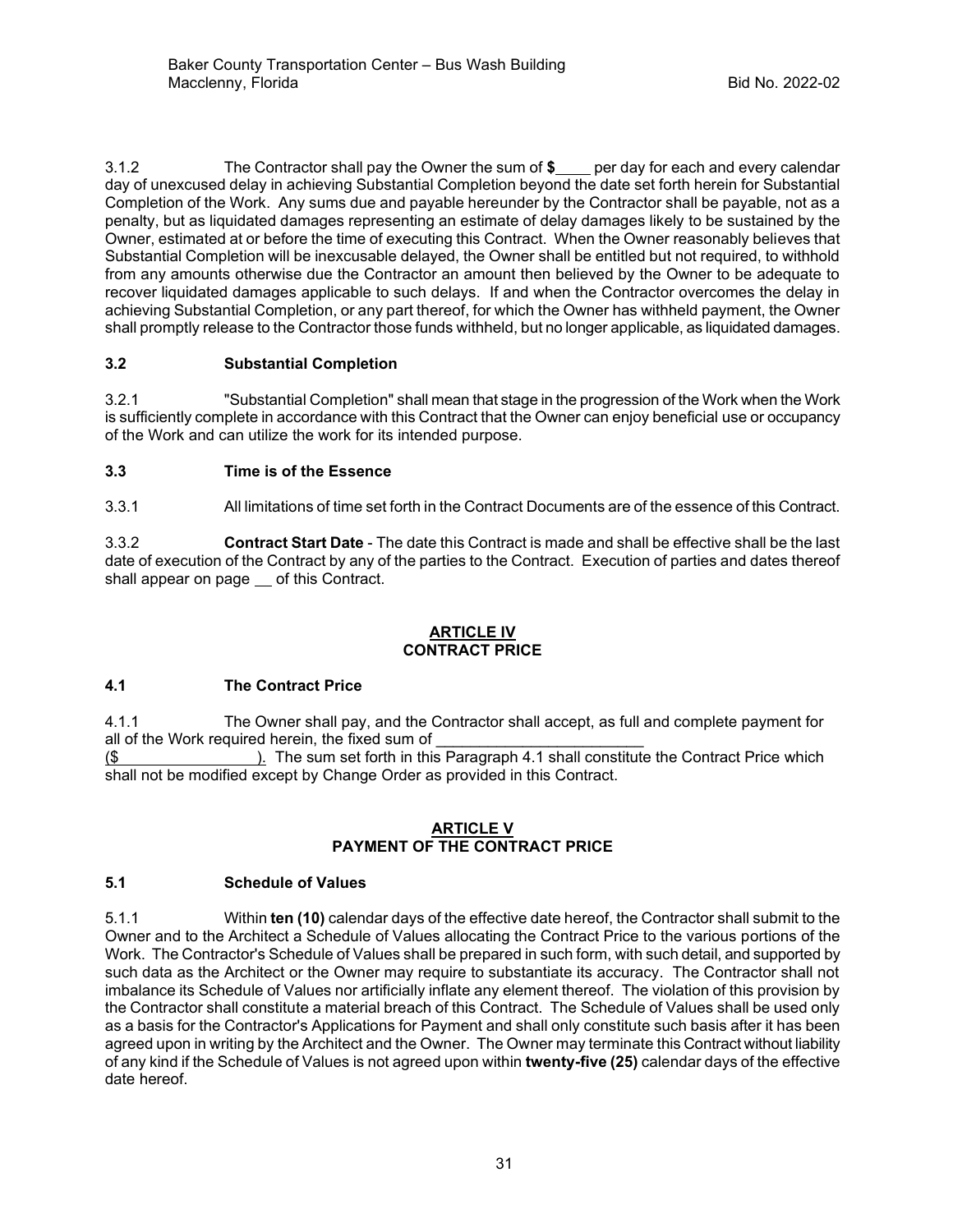# **5.2 Payment Procedure**

5.2.1 The Owner shall pay the Contract Price to the Contractor as provided below.

5.2.2 Progress Payments - Based upon the Contractor's Applications for Payment submitted to the Architect and upon Certificates for Payment subsequently issued to the Owner by the Architect, the Owner shall make progress payments to the Contractor on account of the Contract Price.

5.2.3 On or before the **10th** day of each month after commencement of the Work, the Contractor shall submit an Application for Payment for the period ending the **25th** day of the month to the Architect in such form and manner, and with such supporting data and content, as the Owner or the Architect may require. Therein, the Contractor may request payment for ninety percent (90%) of that portion of the Contract Price properly allocable to Contract requirements properly provided, labor, materials, and equipment properly incorporated in the Work plus ninety percent (90%) of that portion of the Contract Price properly allocable to materials or equipment that was not purchased or provided directly by Owner and is properly stored onsite (or elsewhere if approved in advance in writing by the Owner) for subsequent incorporation in the Work, less than the total amount of previous payments received from the Owner. Payments for stored materials and equipment shall be conditioned upon the Contractor's proof satisfactory to the Owner, that the Owner has title to such materials and equipment and shall include proof of required insurance.

Such Application for Payment shall be signed by the Contractor and shall constitute the Contractor's representation that the Work has progressed to the level for which payment is requested in accordance with the Schedule of Values, that the Work has been properly installed or performed in full accordance with this Contract, and that the Contractor knows of no reason why payment should not be made as requested. Thereafter, the Architect will review the Application for Payment and may also review the Work at the Project site or elsewhere to determine whether the quantity and quality of the Work is as represented in the Application for Payment and is as required by this Contract. The Architect shall determine and certify to the Owner the amount properly owing to the Contractor. The Owner shall make partial payments on account of the Contract Price within **thirty (30)** days following the Architect's receipt of each Application for Payment. The amount of each partial payment shall be the amount certified for payment by the Architect less such amounts, if any, otherwise owing by the Contractor to the Owner or which the Owner shall have the right to withhold as authorized by this Contract. The Architect's certification of the Contractor's Application for Payment shall not preclude the Owner from the exercise of any of its rights as set forth in Paragraph 5.3 herein below.

5.2.4 The Contractor warrants that title to all Work covered by an Application will pass to the Owner no later than time of payment. The Contractor further warrants that upon submittal of an Application for Payment, all Work for which payments have been received from the Owner shall be free and clear of liens, claims, security interest or other encumbrances in favor of the Contractor or any other person or entity whatsoever.

5.2.5 The Contractor shall promptly pay each Subcontractor out of the amount paid to the Contractor on account of such Subcontractor's Work, the amount to which such Subcontractor is entitled. In the event the Owner becomes informed that the Contractor has not paid a Subcontractor as herein provided, the Owner shall have the right, but not the duty, to issue future checks in payment to the Contractor of amounts otherwise due hereunder naming the Contractor and such Subcontractor as joint payees. Such joint check procedure, if employed by the Owner, shall create no rights in favor of any person or entity beyond the right of the named payees to payment of the check and shall not be deemed to commit the Owner to repeat the procedure in the future.

5.2.6 No progress payment, nor any use or occupancy of the Project by the Owner, shall be interpreted to constitute an acceptance of any Work not in strict accordance with this Contract.

# **5.3 Withheld Payment**

5.3.1 Owner may decline to make payment, may withhold funds, and, if necessary, may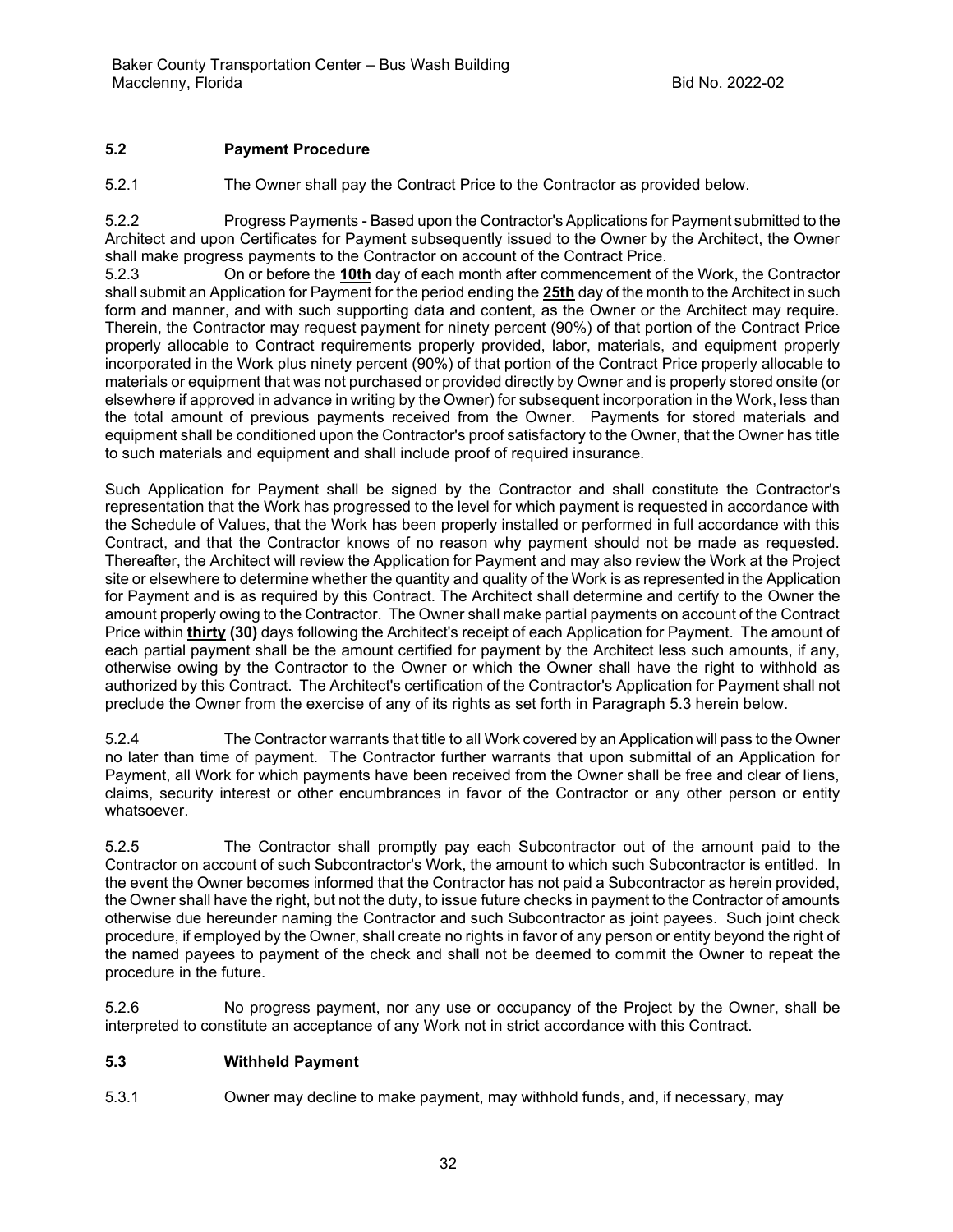demand the return of some or all of the amounts previously paid to the Contractor, to protect the Owner from loss because of:

- (a) defective Work not remedied by the Contractor nor, in the opinion of the Owner, likely to be remedied by the Contractor;
- (b) claims of third parties against the Owner or the Owner's property;
- (c) failure by the Contractor to pay Subcontractors or others in a prompt and proper fashion;
- (d) evidence that the balance of the Work cannot be completed in accordance with the Contract for the unpaid balance of the Contract Price;
- (e) evidence that the Work will not be completed in the time required for substantial or final completion; (f) persistent failure to carry out the Work in accordance with the Contract;
- (g) damage to the Owner or a third party to whom the Owner is, or may be, liable.

In the event that the Owner makes written demand upon the Contractor for amounts previously paid by the Owner as contemplated in this Subparagraph 5.3.1, the Contractor shall promptly comply with such demand.

# **5.4 Unexcused Failure to Pay**

5.4.1 If within **thirty (30)** days after the date established herein for payment to the Contractor by the Owner, the Owner, without cause or basis hereunder, fails to pay the Contractor any amount then due and payable to the Contractor, then the Contractor may after **seven (7)** additional days 'written notice' to the Owner and the Architect, and without prejudice to any other available rights or remedies it may have, stop the Work until payment of those amounts due from the Owner have been received. Any payment not made within **thirty (30)** days after the date due shall bear interest at the rate of **12 percent (12%)** per annum.

# **5.5 Substantial Completion**

5.5.1 When the Contractor believes the work is substantially complete, the Contractor shall submit to the Architect a list of items to be completed or corrected. When the Architect on the basis of an inspection determines that the work is in fact substantially complete, it will prepare a Certificate of Substantial Completion which shall establish the date of Substantial Completion, shall state the responsibilities of the Owner and the Contractor for Project security, maintenance, heat, utilities, damage to the Work, and insurance, and shall fix the time within which the Contractor shall complete the items listed therein. Guarantees required by the Contract shall commence on the date of Substantial Completion of the Work. The Certificate of Substantial Completion shall be submitted to the Owner and the Contractor for their written acceptance of the responsibilities assigned to them in such certificate.

Upon Substantial Completion of the Work, and execution by both the Owner and the Contractor of the Certificate of Substantial Completion, and upon delivery to the Owner appropriate release and waivers of claims and liens from all subcontractors and material-men of the Contract for work performed and/or materials delivered for the Project to the date of Substantial Completion, the Owner shall pay the Contractor an amount sufficient to increase total payments to the Contractor to one hundred percent (100%) of the Contract Price less three hundred percent (300%) of the reasonable cost as determined by the Owner and the Architect for completing all incomplete Work, correcting and bringing into conformance all defective and nonconforming Work, and handling all unsettled claims. If any Subcontractor or material-man fails or refuses to provide an appropriate release and waiver of claims and liens as required by the Owner, the Contractor shall furnish a bond satisfactory to the Owner to discharge any such lien or indemnify the Owner from liability.

# **5.6 Final Completion and Final Payment**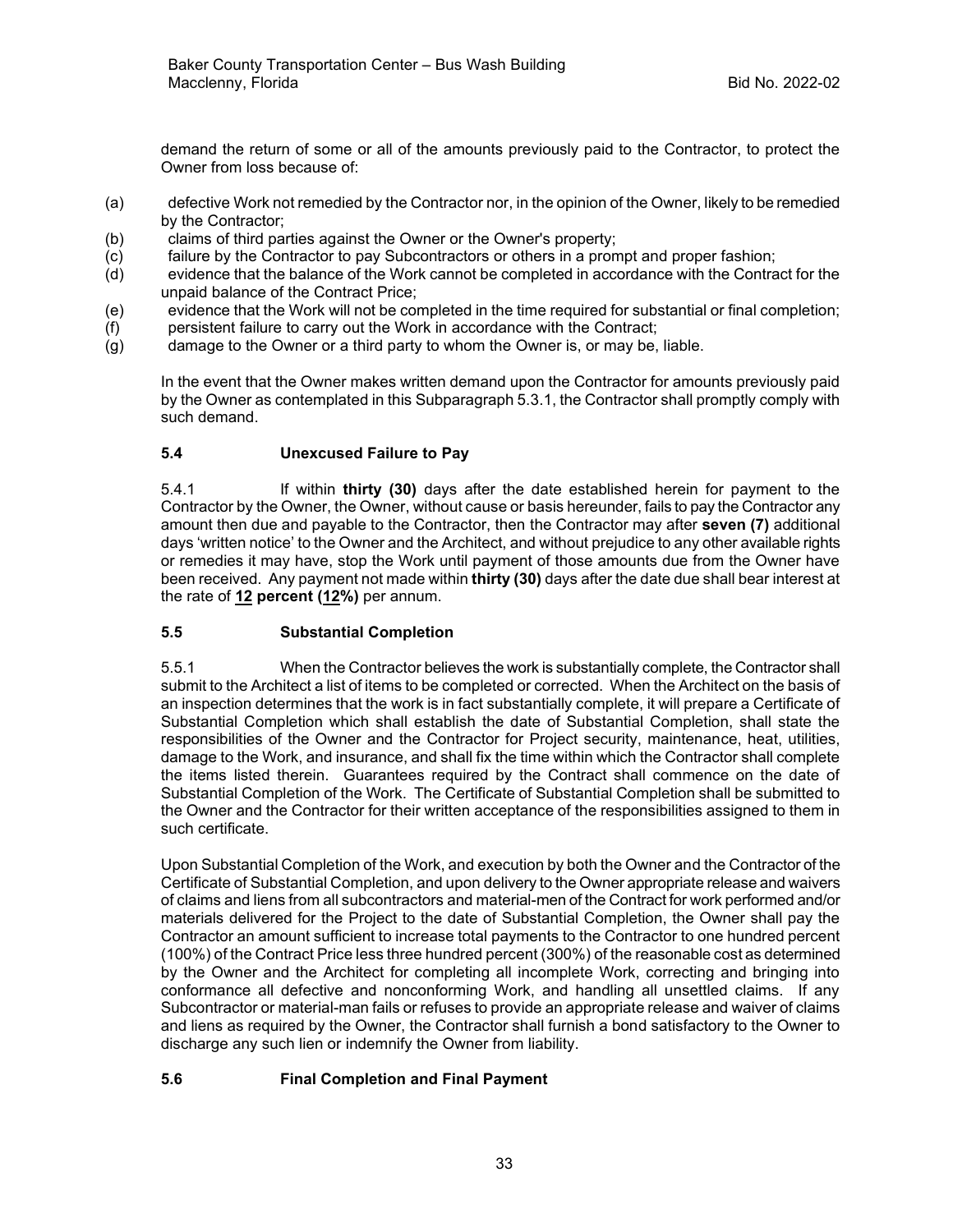5.6.1 When all of the Work is finally complete and the Contractor is ready for a final inspection, it shall notify the Owner and the Architect thereof in writing. Thereupon, the Architect will make final inspection of the Work and, if the Work is complete in full accordance with this Contract and this Contract has been fully performed, the Architect will promptly issue a final Certificate for Payment and if required to repeat its final inspection of the Work, the Contractor shall bear the cost of such repeat final inspection(s) which cost may be deducted by the Owner from the Contractor's final payment. Final Payment shall not be made until the project is inspected and accepted by the Owner and all other Authorities having jurisdiction under Florida Laws or regulations.

5.6.1.1 If the Contractor fails to achieve final completion within the time fixed therefore by the Architect in its Certificate of Substantial Completion, the Contractor shall pay the Owner the sum of **\$250.00** per day for each and every calendar day of unexcused delay in achieving final completion beyond the date set forth herein for final completion of the Work. Any sums due and payable hereunder by the Contractor shall be payable, not as a penalty, but as liquidated damages representing an estimate of delay damages likely to be sustained by the Owner, estimated at or before the time of executing this Contract. When the Owner reasonably believes that final completion will be inexcusably delayed, the Owner shall be entitled, but not required, to withhold from any amounts otherwise due the Contractor an amount then believed by the Owner to be adequate to recover liquidated damages applicable to such delays. If and when the Contractor overcomes the delay in achieving final completion, or any part thereof, for which the Owner has withheld payment, the Owner shall promptly release to the Contractor those funds withheld, but no longer applicable, as liquidated damages.

5.6.2 The Contractor shall not be entitled to final payment unless and until it submits to the Architect its affidavit that all payrolls, invoices for materials and equipment, and other liabilities connected with the Work for which the Owner, or the Owner's property might be responsible, have been fully paid or otherwise satisfied; releases and waivers of claims and lien from all Subcontractors of the Contractor and of any and all other parties required by the Architect or the Owner; consent of Surety, if any, to final payment. If any third party fails or refuses to provide a release of claim or waiver of lien as required by Owner, the Contractor shall furnish a bond satisfactory to the Owner to discharge any such lien or indemnify the Owner from liability.

> 5.6.3 The Owner shall make final payment of all sums due the Contractor within **thirty (30)** days of the Architect's execution of a final Certificate for Payment.

> 5.6.4 Acceptance of final payment shall constitute a waiver of all claims against the Owner by the Contractor except for those claims previously made in writing against the Owner by the Contractor, pending at the time of final payment, and identified in writing by the Contractor as unsettled at the time of its request for final payment.

#### **ARTICLE VI THE OWNER**

# **6.1 Information, Services and Things Required from Owner**

6.1.1 The Owner shall furnish to the Contractor, at the time of executing this Contract, any and all written and tangible material in its possession concerning conditions below ground at the site of the Project. Such written and tangible material is furnished to the Contractor only in order to make complete disclosure of such material and for no other purpose. By furnishing such material, the Owner does not represent, warrant, or guarantee its accuracy either in whole, in part, implicitly, or at all, and shall have no liability therefore. The Owner shall also furnish surveys, legal limitations and utility locations (if known), and a legal description of the Project site. Copies may be provided instead of originals.

6.1.2 Excluding permits and fees normally the responsibility of the Contractor, the Owner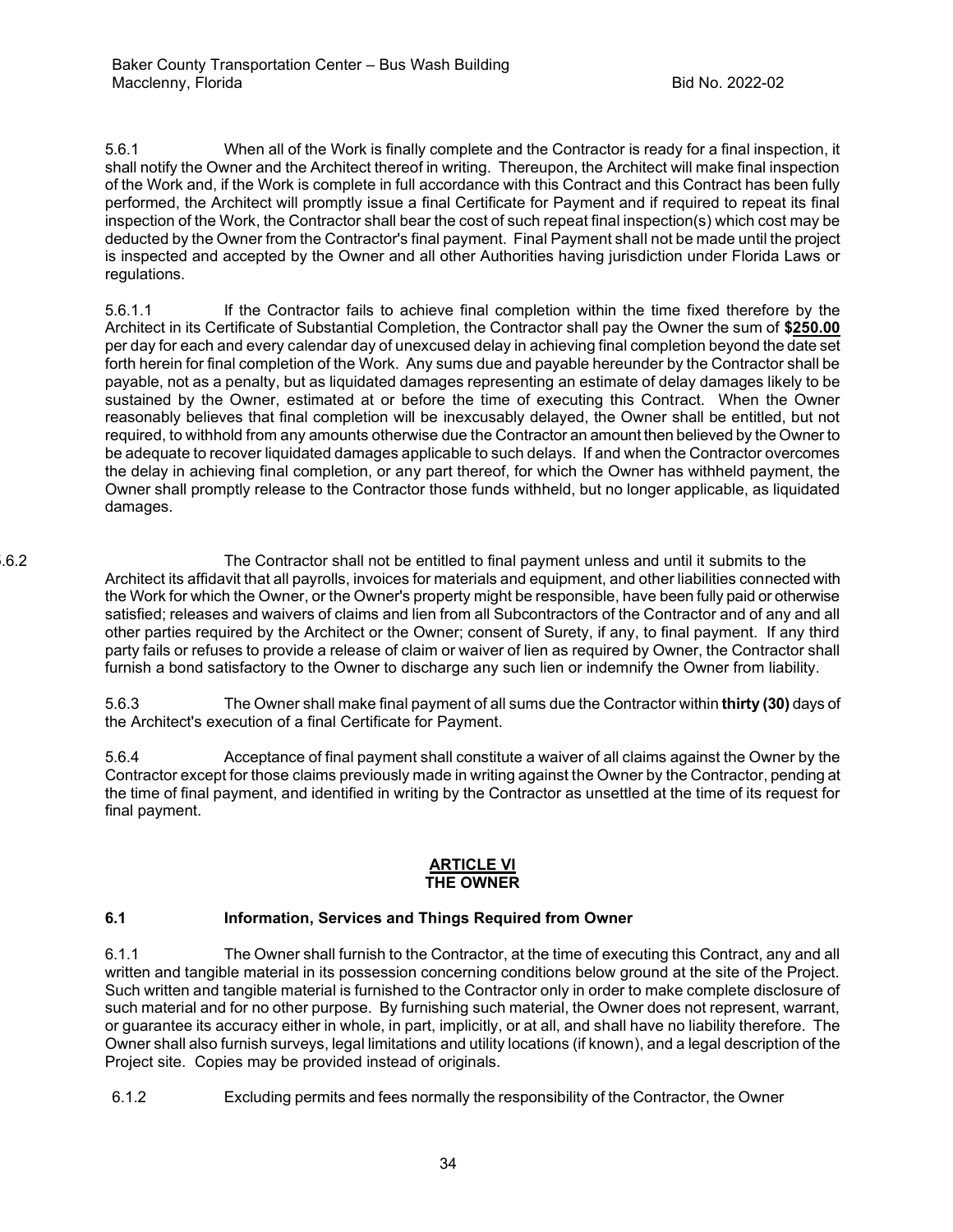shall obtain all approvals, easements, and the like required for construction.

6.1.3 The Owner shall furnish the Contractor, free of charge, (5) copies of the Contract Documents for execution of the Work. The Contractor will be charged, and shall pay the Owner Cost of Reproduction per additional set of Contract Documents which it may require.

# **6.2 Right to Stop Work**

6.2.1 If the Contractor persistently fails or refuses to perform the Work in accordance with this Contract, the Owner may order the Contractor to stop the Work, or any described portion thereof, until the cause for stoppage has been corrected, no longer exists, or the Owner orders that Work be resumed. In such event, the Contractor shall immediately obey such order.

# **6.3 Owner's Right to Perform Work**

6.3.1 If the Contractor's Work is stopped by the Owner under Paragraph 6.2, and the Contractor fails within **seven (7)** days of such stoppage to provide adequate assurance to the Owner that the cause of such stoppage will be eliminated or corrected, then the Owner may, without prejudice to any other rights or remedies the Owner may have against the Contractor, proceed to carry out the subject Work.

In such a situation, an appropriate Change Order shall be issued deducting from the Contract Price the cost of correcting the subject deficiencies, plus compensation for the Architect's additional services and expenses necessitated thereby, if any. If the unpaid portion of the Contract Price is insufficient to cover the amount due the Owner, the Contractor shall pay the difference to the Owner.

# **ARTICLE VII THE CONTRACTOR**

**7.1** The Contractor is again reminded of its continuing duty set forth in Subparagraph 1.5.7. The Contractor shall perform no part of the Work at any time without adequate Contract Documents or, as appropriate, approved Shop Drawings, Product Data or Samples for such portion of the Work. If the Contractor performs any of the Work where Contractor knows or should know that such work involves a recognized error, inconsistency or omission in the Contract Documents without such notice to the Architect and the Owner, the Contractor shall bear responsibility for such performance and shall bear the cost of correction.

**7.2** The Contractor shall perform the Work strictly in accordance with this Contract.

**7.3** The Contractor shall supervise and direct the Work using the Contractor's best skill, effort and attention. The Contractor shall be responsible to the Owner for any and all acts or omissions of the Contractor, its employees and others engaged in the Work on behalf of the Contractor.

# **7.4 Warranty**

7.4.1 The Contractor warrants to the Owner that all labor furnished to progress the Work under this Contract will be competent to perform the tasks undertaken, that the product of such labor will yield only firstclass results, that materials and equipment furnished will be of good quality, free from faults and defects and in strict conformance with this Contract. This warranty shall survive termination of this Contract and shall not be effected by Final Payment hereunder. All work not conforming to these requirements may be considered defective.

**7.5** Contractor shall obtain and pay for all permits, fees and licenses necessary and ordinary for the Work. The Contractor shall comply with all lawful requirements applicable to the Work and shall give and maintain any and all notices required by applicable law pertaining to the Work.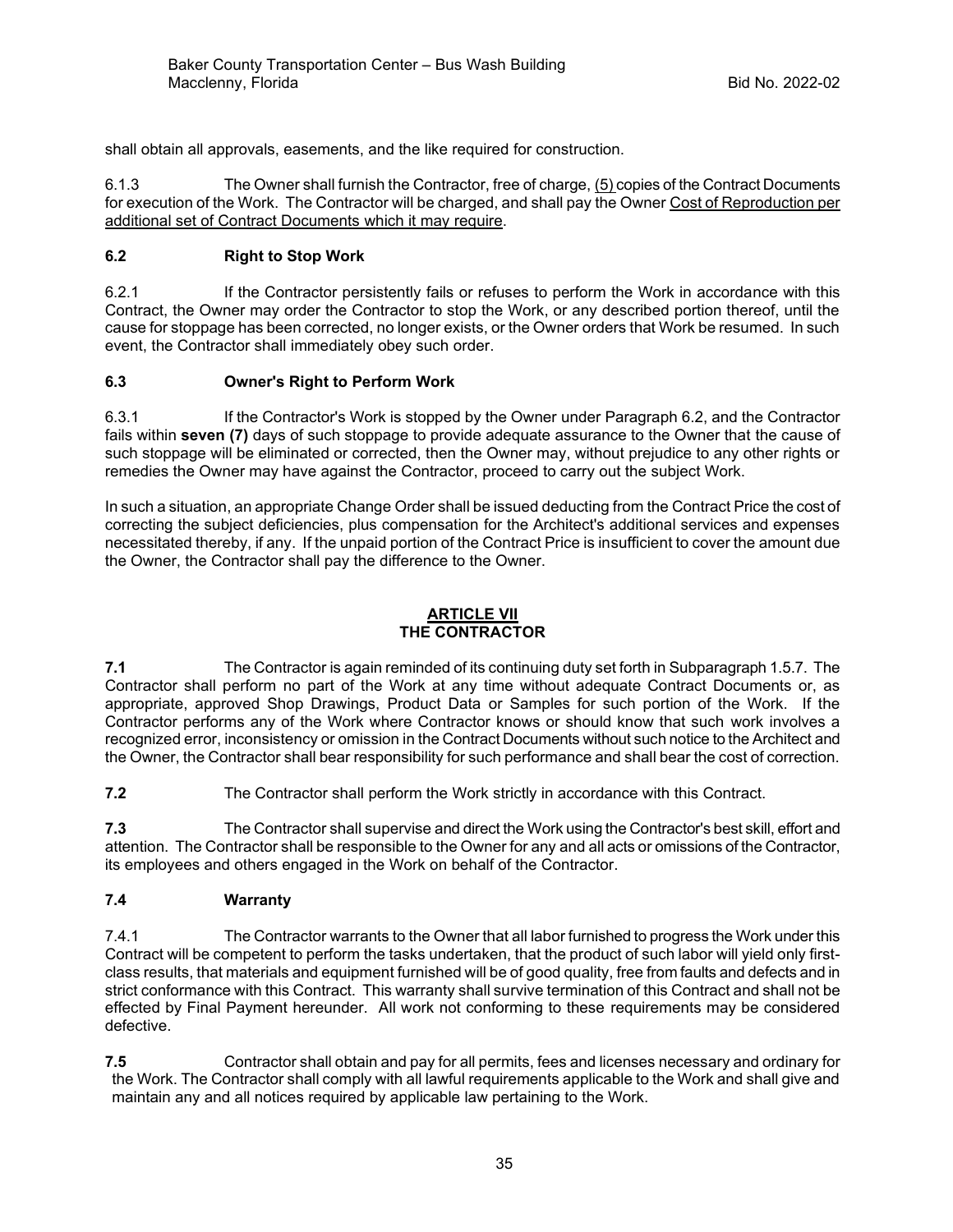# **7.6 Supervision**

7.6.1 The Contractor shall employ and maintain at the Project site only competent supervisory personnel. Absent written instruction from the Contractor to the contrary, the superintendent shall be deemed the Contractor's authorized representative at the site and shall be authorized to receive and accept any and all communications from the Owner or the Architect.

# 7.6.2 Key supervisory personnel assigned by the Contractor to this Project are as follows:

| <b>Name</b> | <b>Function</b> |  |  |  |
|-------------|-----------------|--|--|--|
|             |                 |  |  |  |
|             |                 |  |  |  |
|             |                 |  |  |  |
|             |                 |  |  |  |
|             |                 |  |  |  |
|             |                 |  |  |  |

So long as the individuals named above remain actively employed or retained by the Contractor, they shall perform the functions indicated next to their names unless the Owner agrees to the contrary in writing. In the event one or more individuals not listed above subsequently assume one or more of those functions listed above, the Contractor shall be bound by the provisions of this Subparagraph 7.6.2 as though such individuals have been listed above.

**7.7** The Contractor, within **fifteen (15)** days of commencing the Work, shall submit to the Owner and the Architect for their information, the Contractor's schedule for completing the Work. The Contractor's schedule shall be revised no less frequently than monthly (unless the parties otherwise agree in writing) and shall be revised to reflect conditions encountered from time to time and shall be related to the entire Project. Each such revision shall be furnished to the Owner and the Architect. Failure by the Contractor to strictly comply with the provisions of this Paragraph 7.7 shall constitute a material breach of this contract.

**7.8** The Contractor shall continuously maintain at the site, for the benefit of the Owner and the Architect, one record copy of this Contract marked to record on a current basis changes, selections and modifications made during construction. Additionally, the Contractor shall maintain at the site for the Owner and Architect the approved Shop Drawings, Product Data, Samples and other similar required submittals. Upon final completion of the Work, all of these record documents shall be delivered to the Owner.

# **7.9 Shop Drawings, Product Data and Samples**

7.9.1 Shop Drawings, Product Data, Samples and other submittals from the Contractor do not constitute Contract Documents. Their purpose is merely to demonstrate the manner in which the Contractor intends to implement the Work in conformance with information received from the Contract Documents. All Shop Drawings, Product Data, Samples and other submittals shall belong to Owner and shall be delivered, or returned to Owner, as applicable, prior to Substantial Completion.

# **7.10 Cleaning the Site and the Project**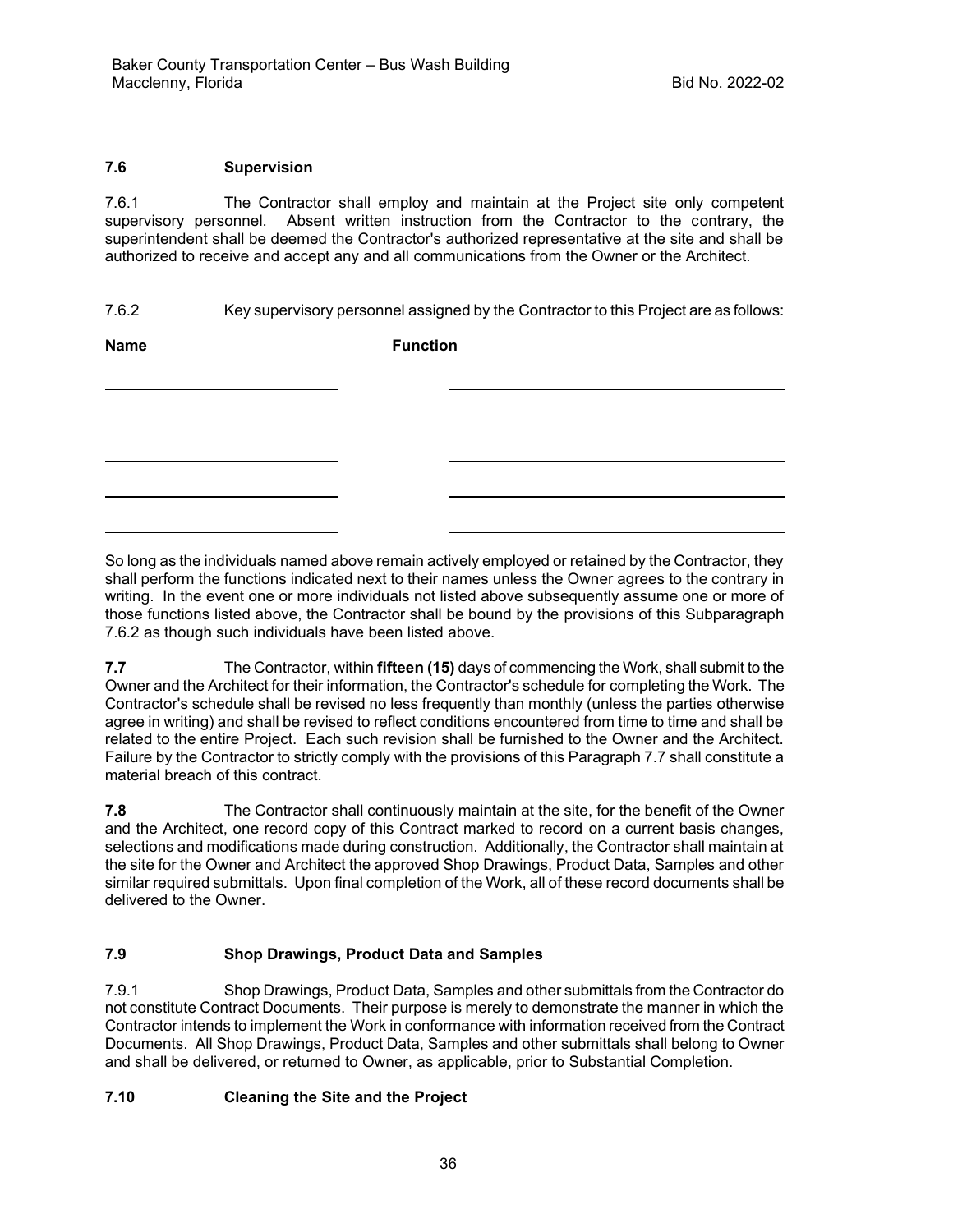7.10.1 The Contractor shall keep the site reasonably clean during performance of the Work. Upon final completion of the Work, the Contractor shall clean the site and the Project and remove all waste, together with all of the Contractor's property therefrom.

# **7.11 Access to Work**

7.11.1 The Owner and the Architect shall have access to the Work at all times from commencement of the Work through final completion. The Contractor shall take whatever steps necessary to provide access when requested.

# **7.12 Indemnity**

7.12.1 To the fullest extent permitted by law, the Contractor shall indemnify and hold harmless the Owner, Architect, Architect's consultant, agents, and employees of any of them from and against liability, claims, damages, losses and expenses, including attorney's fees, arising out of or resulting from performance of the Work but only to the extent caused in whole or in part by willful or negligent acts or omissions of the Contractor, a Subcontractor, or anyone directly or indirectly employed by them or anyone for whose acts they may be liable, regardless of whether or not such liability, claim, damage, loss or expense is caused in part by a party indemnified hereunder.

7.12.1.1 Contractor hereby acknowledges the receipt of ten dollars and other goods and valuable consideration from the Owner and the Architect which has been paid to him as specific consideration for the indemnification provided herein.

7.12.2 In claims against any person or entity indemnified under this Paragraph 7.12 by an employee of the Contractor, a Subcontractor, any one directly or indirectly employed by them or anyone for whose acts they may be liable, the indemnification obligation under this Paragraph 7.12 shall not be limited by a limitation on amount or type of damages, compensation or benefits payable by or for the Contractor or a Subcontractor under workers' compensation acts, disability benefit acts or other employee benefit acts.

# **7.13 Safety**

7.13.1 The Contractor shall be responsible for supervising all safety precautions, including initiating and maintaining such programs in connection with the performance of the Contract.

7.13.2 The Contractor shall designate a member of the on site construction team whose duty shall be the prevention of accidents. Unless otherwise designated in writing by the Contractor to the Owner and the Engineer, this person shall be the Contractor's Superintendent.

#### **ARTICLE VIII CONTRACT ADMINISTRATION**

# **8.1 The Architect**

8.1.1 The Architect for this project is Dixon & Associates Architects, LC.

In the event the Owner should find it necessary or convenient to replace the Architect, the status of the replacement Architect shall be that of the former Architect.

#### **8.2 Architect's Administration**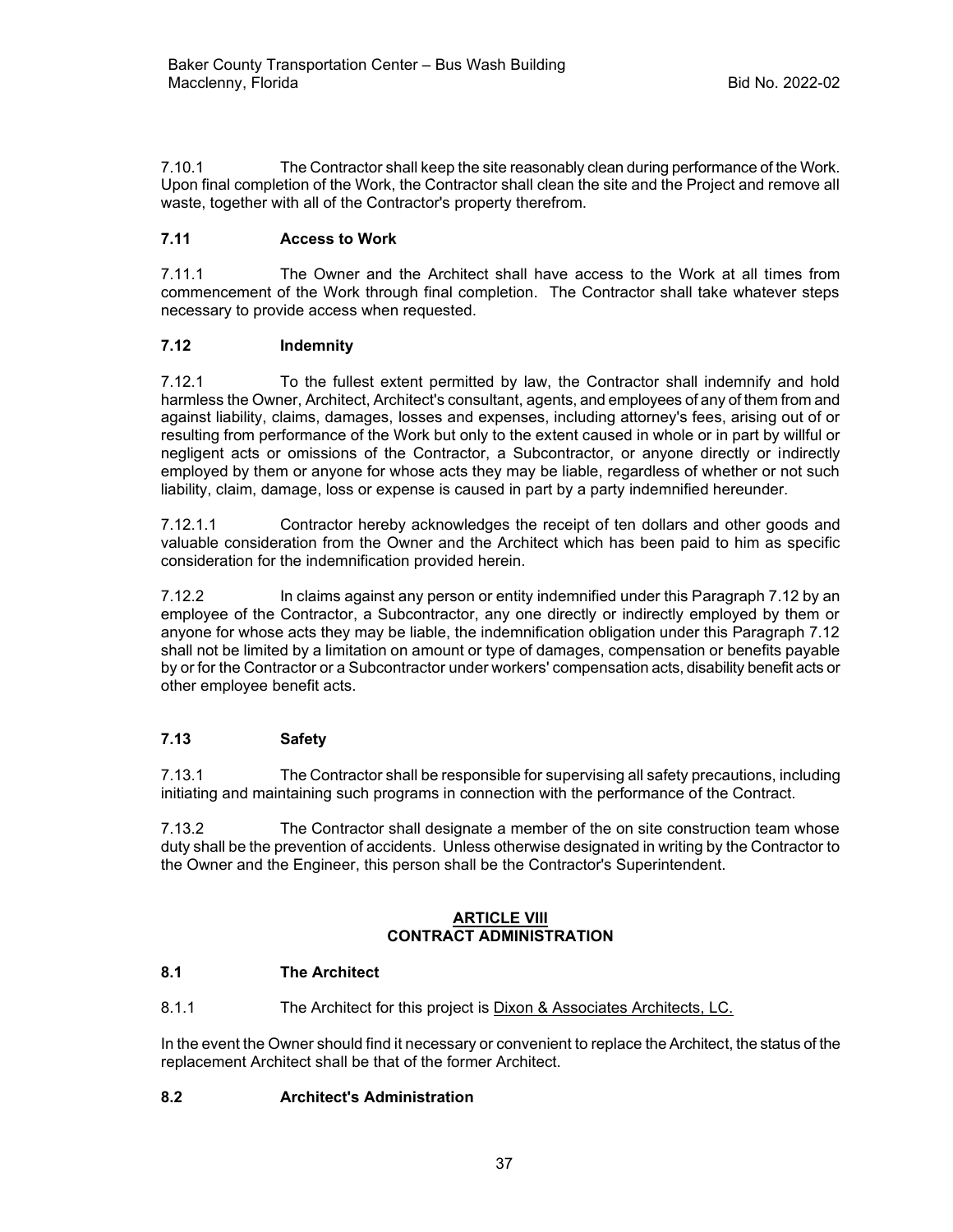8.2.1 The Architect, unless otherwise directed by the Owner in writing, will perform those duties and discharge those responsibilities allocated to the Architect as set forth in this Contract. The Architect shall be the Owner's representative from the effective date of this Contract until final payment has been made. The Architect shall be authorized to act on behalf of the Owner only to the extent provided in this Contract.

8.2.2. The Owner and the Contractor shall communicate with each other in the first instance through the Architect.

8.2.3 The Architect shall be the initial interpreter of the requirements of the drawings and specifications and the judge of the performance there under by the Contractor. The Architect shall render written or graphic interpretations necessary for the proper execution or progress of the Work with reasonable promptness on request of the Contractor.

8.2.4 The Architect will review the Contractor's Applications for Payment and will certify to the Owner for payment to the Contractor, those amounts then due the Contractor as provided in this Contract.

8.2.5 The Architect shall have authority to reject Work which is defective or does not conform to the requirements of this Contract. If the Architect deems it necessary or advisable, the Architect shall have authority to require additional inspection or testing of the Work for compliance with Contract requirements at Contractor's expense.

8.2.6 The Architect will review and approve, or take other appropriate action as necessary, concerning the Contractor's submittals including Shop Drawings, Product Data and Samples. Such review, approval or other action shall be for the sole purpose of determining conformance with the design concept and information given through the Contract Documents.

8.2.7 The Architect will prepare Change Orders and may authorize minor changes in the Work by field Order as provided elsewhere herein.

8.2.8 The Architect shall, upon written request from the Contractor, conduct inspections to determine the date of Substantial Completion and the date of final completion, will receive and forward to the Owner for the Owner's review and records, written warranties and related documents required by this Contract and will issue a final Certificate for Payment upon compliance with the requirements of this Contract.

8.2.9 The Architect's decision in matters relating to aesthetic effect shall be final if consistent with the intent of this Contract.

8.2.10 The word "ENGINEER" whenever used in this Project Manual shall be synonymous with the word "ARCHITECT" when the word ARCHITECT is used.

# **8.3 Claims by the Contractor**

8.3.1 All Contractor claims shall be initiated by written notice and claim to the Owner and the Architect. Such written notice and claim must be furnished within **seven (7)** days after occurrence of the event, or the first appearance of the condition, giving rise to the claim.

8.3.2. Pending final resolution of any claim of the Contractor, the Contractor shall diligently proceed with performance of this Contract and the Owner shall continue to make payments to the Contractor in accordance with this Contract. The resolution of any claim under this Paragraph 8.3 shall be reflected by a Change Order executed by the Owner, the Architect and the Contractor.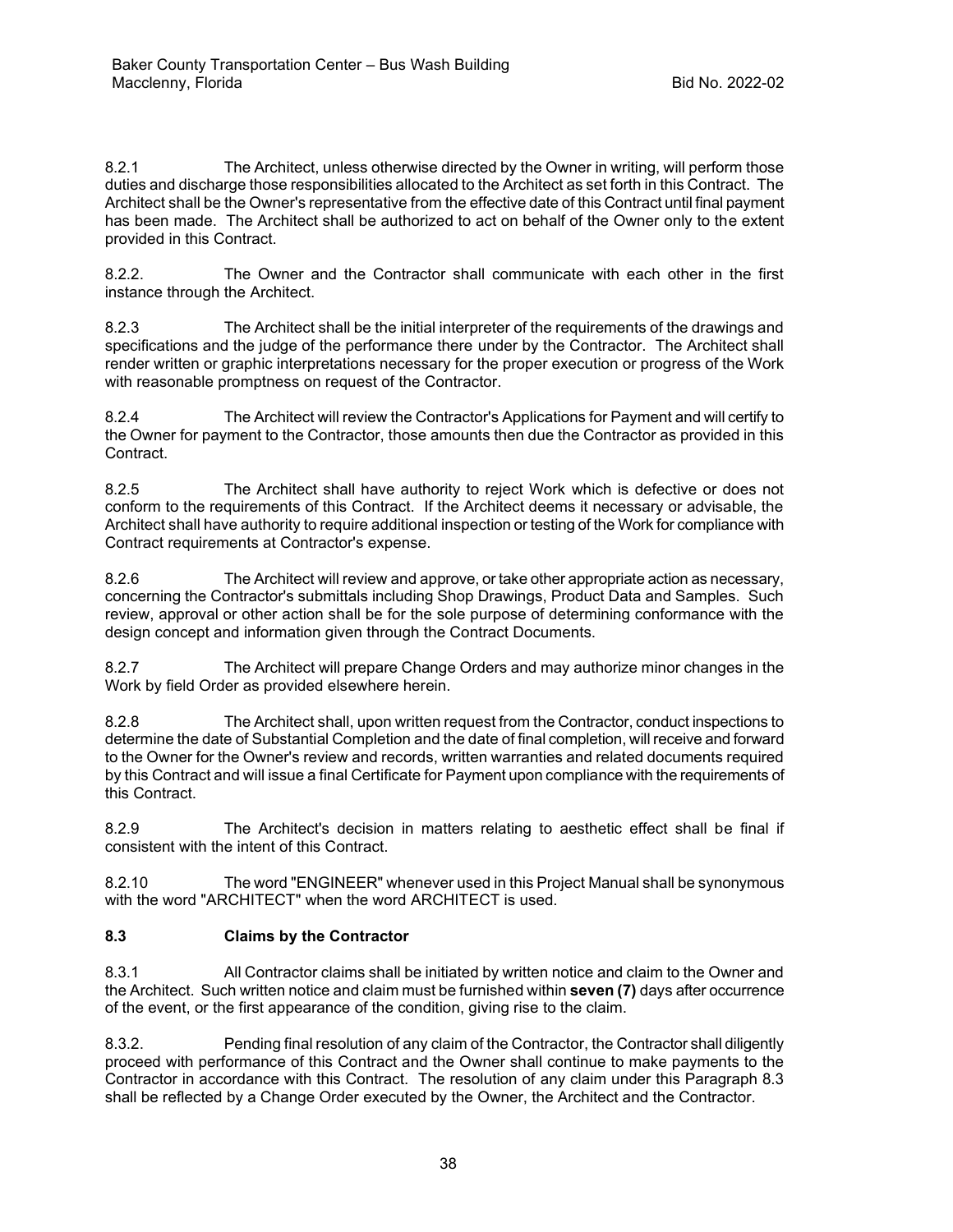8.3.3 Claims for Concealed and Unknown Conditions - Should concealed and unknown conditions encountered in the performance of the Work (a) below the surface of the ground or (b) in an existing structure be at variance with the conditions indicated by this Contract, or should unknown conditions of an unusual nature differing materially from those ordinarily encountered in the area and generally recognized as inherent in Work of the character provided for in this Contract, be encountered, wherein the Contract Documents or Standard Construction industry practice have not placed the responsibility of discovering such concealed and unknown conditions upon the Contractor prior to the Contractor submitting his bid for the Work, the Contract Price shall be equitably adjusted by Change Order upon the written notice and claim by either party made within **seven (7)**  days after the first observance of the condition. As a condition precedent to the Owner having any liability to the Contractor for concealed or unknown conditions, the Contract must give the Owner and the Architect written notice of, and an opportunity to observe, the condition prior to disturbing it. The failure by the Contractor to make the written notice and claim as provided in this Subparagraph shall constitute a waiver by the Contractor of any claim arising out of or relating to such concealed or unknown condition.

8.3.4 Claims for Additional Costs - If the Contractor wishes to make a claim for an increase in the Contract Price, as a condition precedent to any liability of the Owner therefore, the Contractor shall give the Architect written notice of such claim within **seven (7)** days after the occurrence of the event, or the first appearance of the condition, giving rise to such claim. Such notice shall be given by the Contractor before proceeding to execute any additional or changed Work. The failure by the Contractor to give such notice and to give such notice prior to executing the Work shall constitute a waiver of any claim for additional compensation.

8.3.4.1 In connection with any claim by the Contractor against the Owner for compensation in excess of the Contract Price, any liability of the Owner for the Contractor's costs shall be strictly limited to direct costs incurred by the Contractor and shall in no event include indirect costs or consequential damages of the Contractor.

The Owner shall not be liable to the Contractor for claims of third parties, including Subcontractors, unless and until liability of the Contractor has been established therefore in a court of competent jurisdiction.

8.3.5 Claims for Additional Time - If the Contractor is delayed in progressing any task which at the time of the delay is then critical or which during the delay becomes critical, as the sole result of any act or neglect to act by the Owner or someone acting in the Owner's behalf, or by changes ordered in the Work, unusual delay in transportation, unusually adverse weather conditions not reasonably anticipated, fire or any causes beyond the Contractor's control, then the date for achieving Substantial Completion of the work shall be extended upon the written notice and claim of the Contractor to the Owner and the Architect, for such reasonable time as the Architect may determine. Any notice and claim for an extension of time by the Contractor shall be made not more than **seven (7)** days after the occurrence of the event or the first appearance of the condition giving rise to the claims and shall set forth in detail the Contractor's basis for requiring additional time in which to complete the Project. In the event the delay to the Contractor is a continuing one, only one notice and claim for additional time shall be necessary. If the Contractor fails to make such claims as required in this Subparagraph, any claim for an extension shall be waived. This paragraph shall not be deemed to waive any damage for delay that are covered by insurance.

8.3.5.1 Delays and Extensions of Time – An extension of Contract Time will not be given due to weather conditions unless such weather conditions (wind and rain) for any 30 day period are, on the average for that 30 days, more severe than average for the same 30 days for the previous ten years, and caused delay. In requesting extensions of time for weather conditions, Contractor shall present complete records and averages referred to above, and such requests shall document how weather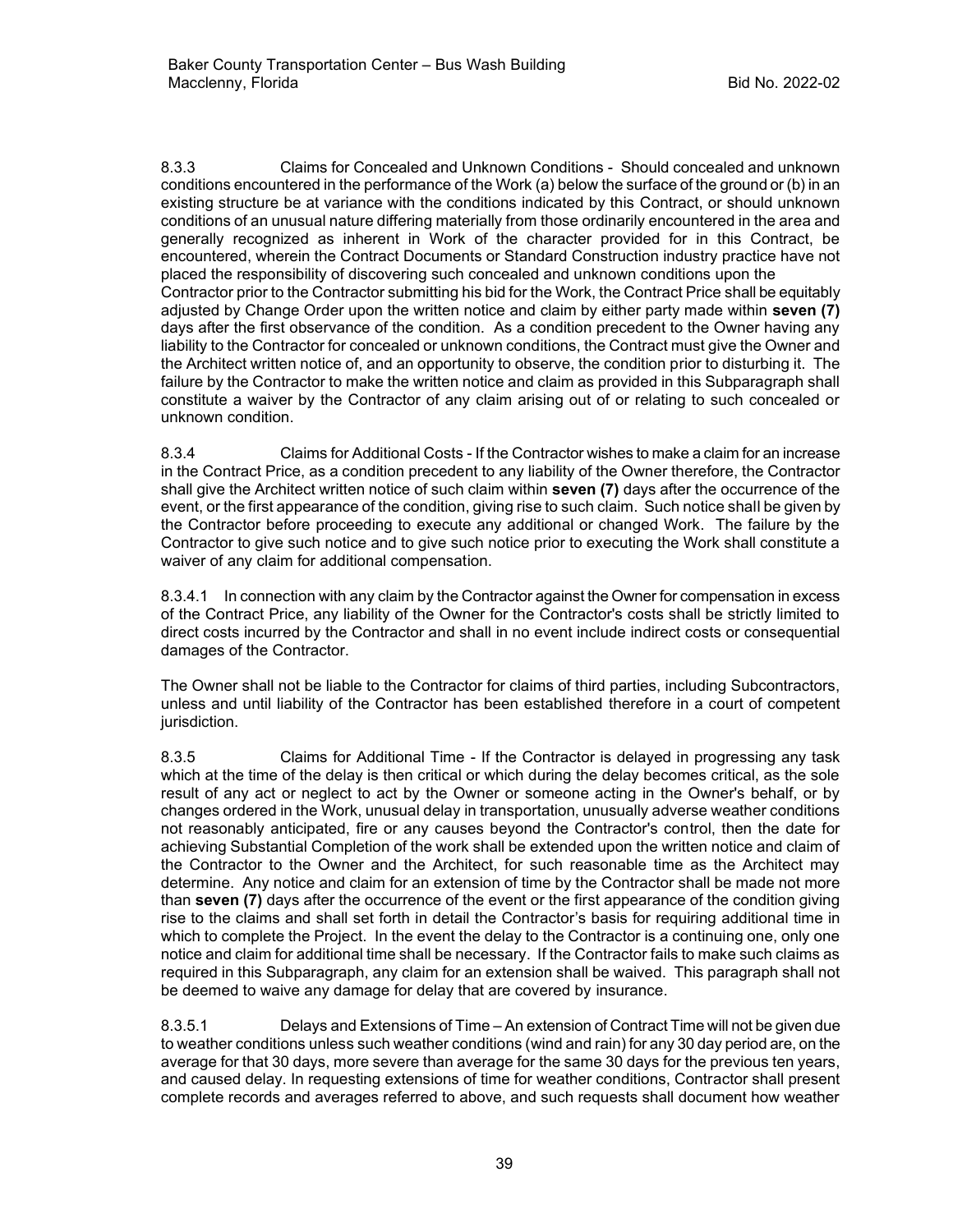conditions delays progress of the Work.

# **8.4 Field Orders**

8.4.1 The Architect shall have authority to order minor changes in the Work not involving a change in the Contract Price or in Contract Time and not inconsistent with the intent of the Contract. Such changes shall be effected by Field Order and shall be binding upon the Contractor. The Contractor shall carry out such Field Orders promptly.

### **ARTICLE IX SUBCONTRACTORS**

# **9.1 Definition**

9.1.1 A Subcontractor is an entity which has a direct contract with the Contractor to perform a portion of the Work.

# **9.2 Award of Subcontracts**

9.2.1 Upon execution of the Contractor, the Contractor shall furnish the Owners, in writing, the names of persons or entities proposed by the Contractor to act as a Subcontractor on the Project. The Owner shall promptly reply to the Contractor, in writing, stating any objections the Owner may have to such proposed Subcontractor. The Contractor shall not enter into a Subcontract with a proposed Subcontractor with reference to whom the Owner has made timely objection.

9.2.2 All subcontracts shall afford the Contractor rights against the Subcontractor which correspond to those rights afforded to the Owners against the Contractor herein, including those rights afforded to the Owner by Subparagraph 12.2.1 below.

#### **ARTICLE X CHANGES IN THE WORK**

# **10.1 Changes Permitted**

10.1.1 Changes in the Work within the general scope of this Contract, consisting of additions, deletions, revisions, or any combination thereof, may be ordered without invalidating this Contract, by Change Order or by Field Order.

10.1.2 Changes in the Work shall be performed under applicable provisions of this Contract and the Contractor shall proceed promptly with such changes.

# **10.2 Change Order Defined**

10.2.1 Change Order shall mean a written order to the Contractor executed by the Owner and the Architect, issued after execution of this Contract, authorizing and directing a change in the Work or an adjustment in the Contract Price or the Contract Time, or any combination thereof. The Contract Price and the Contract Time may be changed only by Change Order.

# **10.3 Changes in the Contract Price**

10.3.1 Any change in the Contract Price resulting from a Change Order shall be determined as follows: (a) by mutual agreement between the Owner and the Contractor as evidenced by (1) the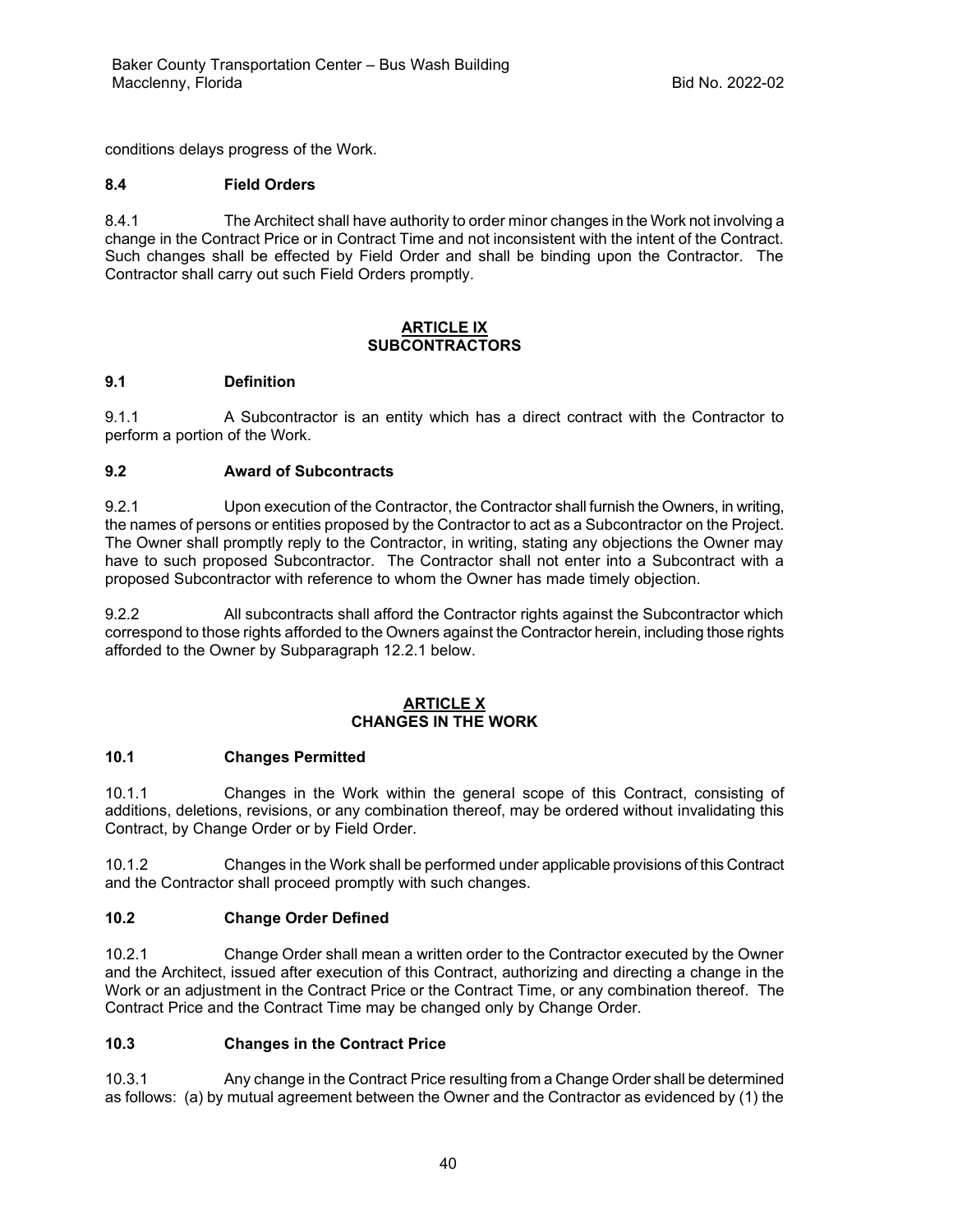change in the Contract Price being set forth in the Change Order, (2) such change in the Contract price, together with any conditions or requirements related thereto, being initialed by both parties and (3) the Contractor's execution of the Change Order, or (b) if no mutual agreement occurs between the Owner and the Contractor, then, as provided in Subparagraph 10.3.2 below.

10.3.2 If no mutual agreement occurs between the Owner and the Contractor as contemplated in Subparagraph 10.3.1 above, the change in the Contract Price, if any, shall **then** be determined by the Architect on the basis of the reasonable expenditures or savings of those performing, deleting or revising the Work attributable to

the change, including, in the case of an increase or decrease in the Contract Price, a reasonable allowance for direct job site overhead and profit. In such case, the Contractor shall present, in such form and with such content as the Owner or the Architect requires, an itemized accounting of such expenditures or savings shall be limited to the following: reasonable costs of materials, supplies, or equipment including delivery costs, reasonable costs of labor, including social security, old age and unemployment insurance, fringe benefits required by pre-existing agreement or by custom, and workers' compensation insurance, reasonable rental costs of machinery and equipment exclusive of hand tools whether rented from the Contractor or others, reasonable costs of premiums for all bonds and insurance, permit fees, and sales, use or other taxes related to the Work and paid by Contractor, and reasonable cost of direct supervision and job site field office overhead directly attributable to the change. In no event shall any expenditure or savings associated with the Contractor's home office or other non-job site overhead expense be included in any change in the Contract Price. Pending final determination of reasonable expenditures or savings to the Owner, payments on account shall be made to the Contractor on the Architect's Certificate for Payment.

10.3.3 If unit prices are provided in the Contact, and if the quantities contemplated are so changed in a proposed Change Order that application of such unit prices to the quantities of Work proposed will cause substantial inequity to the Owner or to the Contractor, the applicable unit prices shall be equitably adjusted.

# **10.4 Minor Changes**

10.4.1 The Architect shall have authority to order minor changes in the Work not involving a change in the Contract Price or an extension of the Contract Time and not inconsistent with the intent of this Contract. Such minor changes shall be made by written Field Order, and shall be binding upon the Owner and the Contractor. The Contractor shall promptly carry out such written Field Orders.

# **10.5 Effect of Executed Change Order**

10.5.1 The execution of a Change Order by the Contractor shall constitute conclusive evidence of the Contractor's agreement to the ordered changes in the Work, this Contract as thus amended, the Contract Price and the Contract Time. The Contractor, by executing the Change Order, waives and forever releases any claim against the Owner for additional time or compensation for matters relating to or arising out or resulting from the Work included within or affected by the executed Change Order.

# **10.6 Notice to Surety; Consent**

10.6.1 The Contractor shall notify and obtain the timely consent and approval of the Contractor's surety with reference to all Change Orders if such notice, consent or approval, are required by the Contractor's surety or by law. The Contractor's execution of the Change Order shall constitute the Contractor's warranty to the Owner that the surety has been notified of and consents to,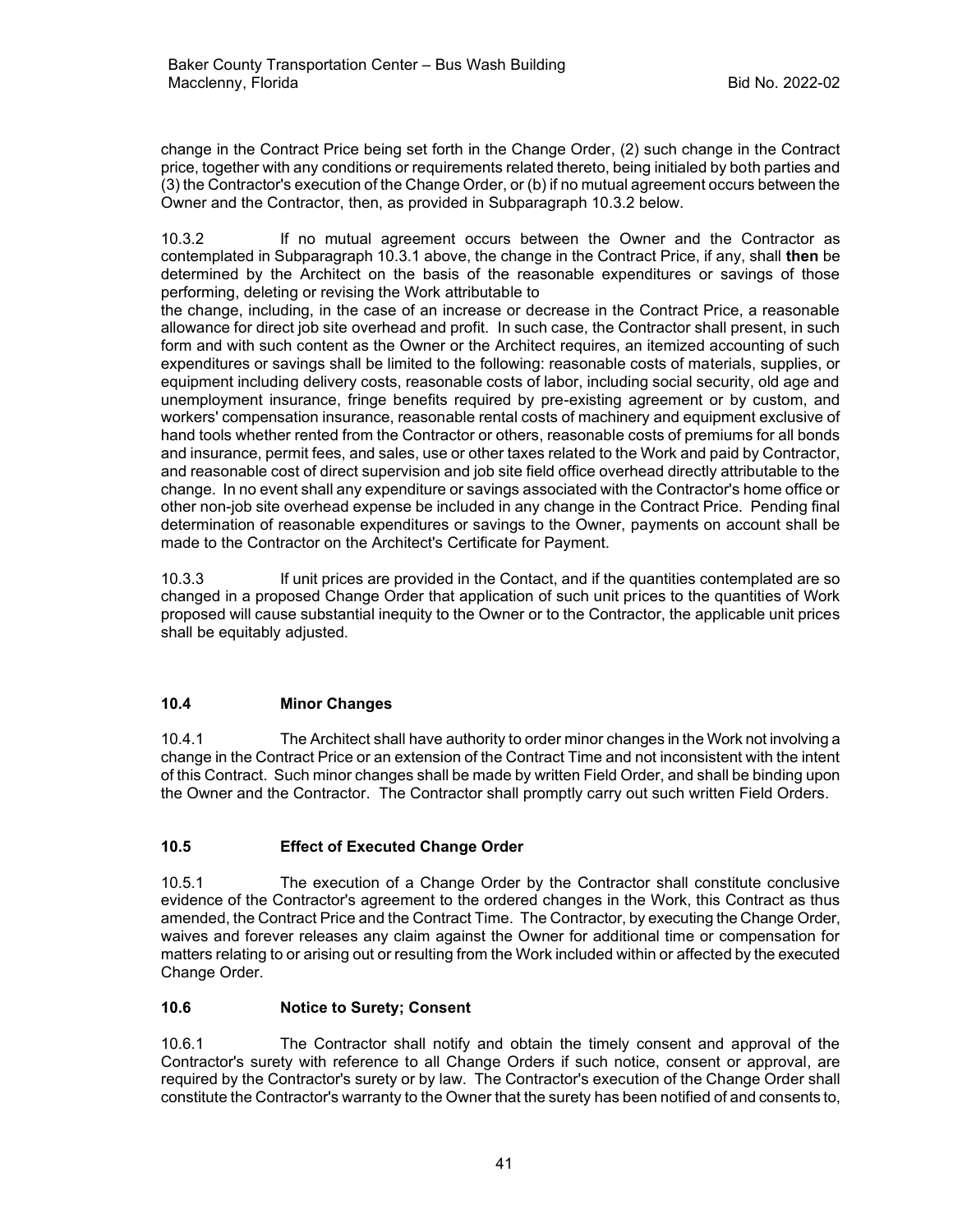such Change Order and the surety shall be conclusively deemed to have been notified of such Change Order and to have expressly consented thereto.

#### **ARTICLE XI UNCOVERING AND CORRECTING WORK**

# **11.1 Uncovering Work**

11.1.1 If any of the work is covered contrary to the Architect's request or to any provisions of this Contract, it shall, if required by the Architect or the Owner, be uncovered for the Architect's inspection and shall be properly replaced at the Contractor's expense without change in the Contract Time.

11.1.2 If any of the Work is covered in a manner not described in Subparagraph 11.1.1 above, it shall, if required by the Architect or Owner, be uncovered for the Architect's inspection. If such Work conforms strictly with this Contract, costs of uncovering and proper replacement shall by Change Order be charged to the Owner. If such Work does not strictly conform with this Contract, the Contractor shall pay the costs of uncovering and proper replacement.

# **11.2 Correcting Work**

11.2.1 The Contractor shall immediately proceed to correct Work rejected by the Architect as defective or failing to conform to this Contract. The Contractor shall pay all costs and expenses associated with correcting such rejected Work, including any additional testing and inspections, and reimbursement to the Owner for the Architect's services and expenses made necessary thereby.

11.2.2 If within one (1) year after Substantial Completion of the Work any of the Work is found to be defective or not in accordance with this Contract, the Contractor shall correct it within 7 days at Contractor's expense upon receipt of written notice from the Owner. This obligation shall survive final payment by the Owner and termination of this Contract. With respect to Work first performed and completed after Substantial Completion, this one year obligation to specifically correct defective and nonconforming Work shall be extended by the period of time which elapses between Substantial Completion and completion of the subject Work.

11.2.3 Nothing contained in this Paragraph 11.2 shall establish any period of limitation with respect to other obligations which the Contractor has under this Contract. Establishment of the one year time period in Subparagraph 11.2.2 relates only to the duty of the Contractor to specifically correct the Work, and has no relationship to the time which the obligation to comply with the Contract Documents may be sought to be enforced.

# **11.3 Owner May Accept Defective or Nonconforming Work**

11.3.1 If the Owner chooses to accept defective or nonconforming Work, the Owner may do so. In such event, the Contract Price shall be reduced by the greater of (a) the reasonable cost of removing and correcting the defective or nonconforming Work, and (b) the difference between the fair market value of the Project as constructed and the fair market value of the Project had it not been constructed in such a manner as to include defective or nonconforming Work. If the remaining portion of the unpaid Contract Price, if any, is insufficient to compensate the Owner for its acceptance of defective or nonconforming Work, the Contractor shall, upon written demand from the Owner, pay the Owner such remaining compensation for accepting defective or nonconforming Work.

# **ARTICLE XII**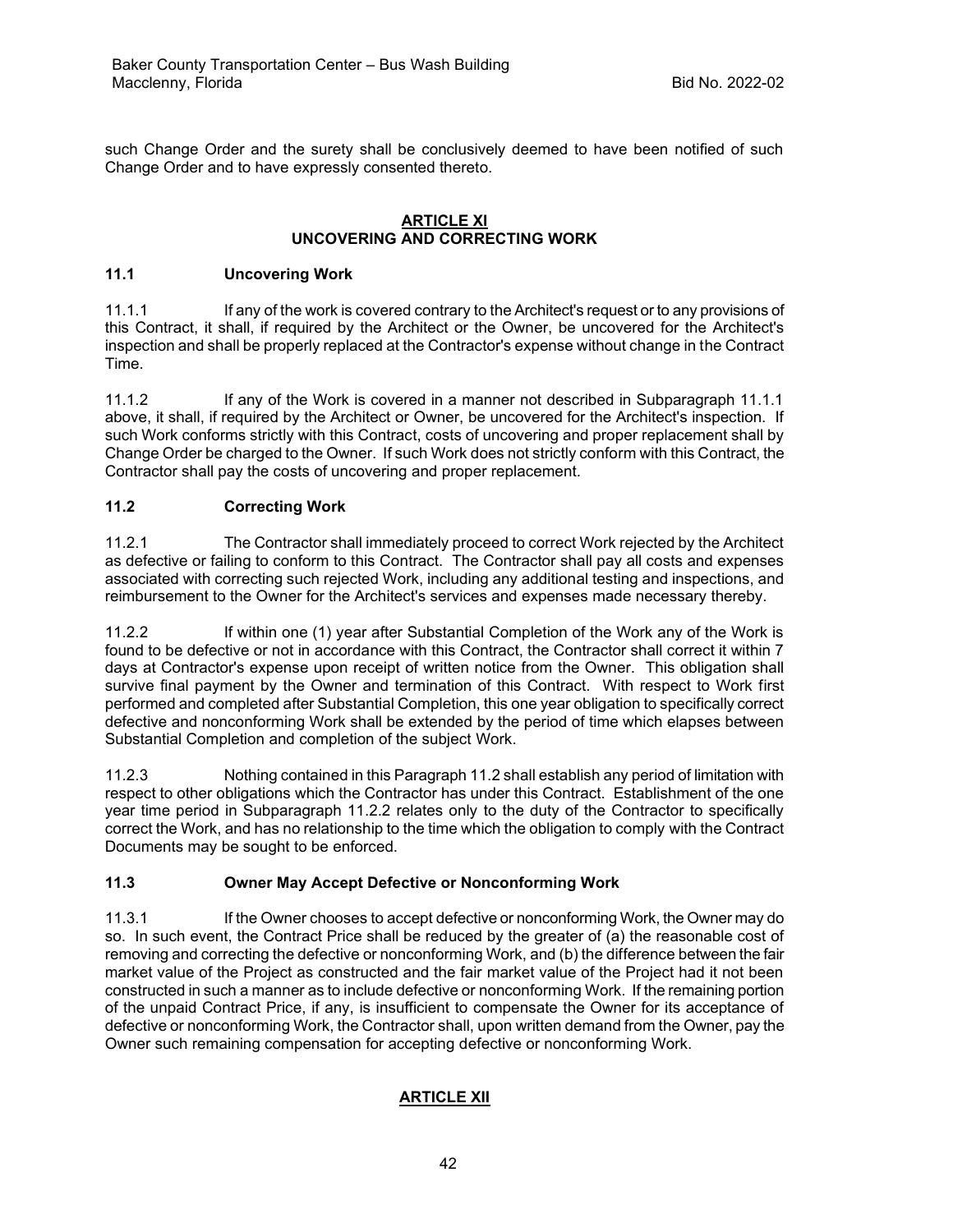# **CONTRACT TERMINATION**

# **12.1 Termination by the Contractor**

12.1.1 If the Work is stopped for a period of **ninety (90)** days by an order of any court or other public authority, or as a result of an act of the Government, through no fault of the Contractor or any person or entity working directly or indirectly for the Contractor, the Contractor may, upon **ten (10)** days' written notice to the Owner and the Architect, terminate performance under this Contract and recover from the Owner payment for the actual reasonable expenditures of the Contractor (as limited in Subparagraph 10.3.2 above) for all Work executed and for materials, equipment, tools, construction equipment and machinery actually purchased or rented solely for the Work, less any salvage value of any such items.

12.1.2 If the Owner shall persistently or repeatedly fail to perform any material obligation to the Contractor for a period of **fifteen (15**) days after receiving written notice from the Contractor of its intent to terminate if such failure is not substantially corrected within **fifteen (15)** days, the Contractor may terminate performance under this Contract by written notice to the Architect and the Owner. In such event, the Contractor shall be entitled to recover from the Owner as though the Owner had terminated the Contractor's performance under this Contract for convenience pursuant to Subparagraph 12.2.1 hereunder.

# **12.2 Termination by the Owner**

# **12.2.1 For Convenience**

12.2.1.1 The Owner may for any reason whatsoever terminate performance under this Contract by the Contractor for convenience. The Owner shall give written notice of such termination to the Contractor specifying when termination becomes effective.

12.2.1.2 The Contractor shall incur no further obligations in connection with the Work and the Contractor shall stop Work when such termination becomes effective. The Contractor shall also terminate outstanding orders and subcontracts. The Contractor shall settle the liabilities and claims arising out of the termination of subcontracts and orders. The Owner may direct the Contractor to assign the Contractor's right, title and interest under terminated orders or subcontracts to the Owner or its designee.

12.2.1.3 The Contractor shall transfer title and deliver to the Owner such completed or partially completed Work and materials, equipment, parts, fixtures, information and Contract rights as the Contractor has.

1 2.2.1.4 (a) The Contractor shall submit a termination claim to the Owner and the Architect specifying the amounts due because of the termination for convenience together with costs, pricing or other data required by the Architect. If the Contractor fails to file a termination claim within one (1) year from the effective date of termination, the Owner shall pay the Contractor, an amount derived in accordance with subparagraph (c) below.

- (b) The Owner and the Contractor may agree to the compensation, if any, due to the Contractor hereunder.
- (c) Absent agreement to the amount due to the Contractor, the Owner shall pay the Contractor the following amounts:
- (i) Contract prices for labor, materials, equipment and other services accepted under this Contract.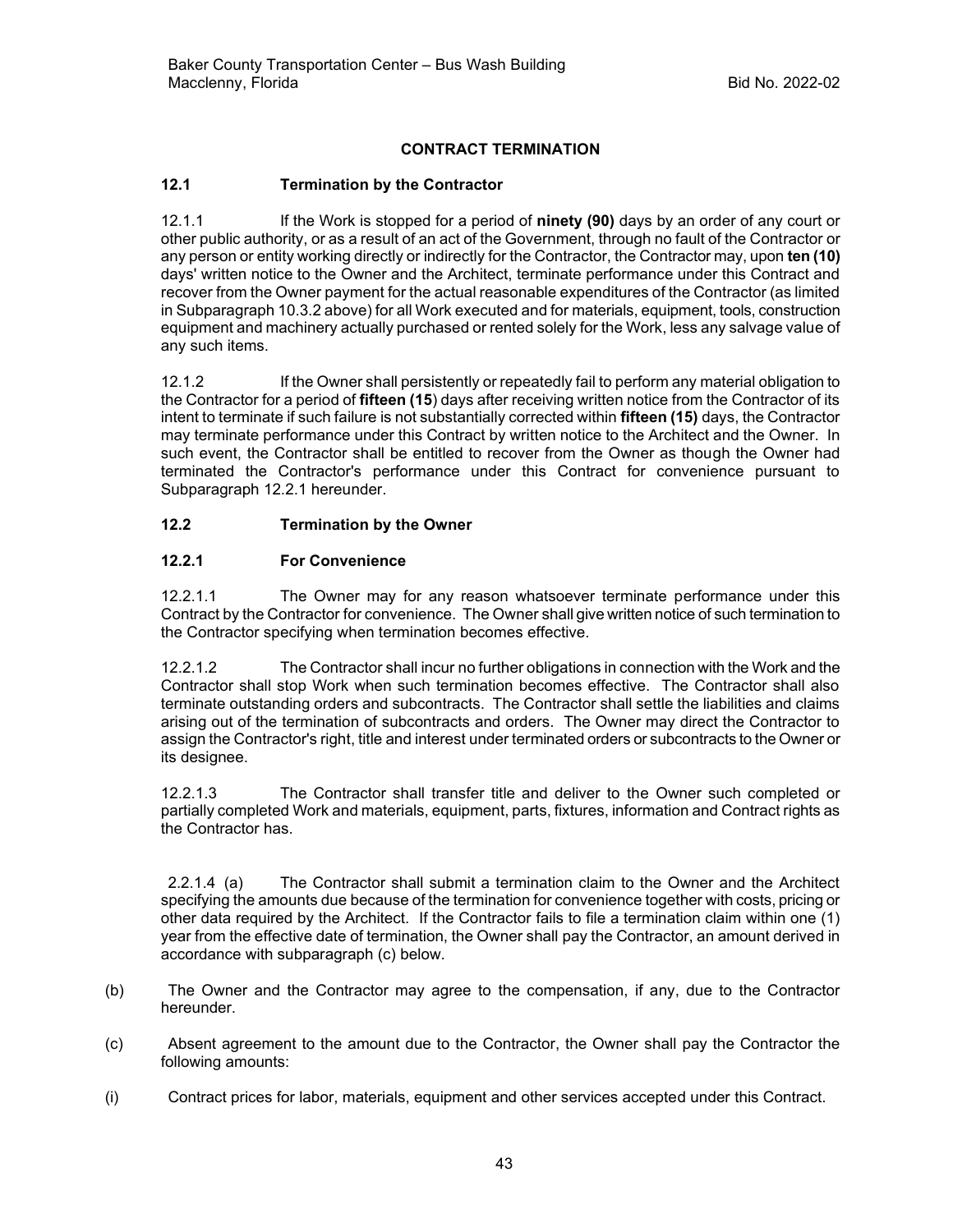- (ii) Reasonable costs incurred in preparing to perform and in performing a portion of the work prior to termination, and not included in (i) or (ii), and in terminating the Contractor's performance, plus a fair and reasonable allowance for overhead and profit thereon (such profit shall not include anticipated profit or consequential damages); provided however, that if it appears that the Contractor would have not profited or would have sustained a loss if the entire Contract would have been completed, no profit shall be allowed or included and the amount of compensation shall be reduced to reflect the anticipated rate of loss, if any;
- (iii) Reasonable costs of settling and paying claims arising out of the termination of subcontracts or orders pursuant to Subparagraph 12.2.1.2 of this Paragraph. These costs shall not include amounts paid in accordance with other provisions hereof.

The total sum to be paid the Contractor under this Subparagraph 12.2.1 shall not exceed the total Contract Price, as properly adjusted, reduced by the amount of payments otherwise made, and shall in no event include duplication of payment.

### 12.2.2 **For Cause**

12.2.2.1 If the Contractor persistently or repeatedly refuses or fails to prosecute the Work in a timely manner, supply enough properly skilled workers, supervisory personnel or proper equipment or materials, or if it fails to make prompt payment to Subcontractors or for materials or labor, or persistently disregards laws, ordinances, rules, regulations or orders of any public authority having jurisdiction, or otherwise is guilty of **either** a substantial violation, or a material provision of this Contract, then the Owner may by written notice to the Contractor, without prejudice to any other right or remedy, terminate the employment of the Contractor and take possession of the site and of all materials, equipment, tools, construction equipment and machinery thereon owned by the Contractor and may finish the Work by whatever methods it may deem expedient. In such case, the Contractor shall not be entitled to receive any further payment until the Work is finished.

12.2.2.2 If the unpaid balance of the Contract Price less any liquidated damages due under this contract, exceeds the cost of finishing the work, including compensation for the Architect's additional services and expenses made necessary thereby, such excess shall be paid to the Contractor. If such cost **exceeds** the unpaid balance, the Contractor shall pay the difference to the Owner. This obligation for payment shall survive the termination of the Contract.

12.2.2.3 In the event the employment of the Contractor is terminated by the Owner for cause pursuant to Subparagraph 12.2.2 and it is subsequently determined by a Court of competent jurisdiction that such termination was without cause, such termination shall thereupon be deemed a Termination for Convenience under Subparagraph 12.2.1 and the provisions of Subparagraph 12.2.1 shall apply.

#### **ARTICLE XIII INSURANCE**

#### **13.1 Contractor's Liability Insurance:**

**Insurance Requirements - Minor Contract for Service** The contract price will not exceed \$25,000 and there are no unusual hazards present.

Insurance Requirements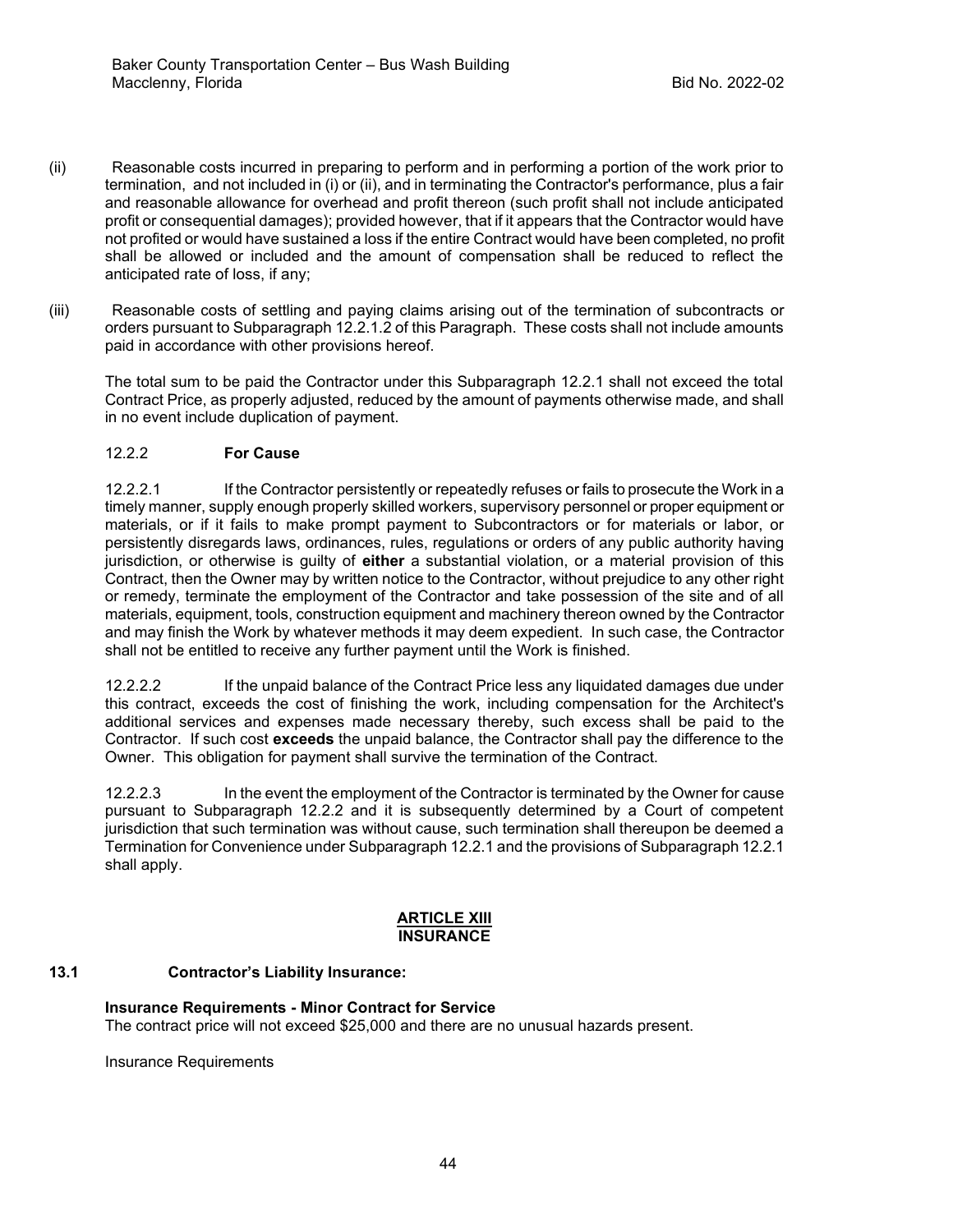- a) Workers' compensation to meet statutory limits in compliance with the Workers Compensation Law of Florida. This policy must include Employer Liability with a limit of \$100,000 for each accident, \$500,000 disease policy limit and \$100,000 disease each employee limit.
- b) Commercial general liability coverage shall provide minimum limits of liability of \$500,000 per occurrence, \$1,000,000 Aggregate, for bodily injury and property damage. This shall include coverage for:
- a. Premises/operations
- b. Products/complete operations
- c. Contractual liability
- d. Independent contractors
- c) Business auto liability coverage shall provide minimum limits of liability of \$100,000 per occurrence, \$300,000 aggregate for bodily injury and property damage. This shall include coverage for:
- a. Owned autos
- b. Hired autos
- c. Non-owed autos

#### Special Requirements

- a) Prior to execution of a contract, a certificate of insurance will be provided that shall provide for the following:
- a. **Baker County will be named as additional insured on both the commercial general liability and business auto liability policies.**
- b. **Baker County will be given thirty (30) days notice prior to cancellation or modification of any stipulated insurance.**
- b) It is the responsibility of the contractor to insure that all subcontractors comply with all insurance requirements.
- c) It should be remembered that these are minimum requirements which are subject to modification in response to high hazard operations.

In the event of unusual circumstances, the County Administrator of his designee may adjust these insurance requirements.

#### **Insurance Requirements - Standard Contract for Service**

The contract price will not exceed \$500,000 and there are no unusual hazards present.

Insurance Requirements

- a) Workers' compensation to meet statutory limits in compliance with the Workers Compensation Law of Florida. This policy must include Employer Liability with a limit of \$100,000 for each accident, \$500,000 disease policy limit and \$100,000 disease each employee limit.
- b) Commercial general liability coverage shall provide minimum limits of liability of \$1,000,000 per occurrence, \$2,000,000 Aggregate, for bodily injury and property damage. This shall include coverage for:
- a. Premises/operations
- b. Products/complete operations
- c. Contractual liability
- d. Independent contractors
- c) Business auto liability coverage shall provide minimum limits of liability of \$100,000 per occurrence, \$300,000 aggregate for bodily injury and property damage. This shall include coverage for:
- a. Owned autos
- b. Hired autos
- c. Non-owed autos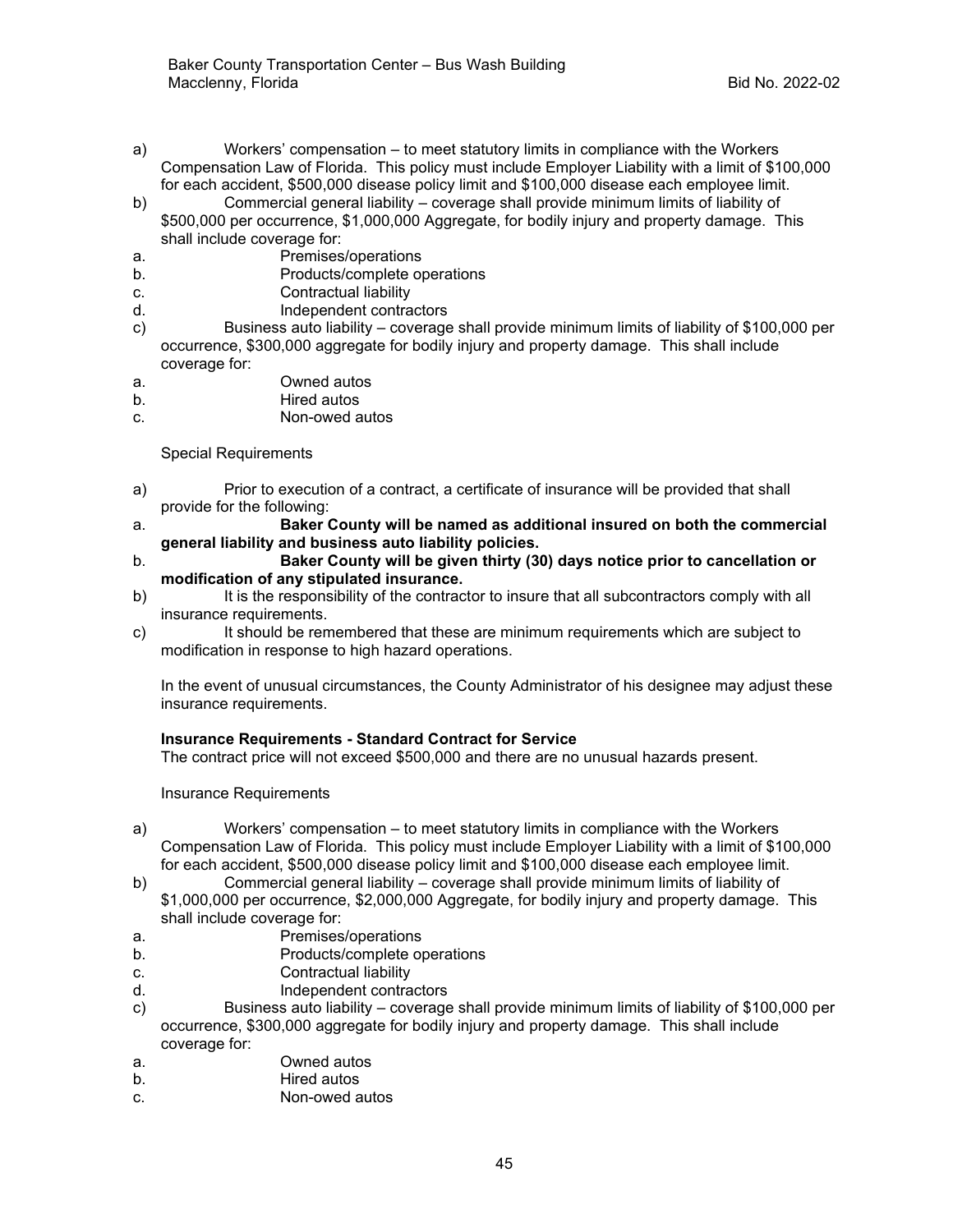Special Requirements

- a) Prior to execution of a contract, a certificate of insurance will be provided that shall provide for the following:
- **a. Baker County will be named as additional insured on both the commercial general liability and business auto liability policies.**
- b. Baker County will be given thirty (30) days notice prior to cancellation or modification of any stipulated insurance.
- b) It is the responsibility of the contractor to insure that all subcontractors comply with all insurance requirements.
- c) It should be remembered that these are minimum requirements which are subject to modification in response to high hazard operations.

In the event of unusual circumstances, the County Administrator of his designee may adjust these insurance requirements.

# **Insurance Requirements - Major Contract for Service**

The contract price exceeds \$500,000 or where unusual hazards exist.

Insurance Requirements

- a) Workers' compensation to meet statutory limits in compliance with the Workers Compensation Law of Florida. This policy must include Employer Liability with a limit of \$100,000 for each accident, \$500,000 disease policy limit and \$100,000 disease each employee limit.
- b) Commercial general liability coverage shall provide minimum limits of liability of \$1,000,000 per occurrence, \$2,000,000 Aggregate, for bodily injury and property damage. This shall include coverage for:
- a. Premises/operations
- b. Products/complete operations
- c. Contractual liability
- d. Independent contractors
- c) Business auto liability coverage shall provide minimum limits of liability of  $$1,000,000$ per occurrence, \$2,000,000 aggregate for bodily injury and property damage. This shall include coverage for:
- a. Owned autos
- b. Hired autos
- c. Non-owed autos
- d) Umbrella or Excess Liability Insurance covering workers compensation, commercial general liability and business auto liability with minimum limits of liability of \$1,000,000.

# Special Requirements

a) Prior to execution of a contract, a certificate of insurance will be provided that shall provide for the following:

#### **a. Baker County will be named as additional insured on the commercial general liability, business auto liability and umbrella or excess liability policies.**

- b. Baker County will be given thirty (30) days notice prior to cancellation or modification of any stipulated insurance.
- b) It is the responsibility of the contractor to insure that all subcontractors comply with all insurance requirements.
- c) It should be remembered that these are minimum requirements which are subject to modification in response to high hazard operations.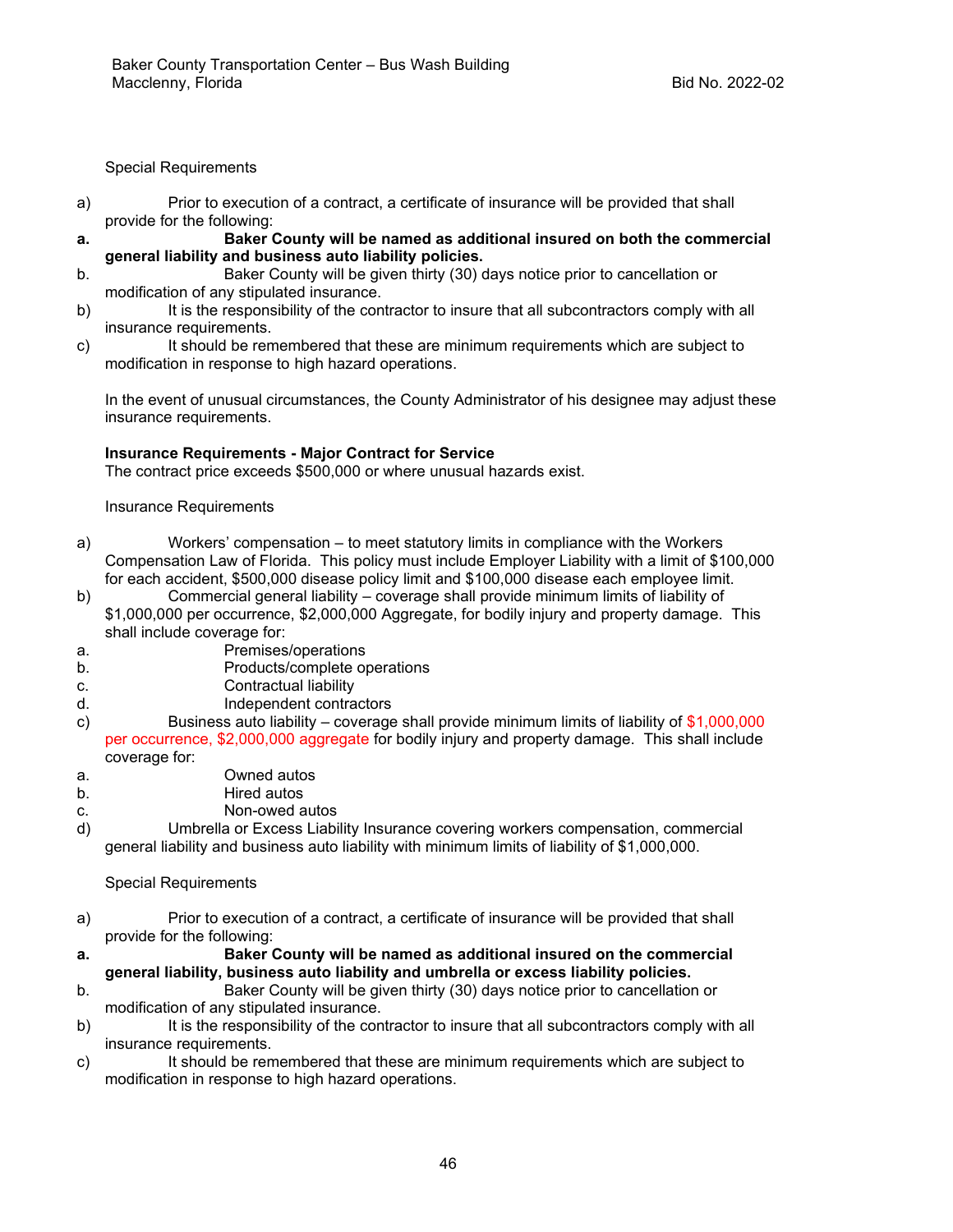In the event of unusual circumstances, the County Administrator of his designee may adjust these insurance requirements.

### **Insurance Requirements - Major Construction Contracts**

The contract price exceeds \$1,000,000 or where unusual hazards exist.

Insurance Requirements

- a) Workers' compensation to meet statutory limits in compliance with the Workers Compensation Law of Florida. This policy must include Employer Liability with a limit of \$100,000 for each accident, \$500,000 disease policy limit and \$100,000 disease each employee limit. Longshoreman's insurance, if applicable, must meet statutory limits.
- b) Commercial general liability coverage shall provide minimum limits of liability of \$1,000,000 per occurrence, \$2,000,000 Aggregate, for bodily injury and property damage. This shall include coverage for:
- a. Premises/operations
- b. Products/complete operations
- c. Contractual liability
- d. Independent contractors
- e. Broad form property damage
- f. X, C, U and personal injury with employment exclusion deleted
- c) Business auto liability coverage shall provide minimum limits of liability of \$1,000,000 per occurrence, \$2,000,000 aggregate for bodily injury and property damage. This shall include coverage for:
- a. Owned autos
- b. Hired autos
- c. Non-owed autos
- d) Umbrella or Excess Liability Insurance covering workers compensation, commercial general liability and business auto liability with minimum limits of liability of \$3,000,000.

#### Builder Risk Insurance

Builders Risk insurance will be provided by the prime contractor(s) involved in the construction of a new building or the improvement, alteration or renovation of an existing structure. This coverage should be considered an automatic and mandatory requirement on projects involving new construction or major additions to existing structures.

- a) Builders risk shall be "all risk" with limits equal to 100% of the completed value of the structure(s), building(s) or addition(s).
- b) Waiver of occupancy endorsement enables the county to occupy the facility under construction/renovation during such activity.
- c) Machinery/equipment endorsement when the contract calls for the installation of machinery or equipment, the policy must be endorsed to provide coverage during transit and installation.
- d) Deductible the maximum deductible allowable under this coverage is \$25,000 per claim.

#### Special Requirements

- a) Prior to execution of a contract, a certificate of insurance will be provided that shall provide for the following:
- **a. Baker County will be named as additional insured on the commercial general liability, business auto liability, umbrella or excess liability and the builder's risk policies.**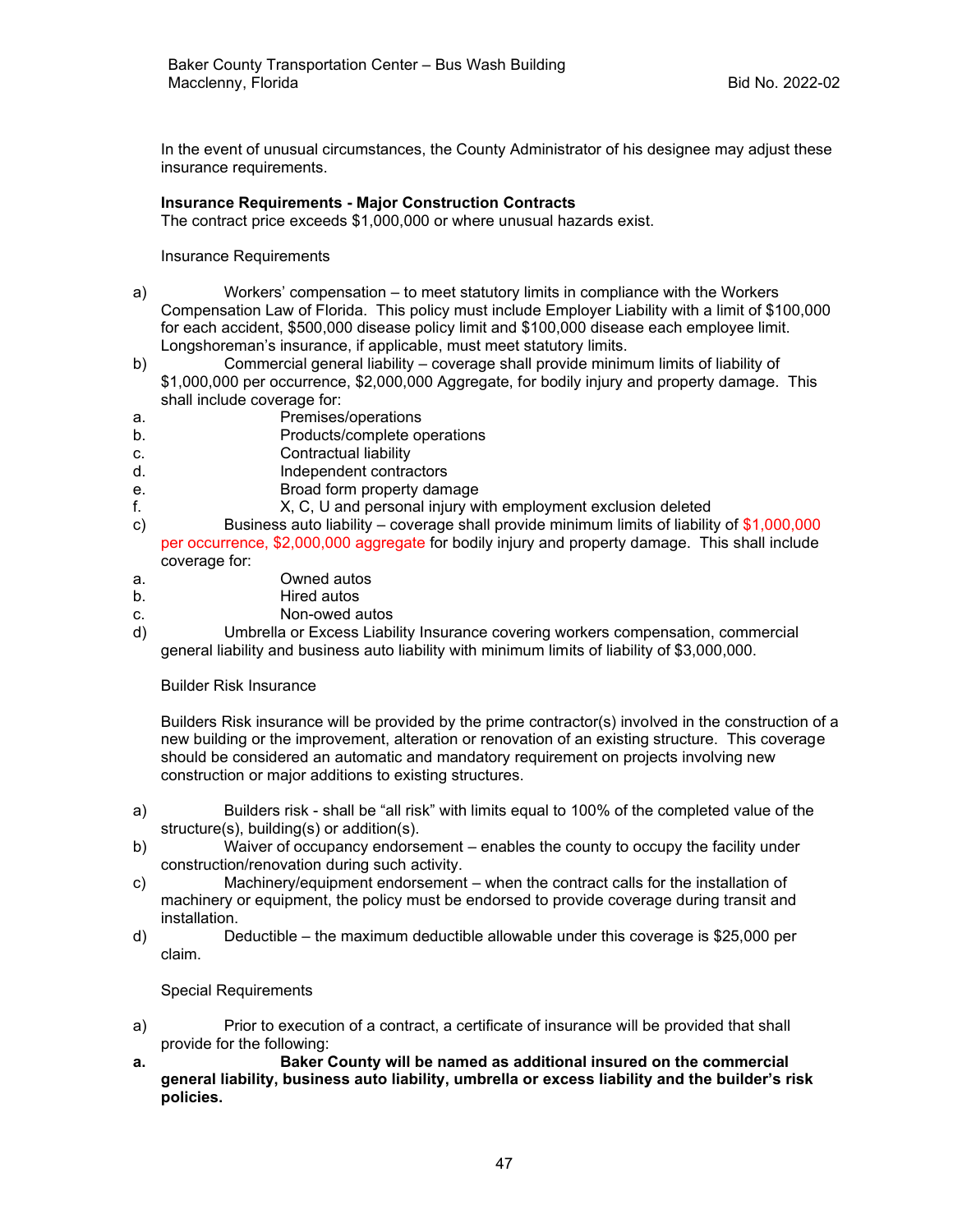- b. Baker County will be given thirty (30) days notice prior to cancellation or modification of any stipulated insurance.
- b) It is the responsibility of the contractor to insure that all subcontractors comply with all insurance requirements.
- c) It should be remembered that these are minimum requirements which are subject to modification in response to high hazard operations.
- NOTE: The State of Florida has a no-fault automobile insurance requirement. The **Contractor** shall be certain coverage is provided which conforms to any specific stipulation in the law.

# **13.2 Property Insurance**

Contractor shall purchase and maintain property insurance with the form of policy for this coverage shall be  $\square \square$ Completed Value. The Contractor shall provide this coverage and shall be in the amount of the initial Contract Price as well as subsequent modifications thereto for the entire Work at the site on a replacement cost basis without voluntary deductibles.

# **13.3 Certificate of Insurance**

The Contractor shall furnish one copy of each Certificate of Insurance herein required for each copy of the Agreement which shall specifically set forth evidence of all coverage required by paragraphs 13.1 and 13.2 naming the Owner as additionally insured.

The Contractor shall furnish to the Owner copies of any endorsements that are subsequently issued amending coverage or limits.

#### **ARTICLE XIV MISCELLANEOUS**

# **14.1 Governing Law/Venue**

14.1.1 The Contract shall be governed **and construed according to the laws of the State of Florida. Venue for any legal action arising under this Contract shall be Baker County, Florida.**

# **14.2 Successors and Assigns**

14.2.1 The Owner and Contractor bind themselves, their successors, assigns and legal representatives to the other party hereto and to successors, assigns and legal representatives of such other party in respect to covenants, agreements and obligations contained in this Contract. The Contractor shall not assign this Contract without written consent of the Owner.

# **14.3 Surety Bonds**

14.3.1 The Contractor shall furnish a separate Public Construction Bond to the Owner. Such bond shall set forth a penal sum in an amount not less than the Contract Price. The bond furnished by the Contractor shall incorporate by reference the terms of this Contract as fully as though they were set forth verbatim in such bond. The Public Construction Bond shall provide that in the event the Contract Price is adjusted by Change Order executed by the Contractor, the penal sum of the bond shall be deemed increased by like amount. The Public Construction Bond furnished by the Contractor shall be in form suitable to the Owner and shall be executed by a surety, or sureties, reasonably suitable to the Owner.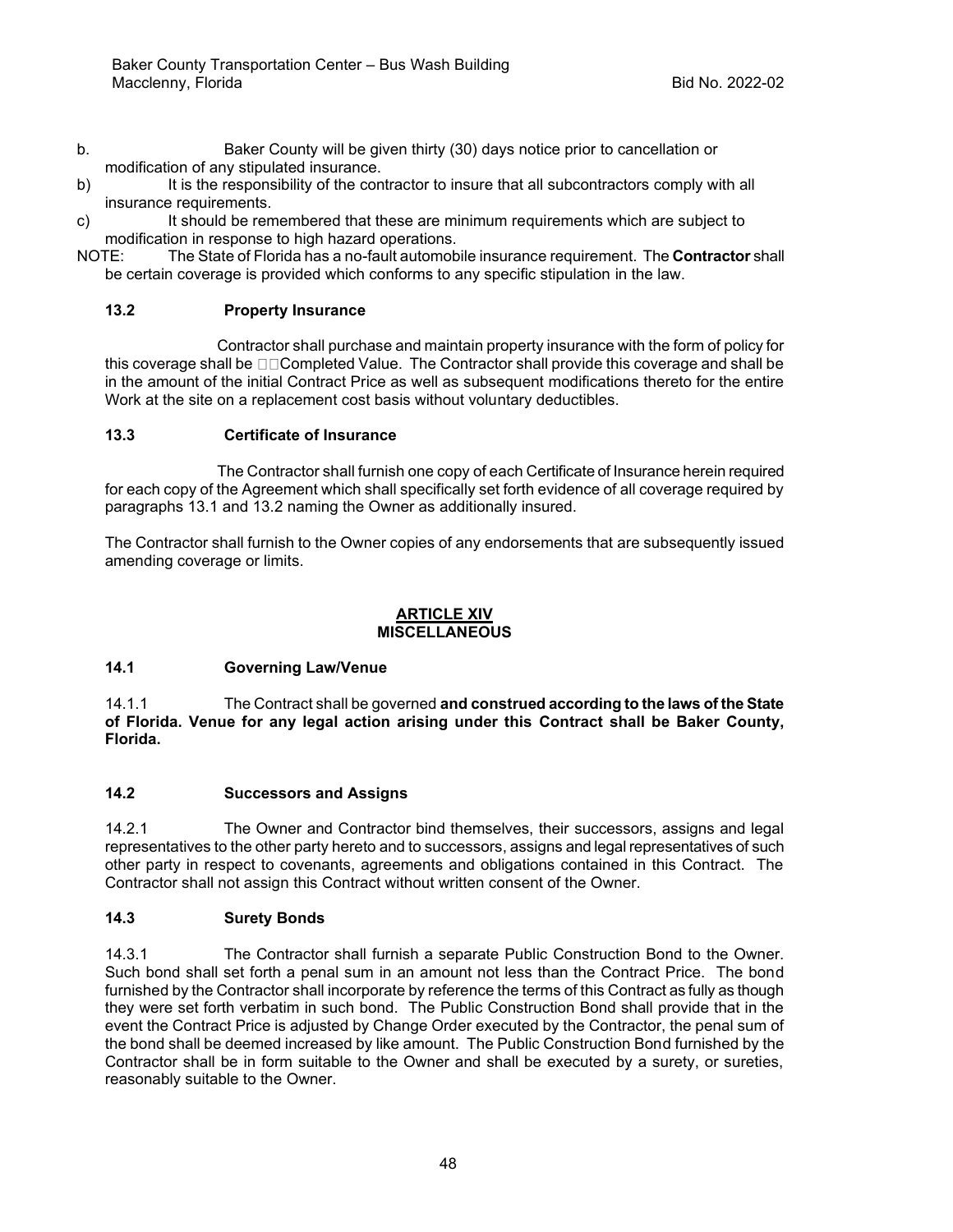# **14.4 Safety of Persons and Property**

14.4.1 When existing utility lines shown on the Drawings are to be removed or relocated, the Contractor shall notify the Architect in ample time for taking measures for prevention of the interruption of any required services prior to the beginning of operations. In the event that the Contractor damages any existing utility line not shown on the Drawings, the location of which is not known to the Contractor, report thereof shall be made immediately to the Architect.

14.4.2 Locations of existing utility lines shown on the Drawings are based on best information available to the Architect, but shall not be considered exact either as to location or number of such lines. **To the extent that a Contractor knows, or is aware of one or more utility lines not shown on the Drawings, the Contractor shall notify the Architect, so that such utility lines may be added to the Drawings.**

14.4.3 Contractor shall protect utility lines constructed under terms of the agreement and those discovered or shown on Drawings to be existing. Damage occurring to utility lines due to Contractor's operations shall be repaired at no cost to the Owner.

### **14.5 Contract is a Public Record Unless Exempted or Excluded by Law**

14.5.1 Unless exempted or excluded by Federal law, or exempted or excluded by one or more applicable provisions State law (including an applicable provision of the Florida Public Records Law (Chapter 119, Florida Statutes, as revised from time-to-time), then this Contract, and any attached and incorporated Exhibits and/or Attachments shall be considered public records and subject to disclosure.

#### **14.6 Adherence to and Compliance with Applicable Laws**

14.6.1 To the extent necessary to satisfactorily perform and complete the terms, provisions, conditions, and obligations set forth in this Contract, the Contractor shall adhere to, and comply with all applicable Federal, State, and local laws, rules, and regulations.

#### **14.7 Severability**

14.7.1 If any word, phrase, sentence, part, subsection, section, or other portion of this Contract, or any application thereof, to any person or circumstance is declared void, unconstitutional, or invalid for any reason, then such word, phrase, sentence, part, subsection, or other portion, or the proscribed application thereof, shall be severable, and the remaining portions of this Contract, and all applications thereof, not having been declared void, unconstitutional or invalid, shall remain in full force, and effect.

#### **ARTICLE XV EQUAL EMPLOYMENT OPPORTUNITY**

# **15.1 Contractor's Employment Opportunity**

15.1.1 The Contractor and all Subcontractors shall not discriminate against any employee or applicant for employment because of race, religion, color, sex, national origin or age. The Contractor shall take affirmative action to insure that applicants are employed, and that employees are treated during employment without regard to their race, religion, color, sex, national origin or age. Such action shall include, but not be limited to, the following: employment, upgrading, demotion or transfer, recruitment or recruitment advertisement, layoff or termination, rates of pay or other forms of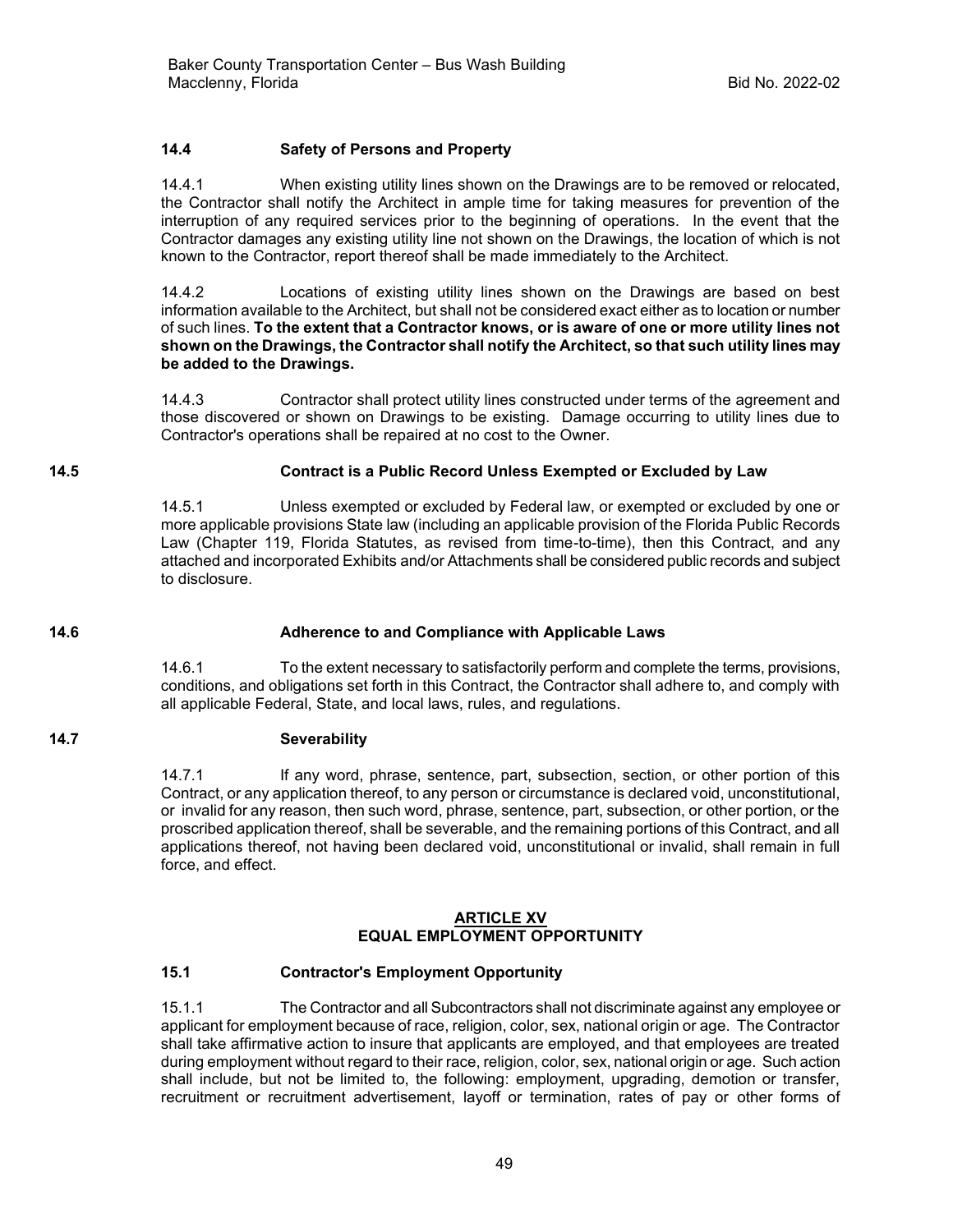compensation, and selection for training, including apprenticeship. The Contractor agrees to post in conspicuous places, available to employees and applicants for employment, notices setting forth the policies of non-discrimination.

15.1.2 The Contractor and all Subcontractors shall, in all solicitations or advertisements for employees placed by them or on their behalf, state that all qualified applicants will receive consideration for employment without regard to race, religion, color, sex, national origin or age.

#### **ARTICLE XVI APPRENTICESHIP LAW REQUIREMENTS**

# **16.1 Apprenticeship Law (Chapter 446, Florida Statutes)**

16.1.1 The Contractor shall make a diligent effort to hire for Performance of the Contract a number of apprentices in each occupation which bears to the average number of journeyman in that occupation to be employed in the performance of the Contract, the ratio of at least one apprentice or trainee to every five journeymen.

16.1.2 The Contractor shall, when feasible and except when the number of apprentices or trainees to be hired is fewer than four, assure that 25 percent of such apprentices or trainees are in their first year of training. Feasibility here involves a consideration of the availability of training opportunities for first year apprentices or trainees, the hazardous nature of the work for beginning workers, and excessive unemployment of apprentices or trainees in their second or subsequent years of training.

16.1.3 The Contractor, during the performance of the Contract, shall make diligent efforts to employ the number of apprentices or trainees necessary to meet requirements of Subparagraphs a. and b. However, on-the-job-training programs shall only be established in non-apprenticeable trades or occupations to meet the requirements of this section.

16.1.4 The Contractor agrees to return records of employment, by trade, of the number of apprentices or trainees, the number of apprentices or trainees by first year of training, and the number of journeymen and the wages paid, and hours of work, of such persons on a form as prescribed by the Bureau of Apprenticeship of the Division of Labor at three month intervals. Submission of duplicate copies of forms submitted to the United States Department of Labor shall be sufficient compliance with the provisions of the section.

16.1.5 The Contractor agrees to supply the Bureau of Apprenticeship of the Division of Labor, at three months intervals, a statement describing steps taken toward making a diligent effort and containing a breakdown by craft or hours worked and wages paid for first year apprentices or trainees, other apprentices or trainees and journeymen.

16.1.6 The Contractor agrees to insert in any subcontract under this Contract the requirements contained in this section. The term "Contractor" as used in such clauses and any Subcontract shall mean the Subcontractor.

16.1.7 Anything herein to the Contrary notwithstanding, Contractor agrees to comply with all of the provisions of Florida Statutes 446 and all regulations prescribed by the Bureau of Apprenticeship of the Division of Labor.

### **ARTICLE XVII RECORDS ACCESS / REVIEW**

#### **17. Access to Records.**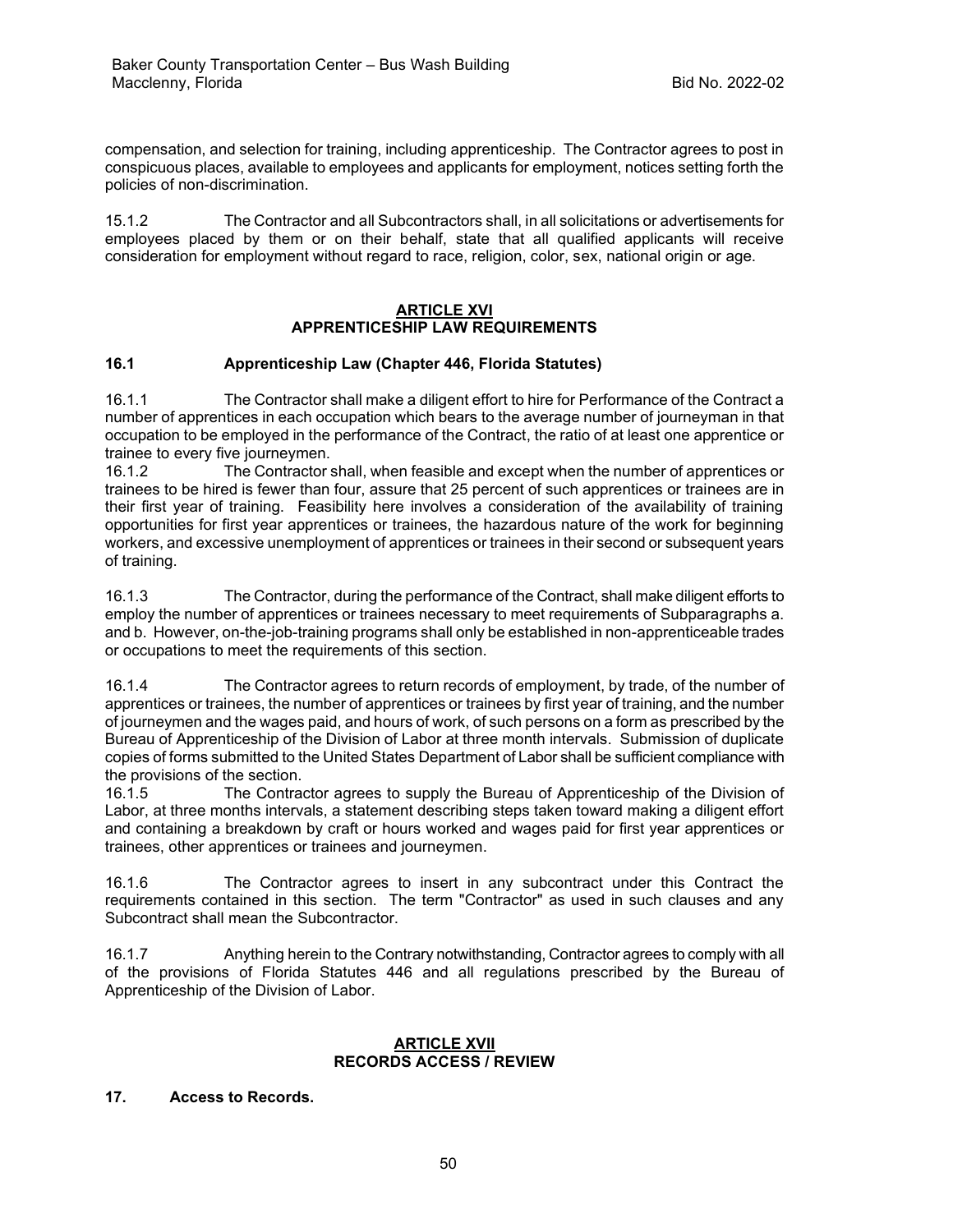17.1 The access to, disclosure, non-disclosure, or exemption of records, data, documents, and/or materials associated with this Agreement/Contract shall be subject to the applicable provisions of the Florida Public Records Law (Chapter 119, Florida Statutes). Access to such public records may not be blocked, thwarted, or hindered by placing the public records in the possession of a third party, or an unaffiliated party.

# **18. Review of Records.**

18.1 As a conditions of entering into this Agreement/Contract, and to ensure compliance, especially as it relates to any applicable law, rule, or regulation, the (insert name of other party) authorizes the County to examine, review, inspect, and/or audit the books and records, in order to determine whether compliance has been achieved with respect to the terms, conditions, provisions, rights, and responsibilities noted in this Agreement. It is specifically noted that (insert name of party) is under no duty to provide access to documentation not related to this Agreement, and/or is otherwise protected by County, State, or Federal law.

| <b>CONTRACTOR</b><br><b>OWNER</b> |      |                     |                   |                                      |
|-----------------------------------|------|---------------------|-------------------|--------------------------------------|
|                                   | Seal | <b>Baker County</b> |                   | <b>Board of County Commissioners</b> |
| Seal<br>(Typed Name)              |      |                     | (Typed Name)      |                                      |
| <u>By:</u><br>Signature           |      | <u>By:</u>          |                   | Signature                            |
| <b>Printed Name &amp; Title</b>   |      |                     |                   |                                      |
| Date of Execution                 |      |                     | Date of Execution |                                      |
| <b>ATTEST:</b>                    |      |                     |                   |                                      |
| <u>By:</u>                        |      |                     |                   |                                      |
| Date of Execution                 |      |                     |                   |                                      |

End of 00500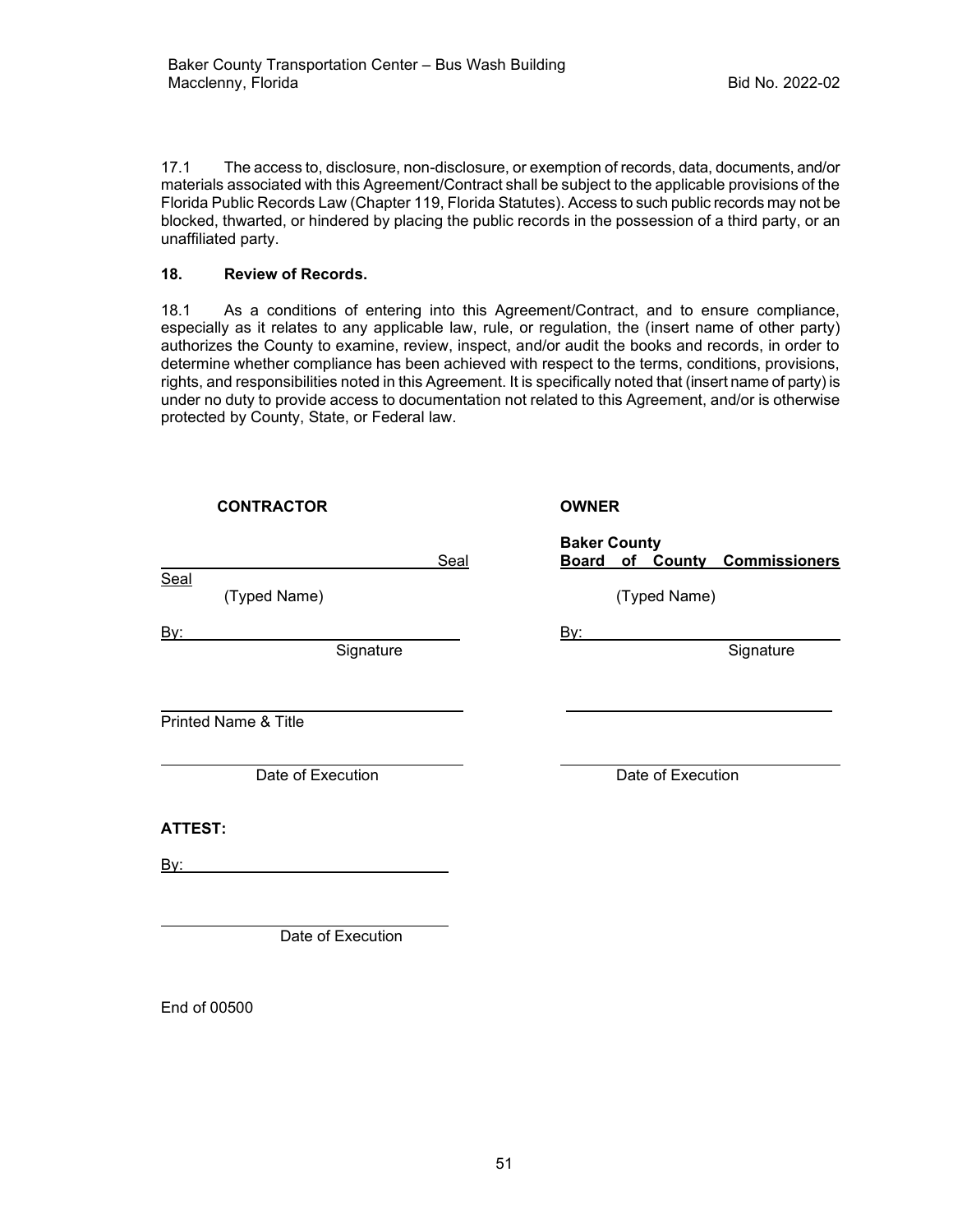# **SECTION 00600**

### **PUBLIC CONSTRUCTION BOND**

Bond No.

BY THIS BOND, We, the contractor of the contractor of the contractor; the contractor of the contractor; the contractor of the contractor; the contractor; the contractor; the contractor; the contractor; the contractor; the address; phone) as Principal and \_\_\_\_\_\_\_\_\_\_\_\_\_\_\_\_\_\_\_\_\_\_\_\_\_\_\_\_\_\_\_\_\_\_\_\_ (Surety Co.; address; phone) a Corporation, as Surety are bound to BAKER COUNTY, FLORIDA, herein called Owner, in the sum of \$\_\_\_\_\_\_\_\_\_\_\_\_\_\_\_\_\_\_\_, for payment of which we bind ourselves, our heirs, personal representatives, successors, and assigns, jointly and severally.

THE CONDITION OF THIS BOND is that if Principal:

- 1. Performs the contract dated, 1. 2009, between Principal and Owner for construction of \_\_\_\_\_\_\_\_\_\_\_\_\_\_\_\_\_\_\_\_\_\_\_\_\_\_\_\_\_\_\_\_\_\_\_\_\_\_\_\_\_\_\_\_ (Project, address, and brief description of work) the contract being made a part of this bond by reference, and the times and in the manner prescribed in the contract; and
- 2. Promptly makes payment to all claimants, as defined in Section 255.05(1), Florida Statutes, supplying Principal with labor, materials, or supplies, used directly or indirectly by Principal in the prosecution of the work provided for in the contract; and
- 3. Promptly pays Owner all losses, damages, expenses, costs and attorney's fees, including appellate proceedings, that Owner sustains because of a default by Principal under the contract; and
- 4. Performs the guarantee of all work and materials furnished under the contract for the time specified in the contract, then this bond is void; otherwise it remains in full force.

Any action instituted by a claimant under this bond for payment must be in accordance with the notice and time limitation provisions in Section 255.05(2), Florida Statutes.

Any changes in or under the contract documents and compliance or noncompliance with any formalities connected with the contract or the changes does not affect Surety's obligation under this bond.

DATED ON \_\_\_\_\_\_\_\_\_\_\_\_\_\_, \_\_\_\_\_\_\_\_\_\_

ATTEST:

Principal

(Principal) Secretary

By: \_

(SEAL)

\_\_\_\_\_\_\_\_\_\_\_\_\_\_\_\_\_\_\_\_\_\_\_\_\_\_\_\_\_ Address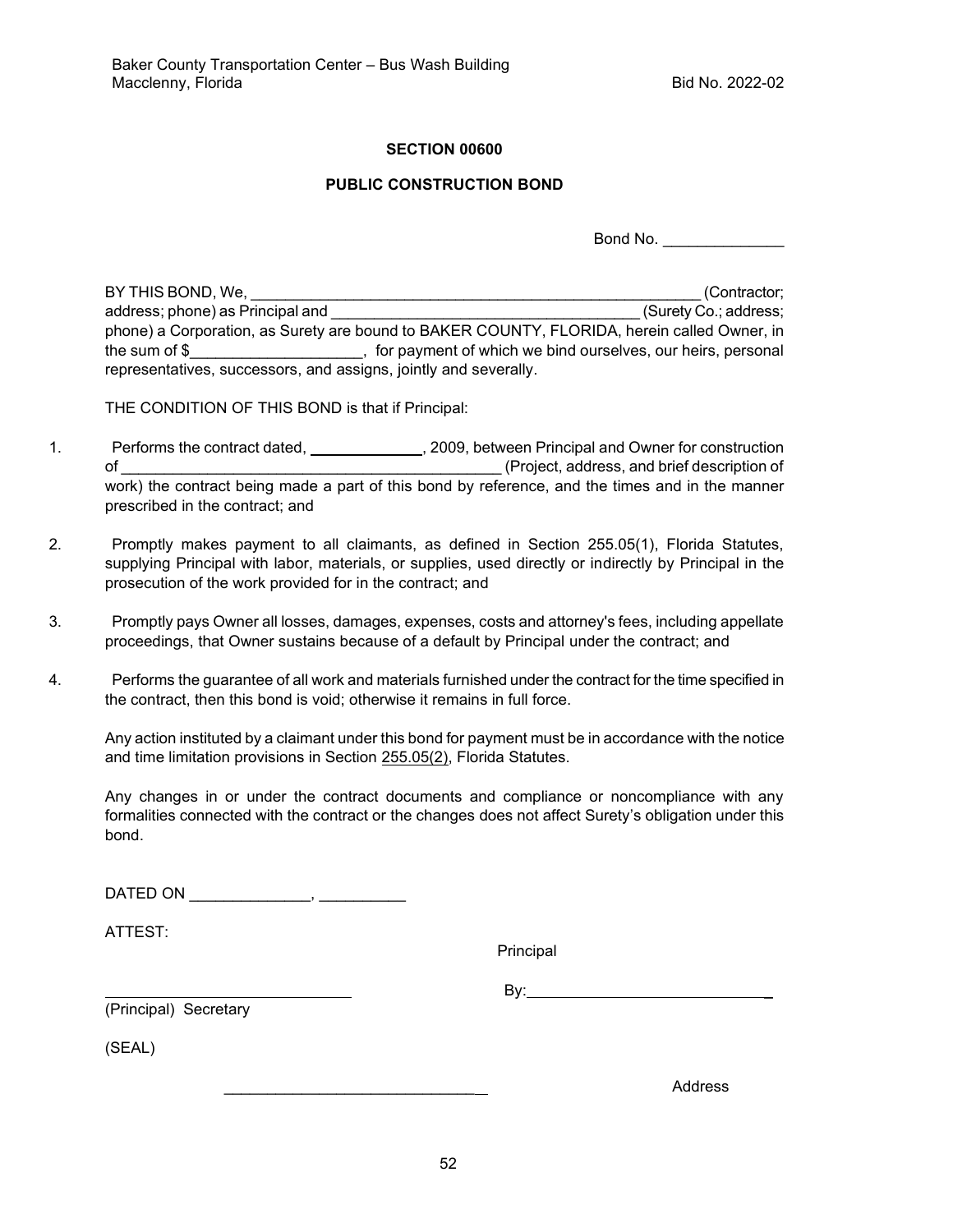Address

ATTEST:

Surety (SEAL) (Surety) Secretary

Witness to Surety **Attorney-in-Fact** 

<u>By: the contract of the contract of the contract of the contract of the contract of the contract of the contract of the contract of the contract of the contract of the contract of the contract of the contract of the contr</u>

Address Address Address

 $\overline{\phantom{a}}$  , and the contract of the contract of the contract of the contract of the contract of the contract of the contract of the contract of the contract of the contract of the contract of the contract of the contrac

End of Section 00600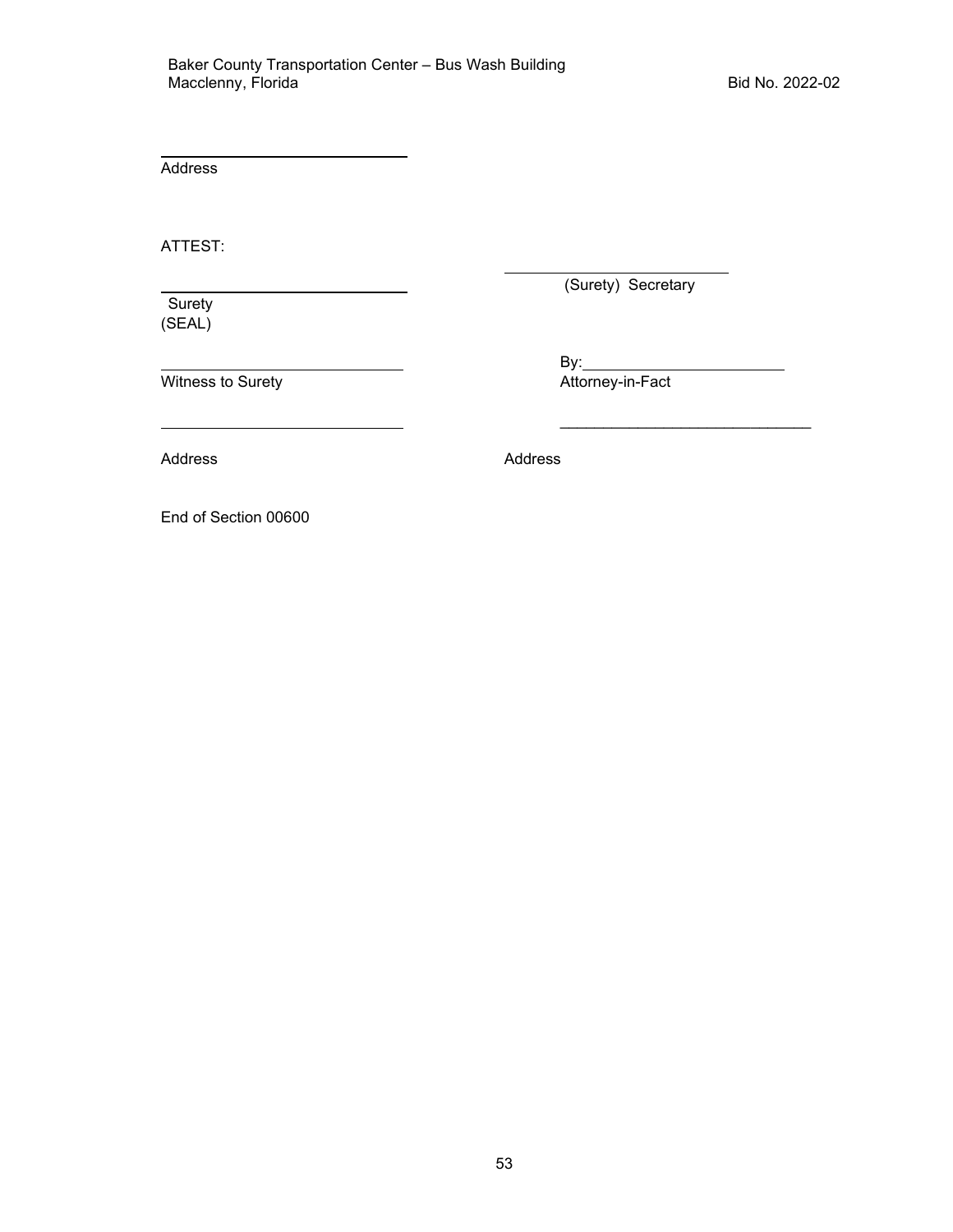# **SECTION 00700**

# **ARTICLE 31 – FEDERAL REQUIREMENTS**

#### **ENERGY CONSERVATION REQUIREMENTS 42 U.S.C. 6321 et seq.**

**49 CFR Part 18The CONTRACTOR** agrees to comply with mandatory standards and policies relating to energy efficiency which are contained in the State energy conservation plan issued in compliance with the Energy Policy and Conservation Act.

### **CLEAN WATER REQUIREMENTS 33 U.S.C. 1251**

The **CONTRACTOR a**grees to comply with all applicable standards, orders or regulations issued pursuant to the Federal Water Pollution Control Act, as amended, 33 U.S.C. 1251 et seq. The Contractor agrees to report each violation to the Purchaser and understands and agrees that the purchaser will, in turn, report each violation as required to assure notification to FTA and the appropriate EPA Regional Office. The **CONTRACTOR** also agrees to include these requirements in each subcontract exceeding \$100,000 financed in whole or in part with Federal assistance provided by FTA.

#### **LOBBYING 31 U.S.C. 135249 CFR Part 1949 CFR Part 20**

The undersigned **[CONTRACTOR]** certifies, to the best of his or her knowledge and belief, that:

(1) No Federal appropriated funds have been paid or will be paid, by or on behalf of the undersigned, to any person for influencing or attempting to influence an officer or employee of an agency, a member of congress, an officer or employee of congress, or an employee of a member of congress in connection with the awarding of any Federal contract, the making of any Federal grant, the making of any Federal loan, the entering into of any cooperative agreement, and the extension, continuation, renewal, amendment, or modification of any Federal contract, grant, loan, or cooperative agreement.

(2) If any funds other than Federal appropriated funds have been paid or will be paid to any person for making lobbying contacts to an officer or employee of any agency, a member of congress, an officer or employee of congress, or an employee of a member of congress in connection with this Federal contract, grant, loan, or cooperative agreement, the undersigned shall complete and submit Standard Form--LLL, "Disclosure Form to Report Lobbying," in accordance with its instructions [as amended by "Government wide Guidance for New Restrictions on Lobbying," 61 Fed. Reg. 1413 (1/19/96). Note: Language in Paragraph (2) herein has been modified in accordance with Section 10 of the Lobbying Disclosure Act of 1995 (P.L. 104-65, to be codified at 2 U.S.C. 1601, *et seq*.)]

(3) The undersigned shall require that the language of this certification be included in the award documents for all subawards at all tiers (including subcontracts, subgrants, and contracts under grants, loans, and cooperative agreements) and that all subrecipients shall certify and disclose accordingly.

This certification is a material representation of fact upon which reliance was placed when this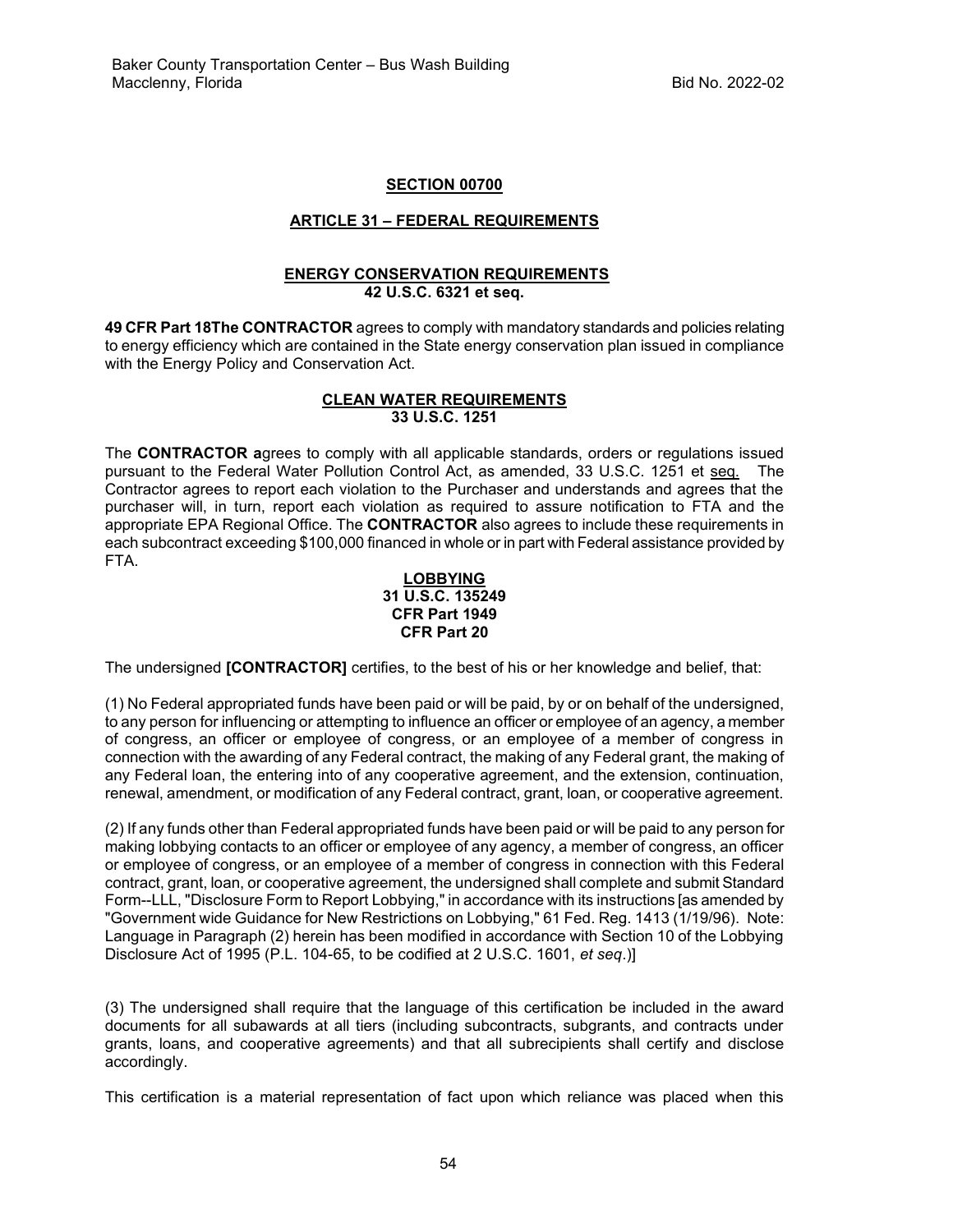transaction was made or entered into. Submission of this certification is a prerequisite for making or entering into this transaction imposed by 31, U.S.C. § 1352 (as amended by the Lobbying Disclosure Act of 1995). Any person who fails to file the required certification shall be subject to a civil penalty of not less than \$10,000 and not more than \$100,000 for each such failure.

[Note: Pursuant to 31 U.S.C. § 1352(c)(1)-(2)(A), any person who makes a prohibited expenditure or fails to file or amend a required certification or disclosure form shall be subject to a civil penalty of not less than \$10,000 and not more than \$100,000 for each such expenditure or failure.]

The **CONTRACTOR** certifies or affirms the truthfulness and accuracy of each statement of its certification and disclosure, if any. In addition, the **CONTRACTOR** understands and agrees that the provisions of 31 U.S.C. A 3801, *et seq., apply* to this certification and disclosure, if any

| Signature of Contractor's Authorized Official |  |
|-----------------------------------------------|--|
|                                               |  |

Name and Title of Contractor's Authorized Official

Date

#### **ACCESS TO RECORDS AND REPORTS 49 U.S.C. 5325 18 CFR 18.36 (i) 49 CFR 633.17**

In accordance with 49 C.F.R. 633.17, the CONTRACTOR agrees to provide the purchaser, the FTA Administrator or his authorized representatives, including any PMO Contractor , access to the contractor's records and construction sites pertaining to a major capital project, defined at 49 U.S.C. 5302(a)1, which is receiving Federal financial assistance through the programs described at 49 U.S.C. 5307, 5309 or 5311. By definition, a major capital project excludes contracts of less than the simplified acquisition threshold currently set at \$100,000.

#### **FEDERAL CHANGES 49 CFR Part 18**

The **CONTRACTOR s**hall at all times comply with all applicable FTA regulations, policies, procedures and directives, including without limitation those listed directly or by reference in the agreement (Form FTA MA (6) dated October, 1999) between purchaser and FTA, as they may be amended or promulgated from time to time during the term of this contract. **CONTRACTOR's**  failure to so comply shall constitute a material breach of this contract.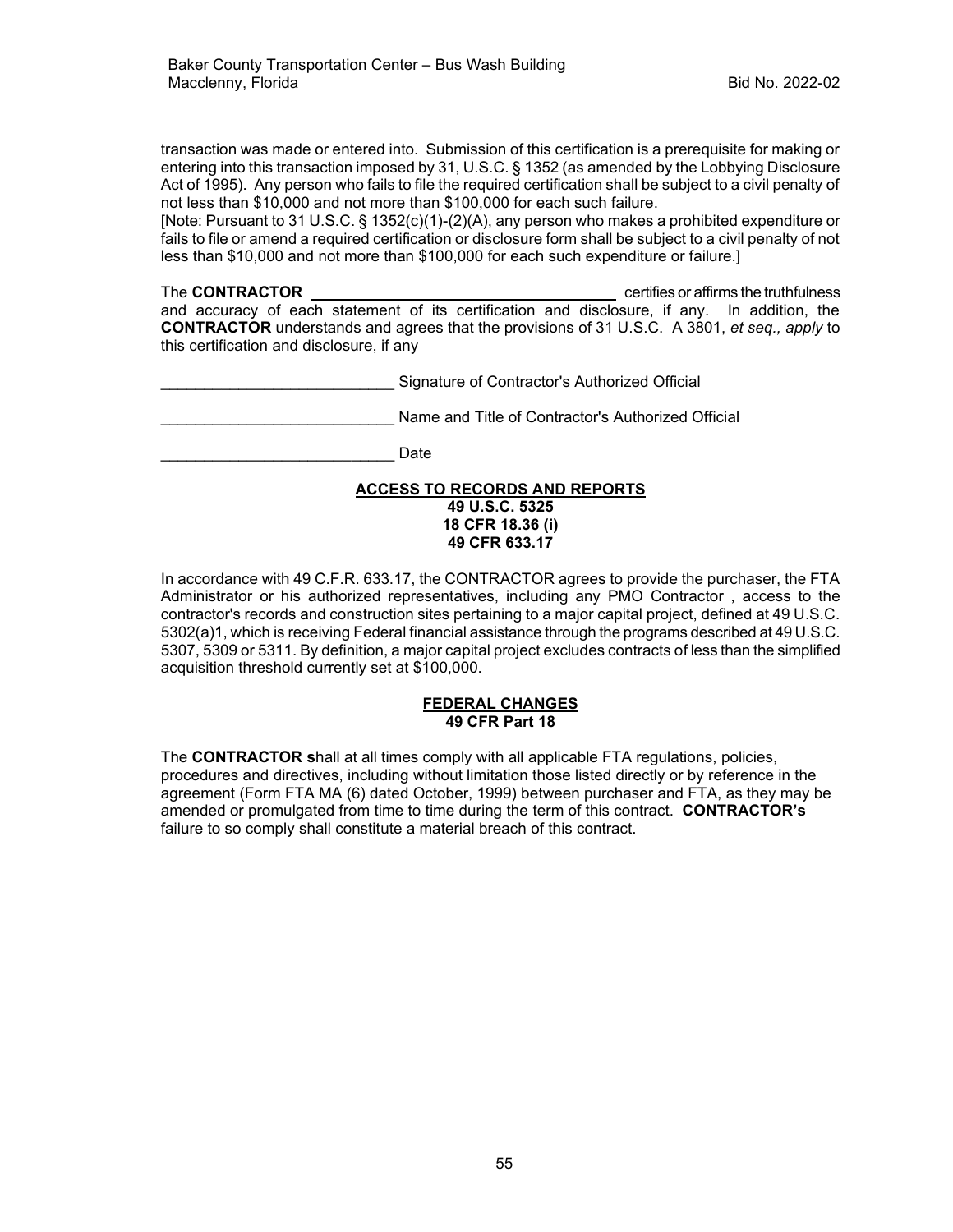#### **CLEAN AIR 42 U.S.C. 7401 et seq 40 CFR 15.61 49 CFR Part 18**

The CONTRACTOR agrees to comply with all applicable standards, orders or regulations issued pursuant to the Clean Air Act, as amended, 42 U.S.C. §§ 7401 et seq. The CONTRACTOR agrees to report each violation to the purchaser and understands and agrees that the purchaser will, in turn, report each violation as required to assure notification to FTA and the appropriate EPA Regional Office. The CONTRACTOR also agrees to include these requirements in each subcontract exceeding \$100,000 financed in whole or in part with Federal assistance provided by FTA.

# **NO GOVERNMENT OBLIGATION TO THIRD PARTIES**

1) The purchaser and **CONTRACTOR** acknowledge and agree that, notwithstanding any concurrence by the Federal Government in or approval of the solicitation or award of the underlying contract, absent the express written consent by the Federal Government, the Federal Government is not a party to this contract and shall not be subject to any obligations or liabilities to the purchaser, **CONTRACTOR**, or any other party (whether or not a party to that contract) pertaining to any matter resulting from the underlying contract.

(2) The **CONTRACTOR** agrees to include the above clause in each subcontract financed in whole or in part with Federal assistance provided by FTA. It is further agreed that the clause shall not be modified, except to identify the subcontractor who will be subject to its provisions.

#### **PROGRAM FRAUD AND FALSE OR FRAUDULENT STATEMENTS AND RELATED ACTS 31 U.S.C. 3801 et seq. 49 CFR Part 31 18 U.S.C. 1001 49 U.S.C. 5307**

(1) The **CONTRACTOR** acknowledges that the provisions of the Program Fraud Civil Remedies Act of 1986, as amended, 31 U.S.C. § 3801 et seq. and U.S. DOT regulations, "Program Fraud Civil Remedies", 49 C.F.R. Part 31, apply to its actions pertaining to this project. Upon execution of the underlying contract, the CONTRACTOR certifies or affirms the truthfulness and accuracy of any statement it has made, it makes, it may make, or causes to be made, pertaining to the underlying contract or the FTA assisted project for which this contract work is being performed. In addition to other penalties that may be applicable, the **CONTRACTOR** further acknowledges that if it makes, or causes to be made, a false, fictitious, or fraudulent claim, statement, submission, or certification, the Federal Government reserves the right to impose the penalties of the Program Fraud Civil Remedies Act of 1986 on the **CONTRACTOR** to the extent the Federal Government deems appropriate.

(2) The **CONTRACTOR** also acknowledges that if it makes, or causes to be made, a false, fictitious, or fraudulent claim, statement, submission, or certification to the Federal Government under a contract connected with a project that is financed in whole or in part with Federal assistance originally awarded by FTA under the authority of 49 U.S.C. § 5307, the Government reserves the right to impose the penalties of 18 U.S.C. § 1001 and 49 U.S.C. § 5307(n)(1) on the Contractor, to the extent the Federal Government deems appropriate.

(3) The **CONTRACTOR** agrees to include the above two clauses in each subcontract financed in whole or in part with Federal assistance provided by FTA. It is further agreed that the clauses shall not be modified, except to identify the subcontractor who will be subject to the provisions.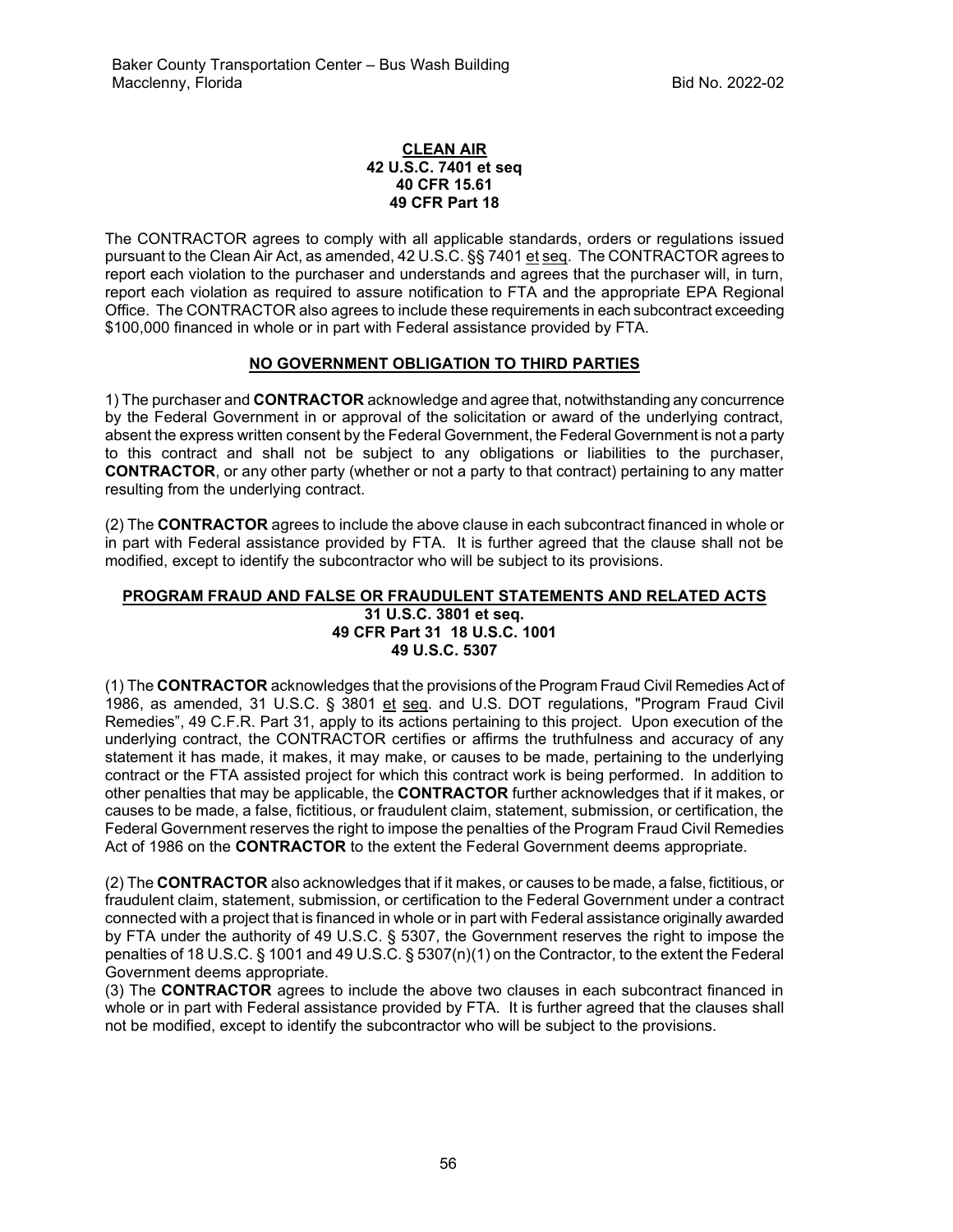#### **GOVERNMENT-WIDE DEBARMENT AND SUSPENSION (NONPROCUREMENT) 49 CFR Part 29 Executive Order 12549**

#### **Applicability to Contracts**

Executive Order 12549, as implemented by 49 CFR Part 29, prohibits FTA recipients and subrecipients from contracting for goods and services from organizations that have been suspended or debarred from receiving Federally-assisted contracts. As part of their applications each year, recipients are required to submit a certification to the effect that they will not enter into contracts over \$100,000 with suspended or debarred contractors and that they will require their contractors (and their subcontractors) to make the same certification to them.

### **Flow Down**

**CONTRACTOR's** are required to pass this requirement on to subcontractors seeking subcontracts over \$100,000. Thus, the terms "lower tier covered participant" and "lower tier covered transaction" include both contractors and subcontractors and contracts and subcontracts over \$100,000.

The Primary Participant (applicant for an FTA grant or cooperative agreement, or Potential Contractor for a major third party contract), certifies to the best of its knowledge and belief, that it and its principals:

1. Are not presently debarred, suspended, proposed for debarment, declared ineligible, or voluntarily excluded from covered transactions by any Federal department or agency,

2. Have not within a three-year period preceding this proposal been convicted of or had a civil judgment rendered against them for commission of fraud or a criminal offense in connection with obtaining, attempting to obtain, or performing a public (Federal, State or local) transaction or contract under a public transaction,- violation of Federal or state antitrust statutes or commission of embezzlement, theft, forgery, bribery, falsification or destruction of records, making false statements, or receiving stolen property;

3. Are not presently indicted for or otherwise criminally or civilly charged by a governmental entity (Federal, State, or local) with commission of any of the offenses enumerated in paragraph (2) of this certification; and

4. Have not within a three-year period preceding this application/proposal had one or more public transactions (Federal, State or local) terminated for cause or default. (If the primary participant (applicant for an FTA grant, or cooperative agreement, or potential third party contractor) is unable to certify to any of the statements in this certification, the participant shall attach an explanation to this certification.)

THE PRIMARY PARTICIPANT (APPLICATION FOR AN FTA GRANT OR COOPERATIVE AGREEMENT, OR POTENTIAL CONTRACTOR FOR A MAJOR THIRD PARTY COTRACT),

CERTIFIES OR AFFIRMS THE TRUTHFULNESS AND ACCURACY OF THE CONTENTS OF THE STATEMENTS SUBMITTED ON OR WITH THIS CERTIFICATION AND UNDERSTANDS THE PROVISIONS APPLICABLE THERETO.

Signature of Contractor's Authorized Official Date

\_\_\_\_\_\_\_\_\_\_\_\_\_\_\_\_\_\_\_\_\_\_\_\_\_\_\_\_\_\_\_

\_\_\_\_\_\_\_\_\_\_\_\_\_\_\_\_\_\_\_\_\_\_\_\_\_\_\_\_\_\_\_\_\_\_\_\_\_\_\_\_\_\_\_\_\_\_\_ Typed Name and Title of Contractor's Authorized Official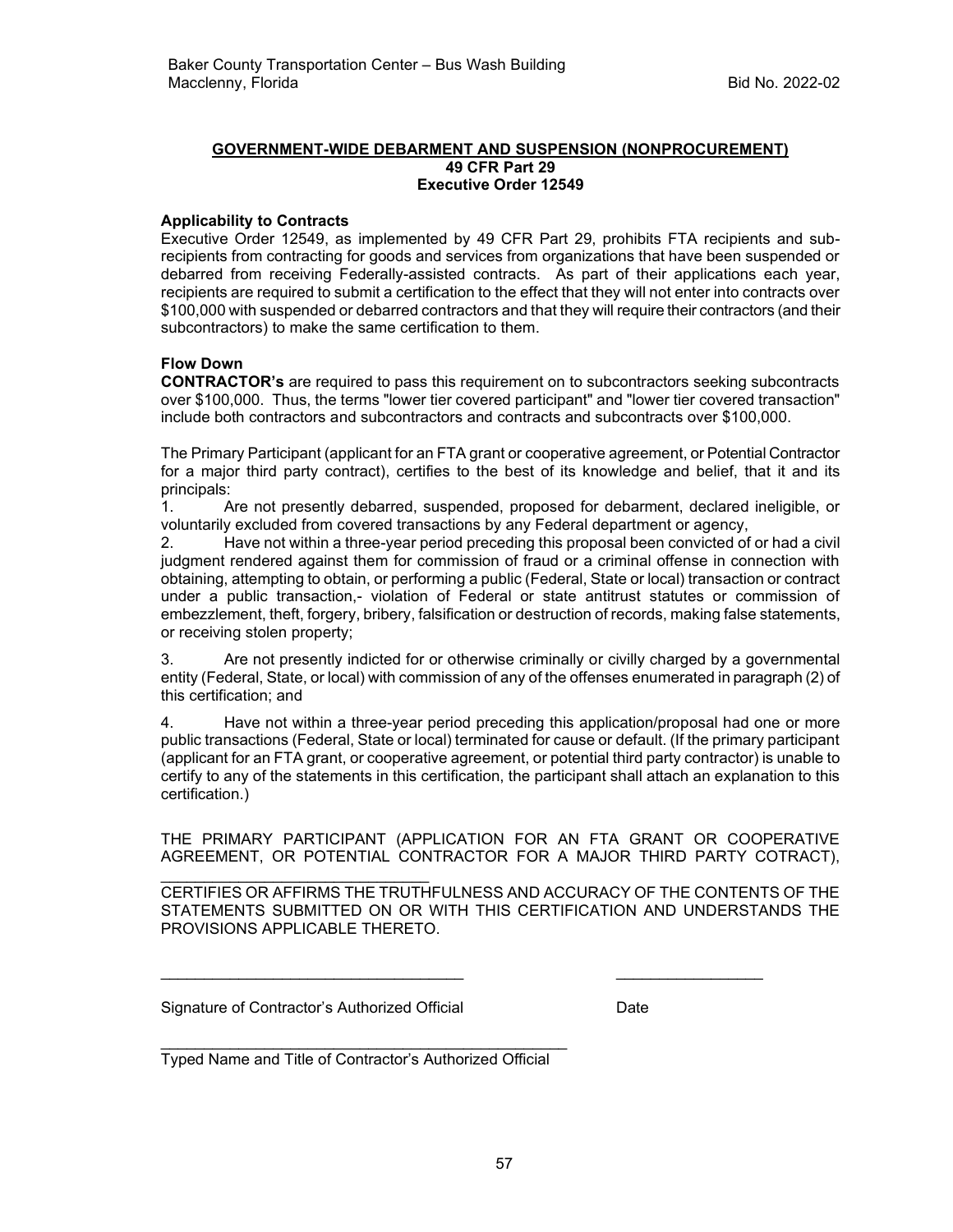#### **PRIVACY ACT 5 U.S.C. 552**

### **Contracts Involving Federal Privacy Act Requirements**

The following requirements apply to the CONTRACTOR and its employees that administer any system of records on behalf of the Federal Government under any contract:

(1) The **CONTRACTOR** agrees to comply with, and assures the compliance of its employees with, the information restrictions and other applicable requirements of the Privacy Act of 1974, 5 U.S.C. § 552a. Among other things, the **CONTRACTOR** agrees to obtain the express consent of the Federal Government before the **CONTRACTOR** or its employees operate a system of records on behalf of the Federal Government. **The CONTRACTOR** understands that the requirements of the Privacy Act, including the civil and criminal penalties for violation of that Act, apply to those individuals involved, and that failure to comply with the terms of the Privacy Act may result in termination of the underlying contract.

(2) The **CONTRACTOR** also agrees to include these requirements in each subcontract to administer any system of records on behalf of the Federal Government financed in whole or in part with Federal assistance provided by FTA.

#### **CIVIL RIGHTS REQUIREMENTS 29 U.S.C. § 623, 42 U.S.C. § 2000 42 U.S.C. § 6102, 42 U.S.C. § 12112 42 U.S.C. § 12132, 49 U.S.C. § 5332 29 CFR Part 1630, 41 CFR Parts 60 et seq.**

#### **Civil Rights**

The following requirements apply to the underlying contract:

(1) Nondiscrimination - In accordance with Title VI of the Civil Rights Act, as amended, 42 U.S.C. § 2000d, section 303 of the Age Discrimination Act of 1975, as amended, 42 U.S.C. § 6102, section 202 of the Americans with Disabilities Act of 1990, 42 U.S.C. § 12132, and Federal transit law at 49 U.S.C. § 5332, the CONTRACTOR agrees that it will not discriminate against any employee or applicant for employment because of race, color, creed, national origin, sex, age, or disability. In addition, the CONTRACTOR agrees to comply with applicable Federal implementing regulations and other implementing requirements FTA may issue.

(2) Equal Employment Opportunity - The following equal employment opportunity requirements apply to the underlying contract:

(a) Race, Color, Creed, National Origin, Sex - In accordance with Title VII of the Civil Rights Act, as amended, 42 U.S.C. § 2000e, and Federal transit laws at 49 U.S.C. § 5332, the **CONTRACTOR** agrees to comply with all applicable equal employment opportunity requirements of U.S. Department of Labor (U.S. DOL) regulations, "Office of Federal Contract Compliance Programs, Equal Employment Opportunity, Department of Labor," 41 C.F.R. Parts 60 et seq., (which implement Executive Order No. 11246, "Equal Employment Opportunity," as amended by Executive Order No. 11375, "Amending Executive Order 11246 Relating to Equal Employment Opportunity," 42 U.S.C. § 2000e note), and with any applicable Federal statutes, executive orders, regulations, and Federal policies that may in the future affect construction activities undertaken in the course of the project. The **CONTRACTOR** agrees to take affirmative action to ensure that applicants are employed, and that employees are treated during employment, without regard to their race, color, creed, national origin, sex, or age. Such action shall include, but not be limited to, the following: employment, upgrading, demotion or transfer, recruitment or recruitment advertising, layoff or termination; rates of pay or other forms of compensation; and selection for training, including apprenticeship. In addition, the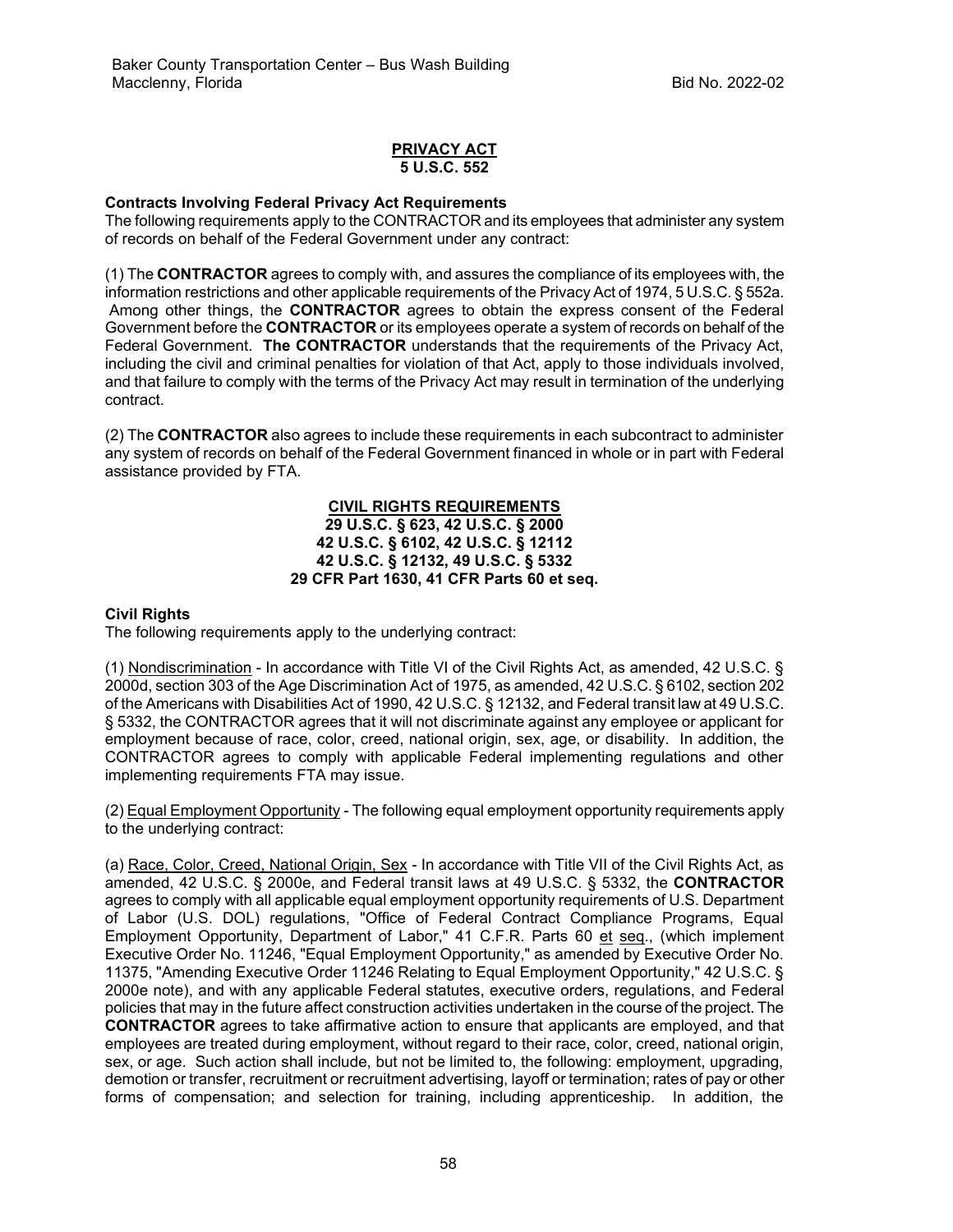**CONTRACTOR** agrees to comply with any implementing requirements FTA may issue.

(b) Age - In accordance with Section 4 of the Age Discrimination in Employment Act of 1967, as amended, 29 U.S.C. § 623 and Federal transit law at 49 U.S.C. § 5332, the **CONTRACTOR** agrees to refrain from discrimination against present and prospective employees for reason of age. In addition, the **CONTRACTOR** agrees to comply with any implementing requirements FTA may issue.

(c) Disabilities - In accordance with section 102 of the Americans with Disabilities Act, as amended, 42 U.S.C. § 12112, the CONTRACTOR agrees that it will comply with the requirements of U.S. Equal Employment Opportunity Commission, "Regulations to Implement the Equal Employment Provisions of the Americans with Disabilities Act," 29 C.F.R. Part 1630, pertaining to employment of persons with disabilities. In addition, the CONTRACTOR agrees to comply with any implementing requirements FTA may issue.

(3) The **CONTRACTOR** also agrees to include these requirements in each subcontract financed in whole or in part with Federal assistance provided by FTA, modified only if necessary to identify the affected parties.

#### **BREACHES AND DISPUTE RESOLUTION 49 CFR Part 18**

**[FTA Circular 4220.1D](http://www.fta.dot.gov/library/policy/tpcr.html) (also see [Change 1\)](http://www.fta.dot.gov/library/policy/tpcrpc.htm)**

### **Disputes**

Disputes arising in the performance of this contract which are not resolved by agreement of the parties shall be decided in writing by the authorized representative of **Baker County, FL**. This decision shall be final and conclusive unless within [ten (10)] days from the date of receipt of its copy, the **CONTRACTOR** mails or otherwise furnishes a written appeal to the County Administrator, or his designee. In connection with any such appeal, the **CONTRACTOR** shall be afforded an opportunity to be heard and to offer evidence in support of its position. The decision of the County Administrator, or his designee, shall be binding upon the **CONTRACTOR** and the **CONTRACTOR** shall abide be the decision.

#### **Performance During Dispute**

Unless otherwise directed by **BAKER COUNTY,** the **CONTRACTOR** shall continue performance under this contract while matters in dispute are being resolved.

#### **Claims for Damages**

Should either party to the contract suffer injury or damage to person or property because of any act or omission of the party or of any of his employees, agents or others for whose acts he is legally liable, a claim for damages therefore shall be made in writing to such other party within a reasonable time after the first observance of such injury of damage.

#### **Remedies**

Unless this contract provides otherwise, all claims, counterclaims, disputes and other matters in question between **BAKER COUNTY** and the **CONTRACTOR** arising out of or relating to this agreement or its breach will be decided by arbitration if the parties mutually agree, or in a court of competent jurisdiction within the State in which **BAKER COUNTY** is located.

#### **Rights and Remedies**

The duties and obligations imposed by the contract documents and the rights and remedies available thereunder shall be in addition to and not a limitation of any duties, obligations, rights and remedies otherwise imposed or available by law. No action or failure to act by BAKER COUNTY, (architect) or **CONTRACTOR** shall constitute a waiver of any right or duty afforded any of them under the contract, nor shall any such action or failure to act constitute an approval of or acquiescence in any breach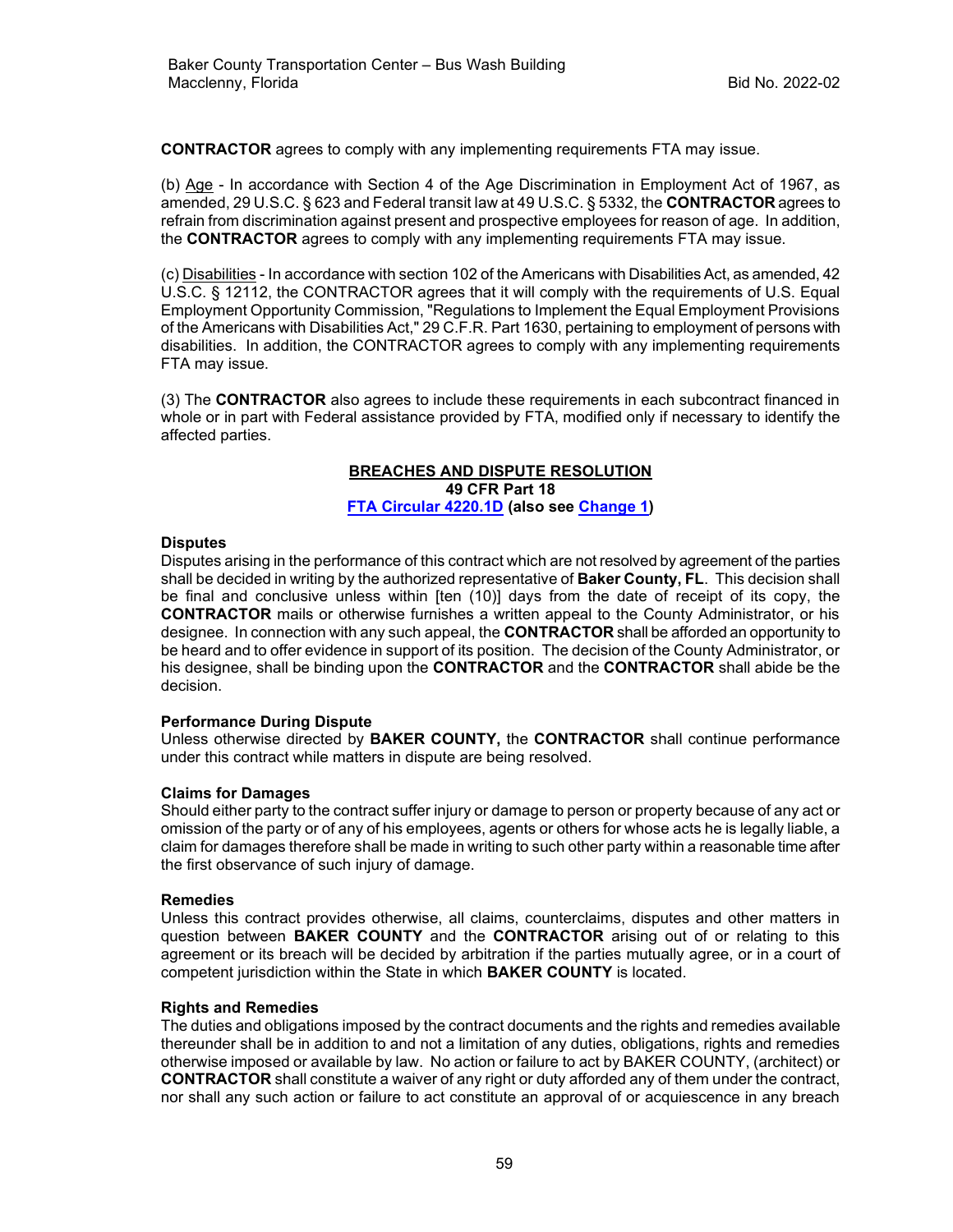thereunder, except as may be specifically agreed in writing.

# **DISADVANTAGED BUSINESS ENTERPRISE (DBE)**

Baker County has established a Disadvantaged Business Enterprise (DBE) program in accordance with regulations of the US Department of Transportation (DOT), 49 CFR Part 26. The County has received Federal financial assistance from the DOT, and as a condition of receiving this assistance, the County has signed an assurance that it will comply with 49 CFR Part 26.

It is the policy of the County to ensure that DBEs, as defined in part 26, have an equal opportunity to receive and participate in DOT assisted contract. It is also our policy:

- To ensure nondiscrimination in the award and administration of DOT assisted contracts;
- To create a level playing field on which DBEs can compete fairly for DOT assisted contracts;
- To ensure that the DBE Program is narrowly tailored in accordance with applicable law:
- To ensure that only forms that fully meet 49 CFR Part 26 eligibility standard are permitted to participate as DBEs;
- To help remove barriers to the participation of DBEs in DOT assisted contract: and
- To assist the development of firms that can compete successfully in the market place outside the DBE Program.

If the bidder is DBE certified they must submit a state of Florida Department of Transportation Disadvantaged Business Enterprise (DBE) Certification.

# **INCORPORATION OF FEDERAL TRANSIT ADMINISTRATION (FTA) TERMS**

# **[FTA Circular 4220.1D](http://www.fta.dot.gov/library/policy/tpcr.html) (also see [Change 1\)](http://www.fta.dot.gov/library/policy/tpcrpc.htm)**

#### **Incorporation of Federal Transit Administration (FTA) Terms**

The preceding provisions include, in part, certain Standard Terms and Conditions required by DOT, whether or not expressly set forth in the preceding contract provisions. All contractual provisions required by DOT, as set forth i[n FTA Circular 4220.1D](http://www.fta.dot.gov/library/policy/tpcr.html) (also se[e Change 1\)](http://www.fta.dot.gov/library/policy/tpcrpc.htm), dated April 15, 1996, are hereby incorporated by reference. Anything to the contrary herein notwithstanding, all FTA mandated terms shall be deemed to control in the event of a conflict with other provisions contained in this agreement. The **CONTRACTOR** shall not perform any act, fail to perform any act, or refuse to comply with any (name of grantee) requests which would cause (name of grantee) to be in violation of the FTA terms and conditions.

# **TERMINATION**

**CONTRACTOR** agrees to comply with mandatory standards and policies relating to termination which are contained in **2 C.F.R. 200.339 and 2 C.F.R. PART 200, APPENDIX II (B).**

#### **EMPLOYEE PROTECTIONS**

**CONTRACTOR** agrees to comply with mandatory standards and policies relating to employee protections which are contained in 49 U.S.C. 5333(a), 40 U.S.C. 3141-3148, 29 C.F.R. part 5, 18 U.S.C. 874, 29 C.F.R. part 3, 40 U.S.C. 3701-3708 and 29 C.F.R. part 1926.